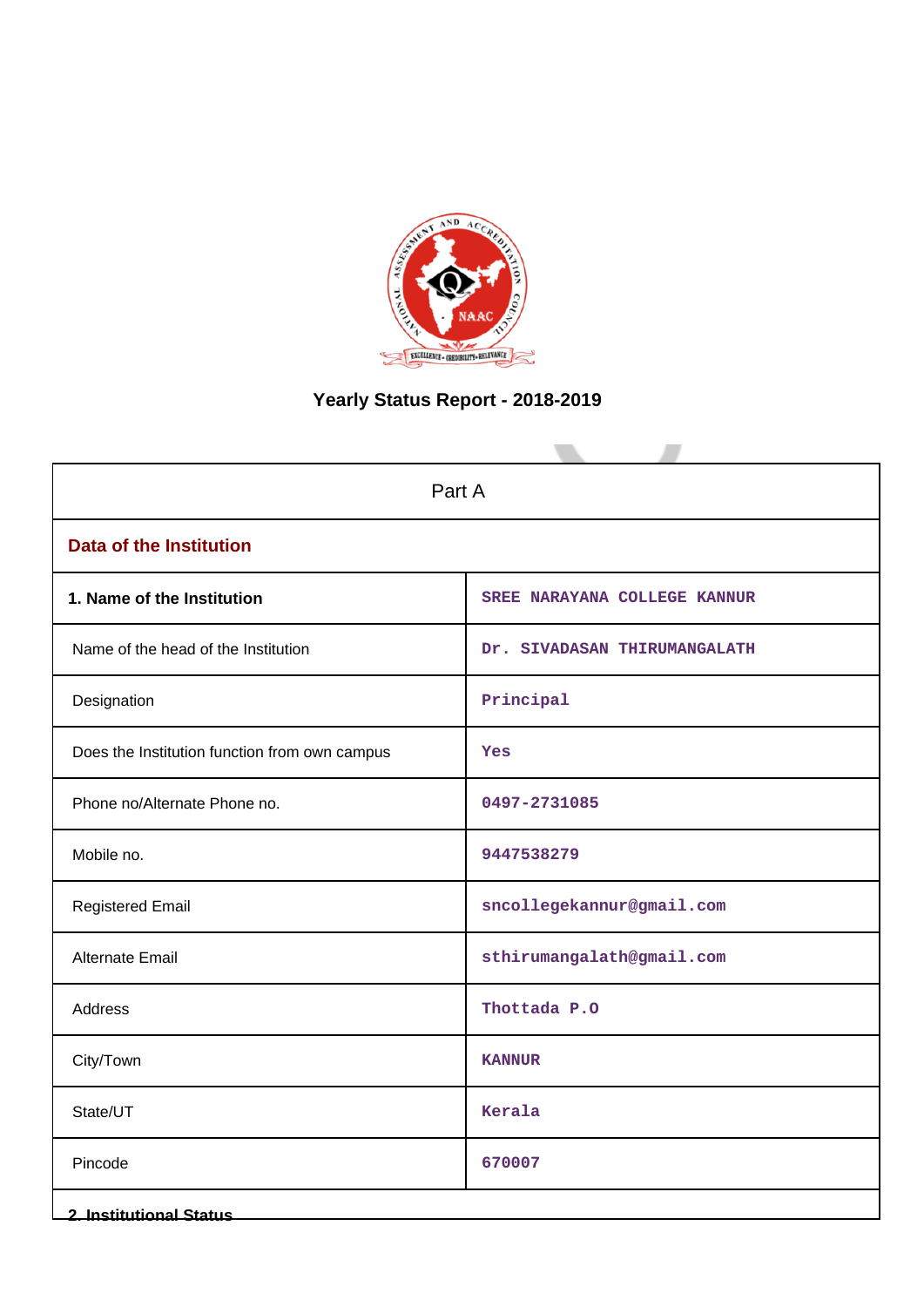| Affiliated / Constituent |                                                                          |                                                | Affiliated   |                                                                                |                                         |                   |
|--------------------------|--------------------------------------------------------------------------|------------------------------------------------|--------------|--------------------------------------------------------------------------------|-----------------------------------------|-------------------|
| Type of Institution      |                                                                          |                                                | Co-education |                                                                                |                                         |                   |
|                          | Location                                                                 |                                                |              | Semi-urban                                                                     |                                         |                   |
|                          | <b>Financial Status</b>                                                  |                                                |              | state                                                                          |                                         |                   |
|                          |                                                                          | Name of the IQAC co-ordinator/Director         |              | Dr.K.C. Preetha                                                                |                                         |                   |
|                          | Phone no/Alternate Phone no.                                             |                                                |              | 04972731085                                                                    |                                         |                   |
|                          | Mobile no.                                                               |                                                |              | 9895262736                                                                     |                                         |                   |
|                          | <b>Registered Email</b>                                                  |                                                |              |                                                                                | sncollegekannur@gmail.com               |                   |
|                          | <b>Alternate Email</b>                                                   |                                                |              | kcpreetha1990@gmail.com                                                        |                                         |                   |
|                          | 3. Website Address                                                       |                                                |              |                                                                                |                                         |                   |
|                          |                                                                          | Web-link of the AQAR: (Previous Academic Year) |              | https://www.sncollegekannur.ac.in/snadm<br>in/agar/AOAR%2017-18%20final(1).pdf |                                         |                   |
|                          | 4. Whether Academic Calendar prepared during<br>the year                 |                                                |              | Yes                                                                            |                                         |                   |
|                          | if yes, whether it is uploaded in the institutional website:<br>Weblink: |                                                |              | oads/academiccalendar.php                                                      | https://www.sncollegekannur.ac.in/downl |                   |
|                          | <b>5. Accrediation Details</b>                                           |                                                |              |                                                                                |                                         |                   |
|                          | Grade<br>Cycle<br><b>CGPA</b>                                            |                                                |              | Year of                                                                        | Validity                                |                   |
|                          |                                                                          |                                                |              | Accrediation                                                                   | Period From                             | Period To         |
|                          | 1                                                                        | A                                              | 3.32         | 2011                                                                           | $30 - Nov - 2011$                       | 29-Nov-2016       |
|                          | $\overline{\mathbf{2}}$                                                  | ${\bf A}$                                      | 3.04         | 2018                                                                           | $02 - Nov - 2018$                       | $01 - Nov - 2023$ |

## **6. Date of Establishment of IQAC 101-Jun-2011**

## **7. Internal Quality Assurance System**

| Quality initiatives by IQAC during the year for promoting quality culture                                      |  |  |  |  |
|----------------------------------------------------------------------------------------------------------------|--|--|--|--|
| Number of participants/ beneficiaries<br>Item / Title of the quality initiative by<br>Date & Duration<br>IQAC. |  |  |  |  |
| orientation class for UG<br>$06 - \text{Jul} - 2018$<br>600                                                    |  |  |  |  |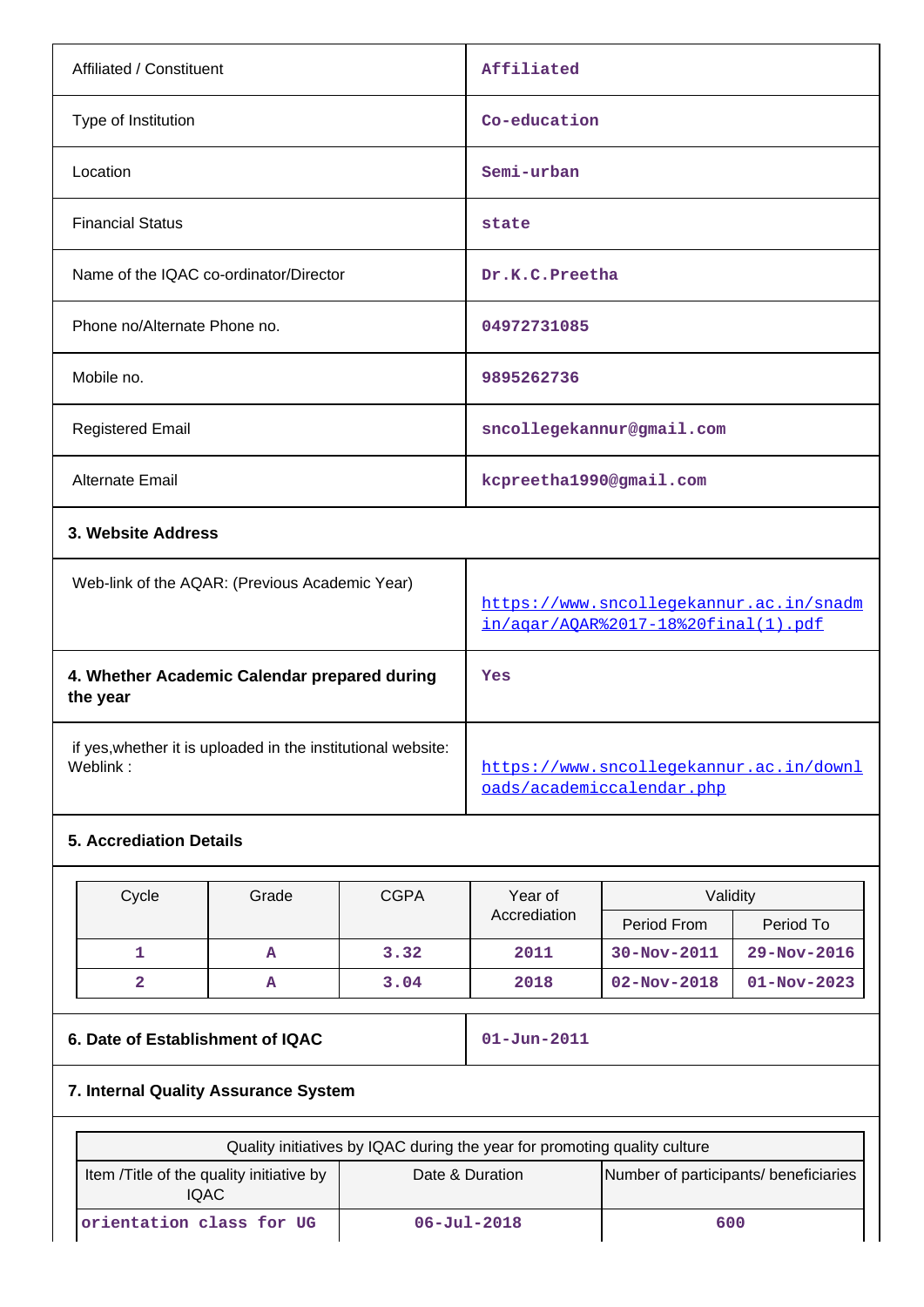| Ist semester students                             |                   |    |  |  |
|---------------------------------------------------|-------------------|----|--|--|
| orientation class for PG<br>Ist semester students | $07 - Aug - 2018$ | 80 |  |  |
| View File                                         |                   |    |  |  |

## **8. Provide the list of funds by Central/ State Government- UGC/CSIR/DST/DBT/ICMR/TEQIP/World Bank/CPE of UGC etc.**

| Institution/Departmen<br>t/Faculty                                                                                 | Scheme     |            | <b>Funding Agency</b> | Year of award with<br>duration | Amount  |
|--------------------------------------------------------------------------------------------------------------------|------------|------------|-----------------------|--------------------------------|---------|
| Dr.Jitha<br>Kunhikrishnan                                                                                          | <b>MRP</b> | <b>UGC</b> |                       | 2016<br>730                    | 490000  |
| Dr.Jeeshna.M.V                                                                                                     | <b>MRP</b> |            | <b>UGC</b>            | 2016<br>730                    | 135000  |
| Dr.K.Sudha                                                                                                         | <b>SRS</b> |            | <b>KSCSTE</b>         | 2018<br>1125                   | 1000000 |
| Dr.Satheesh.C.P                                                                                                    | Central    |            | <b>ICHR</b>           | 2017<br>730                    | 500000  |
|                                                                                                                    |            |            | View File             |                                |         |
| 9. Whether composition of IQAC as per latest<br><b>NAAC</b> guidelines:                                            |            |            | Yes                   |                                |         |
| Upload latest notification of formation of IQAC                                                                    |            | View File  |                       |                                |         |
| 10. Number of IQAC meetings held during the<br>year :                                                              |            | 6          |                       |                                |         |
| The minutes of IQAC meeting and compliances to the<br>decisions have been uploaded on the institutional<br>website |            | Yes        |                       |                                |         |
| Upload the minutes of meeting and action taken report                                                              |            |            | View File             |                                |         |
| 11. Whether IQAC received funding from any of<br>the funding agency to support its activities<br>during the year?  |            |            | No                    |                                |         |

**12. Significant contributions made by IQAC during the current year(maximum five bullets)**

**? Analysis of the results submitted by departments to IQAC and remedial measures taken.**

**? Direct involvement in the admission Procedures for UG and PG Courses during the academic year**

**? Involvement in the preparation of Academic Calendar for the college**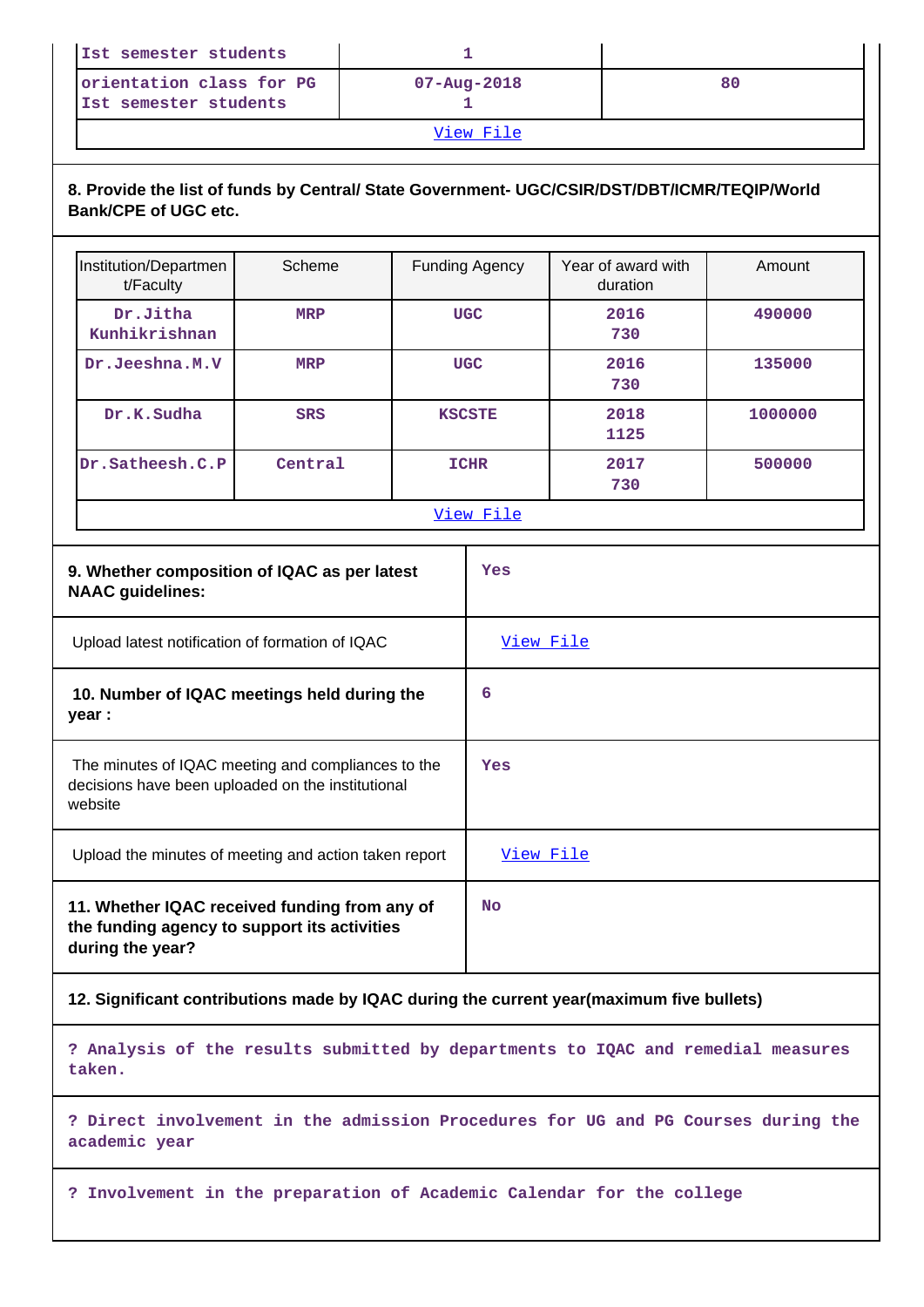| ? Submission of Annual Quality Assurance Report of 2017 18 to NAAC.                                                                                                  |                                   |  |  |  |  |
|----------------------------------------------------------------------------------------------------------------------------------------------------------------------|-----------------------------------|--|--|--|--|
| ? Direct involvement in Placement of teaching faculties and also motivating<br>teachers and students for quality enhancements                                        |                                   |  |  |  |  |
| View File                                                                                                                                                            |                                   |  |  |  |  |
| 13. Plan of action chalked out by the IQAC in the beginning of the academic year towards Quality<br>Enhancement and outcome achieved by the end of the academic year |                                   |  |  |  |  |
| Plan of Action                                                                                                                                                       | Achivements/Outcomes              |  |  |  |  |
|                                                                                                                                                                      | No Data Entered/Not Applicable!!! |  |  |  |  |
|                                                                                                                                                                      | View File                         |  |  |  |  |
| 14. Whether AQAR was placed before statutory<br>body?                                                                                                                | Yes                               |  |  |  |  |
| Name of Statutory Body                                                                                                                                               | <b>Meeting Date</b>               |  |  |  |  |
| IQAC and College Council                                                                                                                                             | $31 - Jan - 2020$                 |  |  |  |  |
| 15. Whether NAAC/or any other accredited<br>body(s) visited IQAC or interacted with it to<br>assess the functioning?                                                 | Yes                               |  |  |  |  |
| Date of Visit                                                                                                                                                        | 28-Sep-2018                       |  |  |  |  |
| 16. Whether institutional data submitted to<br>AISHE:                                                                                                                | Yes                               |  |  |  |  |
| Year of Submission                                                                                                                                                   | 2019                              |  |  |  |  |
| Date of Submission                                                                                                                                                   | $26 - Feb - 2019$                 |  |  |  |  |
| 17. Does the Institution have Management<br><b>Information System?</b>                                                                                               | <b>No</b>                         |  |  |  |  |
|                                                                                                                                                                      | Part B                            |  |  |  |  |

## **CRITERION I – CURRICULAR ASPECTS**

**1.1 – Curriculum Planning and Implementation**

 1.1.1 – Institution has the mechanism for well planned curriculum delivery and documentation. Explain in 500 words

 **The institution follows the Kannur University syllabus. Teachers are well qualified, mostly young and dynamic, with a zeal for excellence and a mind to work for long hours in crunch situations. Teachers have direct involvement in the syllabus from Its incubation stage as most of the teachers are Board of**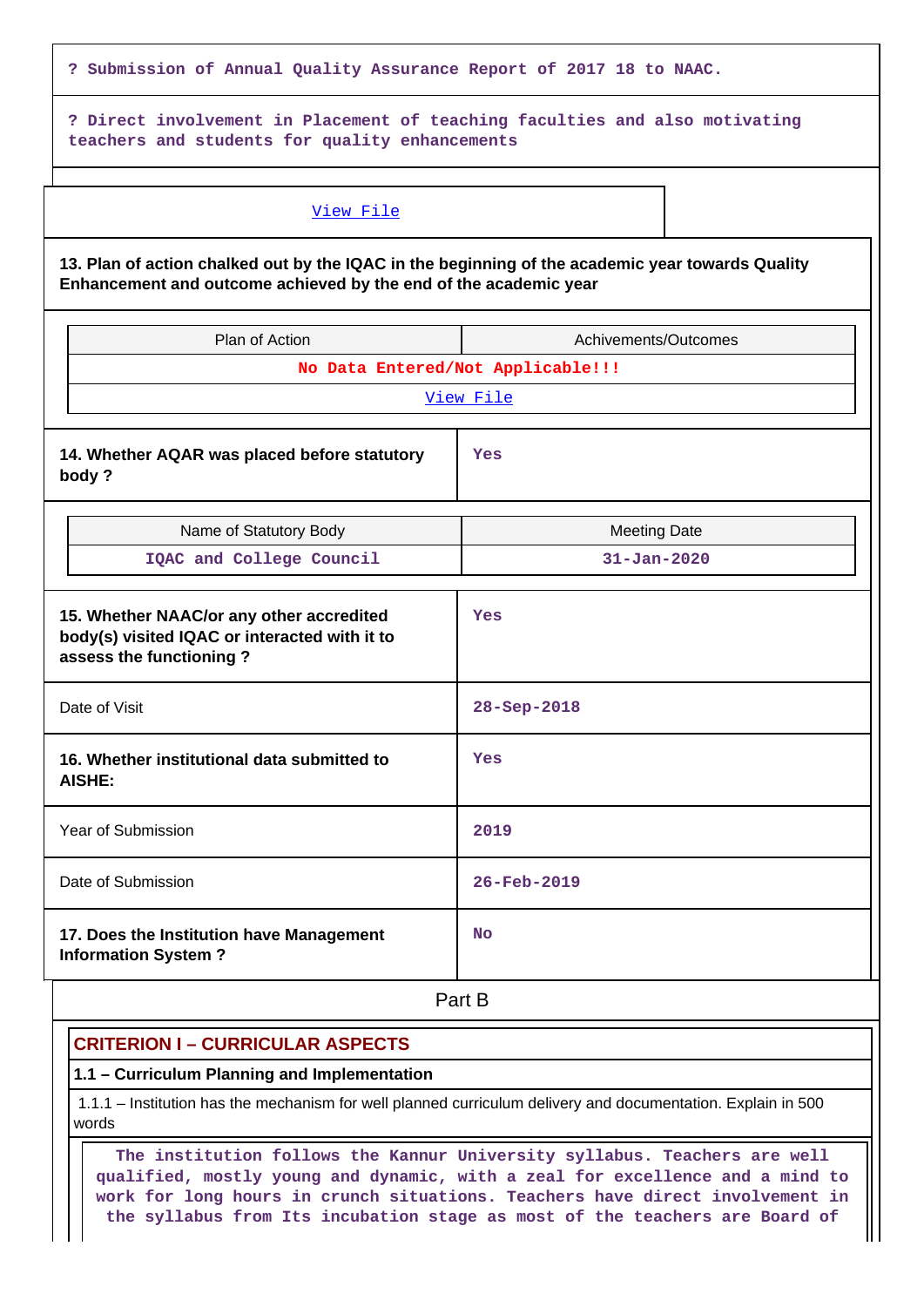**Studies members. Workshops are frequently conducted by BoS to impart adequate awareness of the teaching & learning outcome of the syllabus. To discuss curriculum delivery as a whole, a staff meeting is conducted at the beginning of the semester. Internal Assessment is conducted in strict adherence to the guidelines and instructions imparted in the syllabus. Workload is synchronized in accordance with credit and hour distribution as well as different criteria cited in the syllabus. Internal Assessment is conducted in a transparent way so that every individual student is apprised of his performance output. Documentation of both syllabus and Internal assessment is done systematically. All learning resources and books, as well as online resources are provided in accordance with the needs of the syllabus. The research output of our faculty and research students have stood us in good stead during the last few years due to the constant encouragement from IQAC. Research and extension activities are in fact a strong unique feature of our college. There are exceptionally good researchers among the faculty who substantially promote and sustain research activities in their respective departments like Zoology, Chemistry, Botany and Physics. The greatest advantage for students and teachers in this college is that the demography of the student population on the campus is heterogeneous. Children belonging to parents from all walks of life and from all strata of society lead a peaceful coexistence in this campus. The demand for the available seats in the college is usually 50 to 60 times above the sanctioned strength. In research and extension activities, the college has an above the board statistics to stand head and shoulders above the neighbouring colleges. Students and teachers are enthusiastic to take up additional responsibilities in all co-curricular and extra-curricular activities. This is one college that buzzes with activities throughout the year. The geographical location and proximity to the district headquarters is of great advantage for conducting classes of IGNOU, Distance Education, CA exams and almost all competitive exams. Championship victories in sports and games have been a hallmark of the college for many decades. Many esteemed sportsmen of national stature have been products of this college. NCC has international and national achievements through participation in Youth Exchange Programmes abroad and in Republic Day Parade. Vibrant and socially dedicated NSS volunteers have contributed immensely to the name and fame of the college. The student support and progression in the college is fairly on the higher side with enough number of scholarships, free ships, financial support and general counselling all of which contribute to all round development. A very proactive and dynamic management with a clear vision and mission is of much advantage to the all round development.**

| Certificate                | Diploma Courses | Dates of<br>Introduction | Duration | Focus on employ<br>ability/entreprene<br>urship | Skill<br>Development                                                                                                                                          |
|----------------------------|-----------------|--------------------------|----------|-------------------------------------------------|---------------------------------------------------------------------------------------------------------------------------------------------------------------|
| $\mathbf 0$                | <b>DCA</b>      | 28/05/2018               | 180      | employabilit<br>У                               | complete<br>overview<br>about inform<br>atics, M.S.Of<br>fice and int<br>ernet, linux<br>and open<br>office, PC<br>technique<br>and<br>Malayalam<br>computing |
| 1.2 - Academic Flexibility |                 |                          |          |                                                 |                                                                                                                                                               |

## 1.1.2 – Certificate/ Diploma Courses introduced during the academic year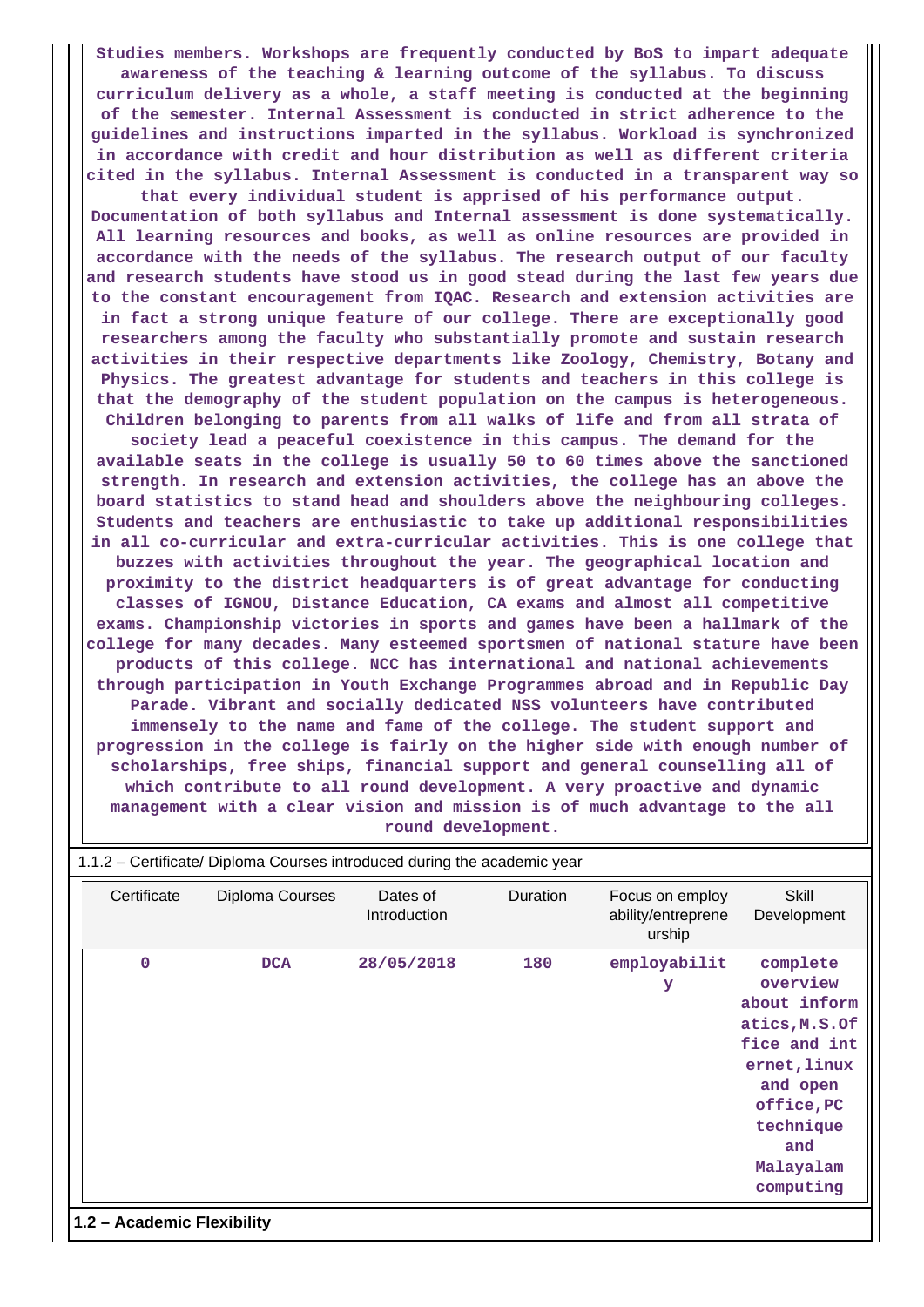| 1.2.1 - New programmes/courses introduced during the academic year                                                                                                       |                           |                     |                                                              |  |  |
|--------------------------------------------------------------------------------------------------------------------------------------------------------------------------|---------------------------|---------------------|--------------------------------------------------------------|--|--|
| Programme/Course                                                                                                                                                         | Programme Specialization  |                     | Dates of Introduction                                        |  |  |
| No Data Entered/Not Applicable !!!                                                                                                                                       |                           |                     |                                                              |  |  |
|                                                                                                                                                                          |                           | No file uploaded.   |                                                              |  |  |
| 1.2.2 - Programmes in which Choice Based Credit System (CBCS)/Elective course system implemented at the<br>affiliated Colleges (if applicable) during the academic year. |                           |                     |                                                              |  |  |
| Name of programmes adopting<br>Programme Specialization<br>Date of implementation of<br><b>CBCS</b><br><b>CBCS/Elective Course System</b>                                |                           |                     |                                                              |  |  |
| No Data Entered/Not Applicable !!!                                                                                                                                       |                           |                     |                                                              |  |  |
| 1.2.3 - Students enrolled in Certificate/ Diploma Courses introduced during the year                                                                                     |                           |                     |                                                              |  |  |
|                                                                                                                                                                          | Certificate               |                     | Diploma Course                                               |  |  |
| <b>Number of Students</b>                                                                                                                                                | 0                         |                     | 16                                                           |  |  |
| 1.3 - Curriculum Enrichment                                                                                                                                              |                           |                     |                                                              |  |  |
| 1.3.1 - Value-added courses imparting transferable and life skills offered during the year                                                                               |                           |                     |                                                              |  |  |
| <b>Value Added Courses</b>                                                                                                                                               | Date of Introduction      |                     | Number of Students Enrolled                                  |  |  |
| Social movements and<br>political awakening in<br>modern India                                                                                                           | 04/06/2018                |                     | 60                                                           |  |  |
| Social formation in early<br>india                                                                                                                                       | 04/06/2018                |                     | 60                                                           |  |  |
| Sree Narayana Gurus<br>idiology                                                                                                                                          | 04/06/2018<br>300         |                     |                                                              |  |  |
| <b>ASAP</b>                                                                                                                                                              | 03/12/2018                |                     | 26                                                           |  |  |
|                                                                                                                                                                          |                           | No file uploaded.   |                                                              |  |  |
| 1.3.2 - Field Projects / Internships under taken during the year                                                                                                         |                           |                     |                                                              |  |  |
| Project/Programme Title                                                                                                                                                  | Programme Specialization  |                     | No. of students enrolled for Field<br>Projects / Internships |  |  |
| <b>BSC</b>                                                                                                                                                               | <b>CHEMISTRY</b>          |                     | 48                                                           |  |  |
| <b>BSC</b>                                                                                                                                                               | <b>BOTANY</b>             |                     | 34                                                           |  |  |
| <b>BSC</b>                                                                                                                                                               | <b>ZOOLOGY</b>            |                     | 31                                                           |  |  |
| <b>BSC</b>                                                                                                                                                               | <b>MICROBIOLOGY</b>       |                     | 31                                                           |  |  |
| <b>BBA</b>                                                                                                                                                               | <b>MANAGEMENT STUDIES</b> |                     | 56                                                           |  |  |
| <b>MSC</b>                                                                                                                                                               | <b>ZOOLOGY</b>            |                     | 12                                                           |  |  |
| <b>MSC</b>                                                                                                                                                               | <b>CHEMISTRY</b>          |                     | 10                                                           |  |  |
| <b>MSC</b>                                                                                                                                                               |                           | 8<br><b>PHYSICS</b> |                                                              |  |  |
|                                                                                                                                                                          |                           | No file uploaded.   |                                                              |  |  |
| 1.4 - Feedback System                                                                                                                                                    |                           |                     |                                                              |  |  |
| 1.4.1 - Whether structured feedback received from all the stakeholders.                                                                                                  |                           |                     |                                                              |  |  |
| <b>Students</b>                                                                                                                                                          |                           |                     | Yes                                                          |  |  |
| <b>Teachers</b>                                                                                                                                                          |                           |                     | Yes                                                          |  |  |
| Employers                                                                                                                                                                | Yes                       |                     |                                                              |  |  |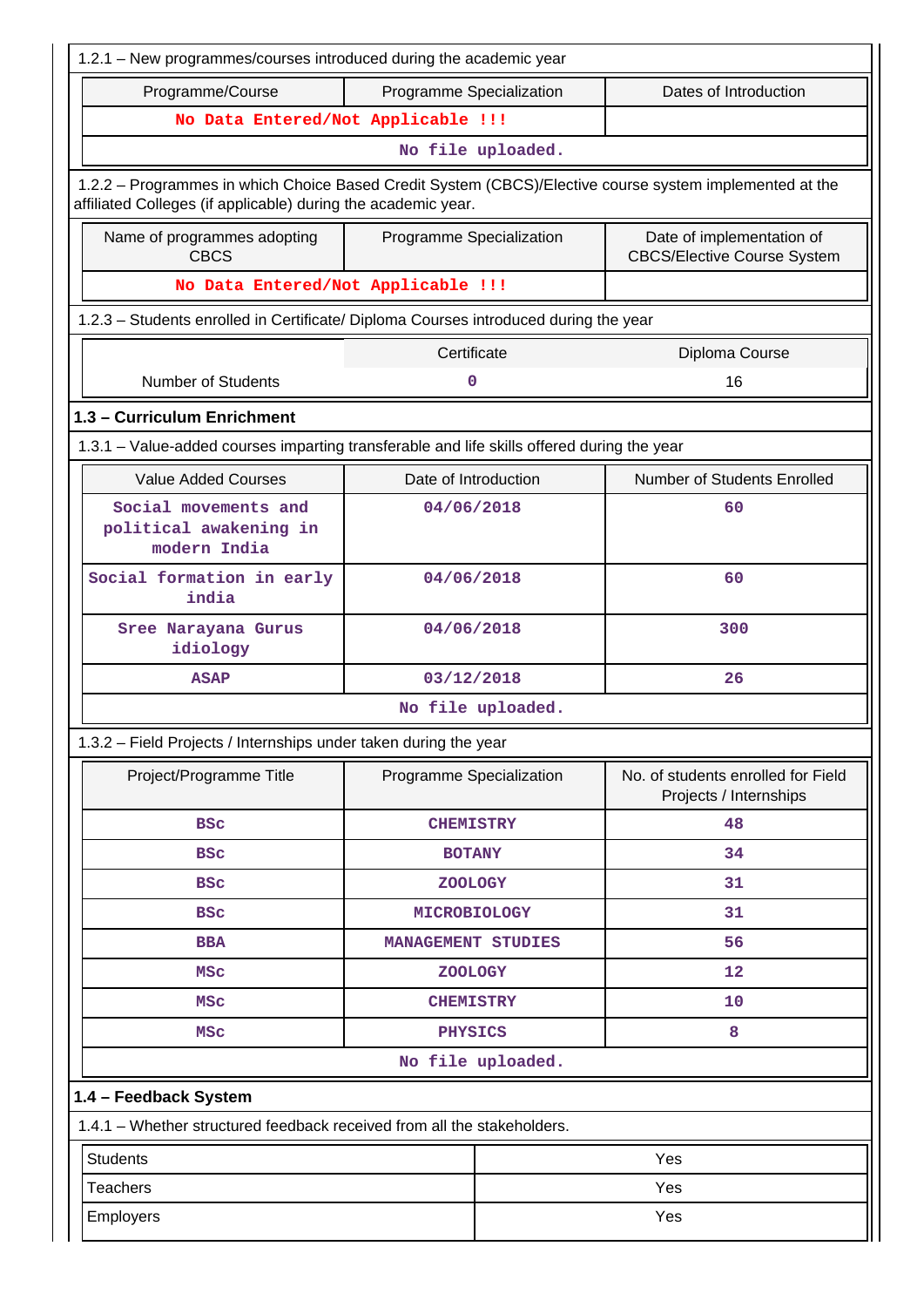| Alumni                                                                                                                                                                                                                                                                                                                                                                                                                                                                                                                                                                                                                                                                                                                                                                                                                                                                                                                                                                                                                                  |                                                              |                                                              |                                                                                                  |  | Yes                                                                                              |                                                             |  |
|-----------------------------------------------------------------------------------------------------------------------------------------------------------------------------------------------------------------------------------------------------------------------------------------------------------------------------------------------------------------------------------------------------------------------------------------------------------------------------------------------------------------------------------------------------------------------------------------------------------------------------------------------------------------------------------------------------------------------------------------------------------------------------------------------------------------------------------------------------------------------------------------------------------------------------------------------------------------------------------------------------------------------------------------|--------------------------------------------------------------|--------------------------------------------------------------|--------------------------------------------------------------------------------------------------|--|--------------------------------------------------------------------------------------------------|-------------------------------------------------------------|--|
| Parents<br>Yes                                                                                                                                                                                                                                                                                                                                                                                                                                                                                                                                                                                                                                                                                                                                                                                                                                                                                                                                                                                                                          |                                                              |                                                              |                                                                                                  |  |                                                                                                  |                                                             |  |
| 1.4.2 – How the feedback obtained is being analyzed and utilized for overall development of the institution?<br>(maximum 500 words)                                                                                                                                                                                                                                                                                                                                                                                                                                                                                                                                                                                                                                                                                                                                                                                                                                                                                                     |                                                              |                                                              |                                                                                                  |  |                                                                                                  |                                                             |  |
| <b>Feedback Obtained</b>                                                                                                                                                                                                                                                                                                                                                                                                                                                                                                                                                                                                                                                                                                                                                                                                                                                                                                                                                                                                                |                                                              |                                                              |                                                                                                  |  |                                                                                                  |                                                             |  |
| Feedback is collected from students and all stake holders such as parents, both<br>through regular class and general body PTA meeting as well as through feedback<br>from which are circulated. Feed backs about curriculum, infrastructure,<br>learning resources, teaching learning process etc.are collected and analyzed by<br>individual departments and then presented before IQAC . If any changes or<br>improvements are required, remedial measures were taken. Based on feedbacks<br>from alumni extension activities were carried out.                                                                                                                                                                                                                                                                                                                                                                                                                                                                                       |                                                              |                                                              |                                                                                                  |  |                                                                                                  |                                                             |  |
| <b>CRITERION II - TEACHING- LEARNING AND EVALUATION</b>                                                                                                                                                                                                                                                                                                                                                                                                                                                                                                                                                                                                                                                                                                                                                                                                                                                                                                                                                                                 |                                                              |                                                              |                                                                                                  |  |                                                                                                  |                                                             |  |
| 2.1 - Student Enrolment and Profile                                                                                                                                                                                                                                                                                                                                                                                                                                                                                                                                                                                                                                                                                                                                                                                                                                                                                                                                                                                                     |                                                              |                                                              |                                                                                                  |  |                                                                                                  |                                                             |  |
| 2.1.1 - Demand Ratio during the year                                                                                                                                                                                                                                                                                                                                                                                                                                                                                                                                                                                                                                                                                                                                                                                                                                                                                                                                                                                                    |                                                              |                                                              |                                                                                                  |  |                                                                                                  |                                                             |  |
| Name of the<br>Programme                                                                                                                                                                                                                                                                                                                                                                                                                                                                                                                                                                                                                                                                                                                                                                                                                                                                                                                                                                                                                | Programme<br>Specialization                                  |                                                              | Number of seats<br>available                                                                     |  | Number of<br>Application received                                                                | <b>Students Enrolled</b>                                    |  |
|                                                                                                                                                                                                                                                                                                                                                                                                                                                                                                                                                                                                                                                                                                                                                                                                                                                                                                                                                                                                                                         |                                                              | No Data Entered/Not Applicable !!!                           |                                                                                                  |  |                                                                                                  |                                                             |  |
|                                                                                                                                                                                                                                                                                                                                                                                                                                                                                                                                                                                                                                                                                                                                                                                                                                                                                                                                                                                                                                         |                                                              |                                                              | View File                                                                                        |  |                                                                                                  |                                                             |  |
| 2.2 - Catering to Student Diversity                                                                                                                                                                                                                                                                                                                                                                                                                                                                                                                                                                                                                                                                                                                                                                                                                                                                                                                                                                                                     |                                                              |                                                              |                                                                                                  |  |                                                                                                  |                                                             |  |
| 2.2.1 - Student - Full time teacher ratio (current year data)                                                                                                                                                                                                                                                                                                                                                                                                                                                                                                                                                                                                                                                                                                                                                                                                                                                                                                                                                                           |                                                              |                                                              |                                                                                                  |  |                                                                                                  |                                                             |  |
| Year                                                                                                                                                                                                                                                                                                                                                                                                                                                                                                                                                                                                                                                                                                                                                                                                                                                                                                                                                                                                                                    | Number of<br>students enrolled<br>in the institution<br>(UG) | Number of<br>students enrolled<br>in the institution<br>(PG) | Number of<br>fulltime teachers<br>available in the<br>institution<br>teaching only UG<br>courses |  | Number of<br>fulltime teachers<br>available in the<br>institution<br>teaching only PG<br>courses | Number of<br>teachers<br>teaching both UG<br>and PG courses |  |
| 2018                                                                                                                                                                                                                                                                                                                                                                                                                                                                                                                                                                                                                                                                                                                                                                                                                                                                                                                                                                                                                                    | 1939                                                         | 184                                                          | 50                                                                                               |  | 0                                                                                                | 20                                                          |  |
| 2.3 - Teaching - Learning Process                                                                                                                                                                                                                                                                                                                                                                                                                                                                                                                                                                                                                                                                                                                                                                                                                                                                                                                                                                                                       |                                                              |                                                              |                                                                                                  |  |                                                                                                  |                                                             |  |
| 2.3.1 – Percentage of teachers using ICT for effective teaching with Learning Management Systems (LMS), E-<br>learning resources etc. (current year data)                                                                                                                                                                                                                                                                                                                                                                                                                                                                                                                                                                                                                                                                                                                                                                                                                                                                               |                                                              |                                                              |                                                                                                  |  |                                                                                                  |                                                             |  |
| Number of<br><b>Teachers on Roll</b>                                                                                                                                                                                                                                                                                                                                                                                                                                                                                                                                                                                                                                                                                                                                                                                                                                                                                                                                                                                                    | Number of<br>teachers using<br>ICT (LMS, e-<br>Resources)    | <b>ICT Tools and</b><br>resources<br>available               | Number of ICT<br>enabled<br>Classrooms                                                           |  | Numberof smart<br>classrooms                                                                     | E-resources and<br>techniques used                          |  |
| 69                                                                                                                                                                                                                                                                                                                                                                                                                                                                                                                                                                                                                                                                                                                                                                                                                                                                                                                                                                                                                                      | 69                                                           | 4                                                            | 14                                                                                               |  | 8                                                                                                | $\mathbf 0$                                                 |  |
|                                                                                                                                                                                                                                                                                                                                                                                                                                                                                                                                                                                                                                                                                                                                                                                                                                                                                                                                                                                                                                         |                                                              | View File of ICT Tools and resources                         |                                                                                                  |  |                                                                                                  |                                                             |  |
|                                                                                                                                                                                                                                                                                                                                                                                                                                                                                                                                                                                                                                                                                                                                                                                                                                                                                                                                                                                                                                         |                                                              | View File of E-resources and techniques used                 |                                                                                                  |  |                                                                                                  |                                                             |  |
|                                                                                                                                                                                                                                                                                                                                                                                                                                                                                                                                                                                                                                                                                                                                                                                                                                                                                                                                                                                                                                         |                                                              |                                                              |                                                                                                  |  |                                                                                                  |                                                             |  |
| 2.3.2 - Students mentoring system available in the institution? Give details. (maximum 500 words)<br>MENTORING SYSTEM EXISTING IN THE COLLEGE The college has a well defined and tested system to<br>develop a strong relationship between the students and teachers. A maximum of thirty students are assigned to<br>a teacher under the tutorial system functioning in the college. The time 3.45 to 4.30 p.m. is assigned for tutorial<br>when the teacher gets to know his/her ward. The progress, interests and problems faced by the student is<br>discussed in detail. When a student joins the college, his/her details are collected in a tutorial book. The personal<br>details, interests, ambitions etc are recorded in the book. Results of each semester are entered in the book, thus<br>monitoring the progress of the students from the first university exam to the last. The tutors change annually in<br>many departments, thus allowing all the teachers to get to know the students well. In some departments the |                                                              |                                                              |                                                                                                  |  |                                                                                                  |                                                             |  |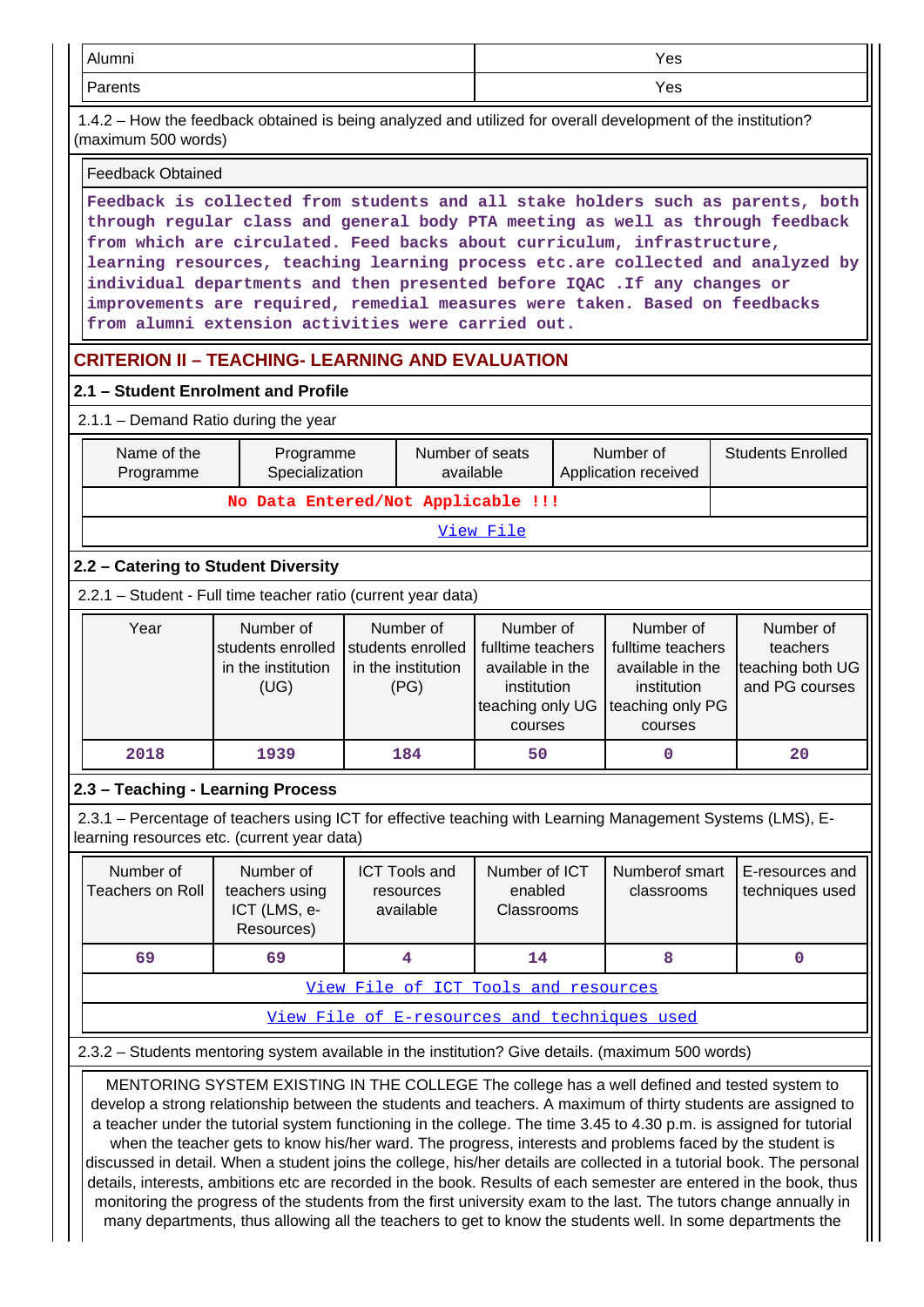same tutors continue throughout the college life of the student, thus building a very strong relationship between the tutor and the students. Many of the students in the college come from under privileged families and families with poor education background. The students face many family problems and emotional issues. The strong relationship between the student and the tutor has helped the student in resolving many a problems in their life. When necessary professional help is also provided. Every department conducts PTA meetings every year. The records of the meetings are maintained by all the departments. Parents who are unable to attend the meeting are contacted and depending on the need, a meeting is fixed for a different date. Students who are absent for many days are contacted to find the reason for their absence. The Principal and the IQAC coordinator attends all the

departmental meetings. The college also has a common parents-teachers association and elected representatives from this association are members of the PTA committee. The PTA committee consisting of the elected parents and selected teachers work in close association for the development of the college. This committee monitors the spending of PTA fund. They also provide scholarship to meritorious students. The college has constituted a tutorial committee consisting of fourteen members to monitor the functioning of the tutorial system. They hold regular meetings and try out innovative measures to strengthen the system. Besides tutorial system the college also has remedial teachings, "Student Support Programme" to support academically weak students, "Walk with the Scholar" to encourage academically oriented students and "ASAP" to develop marketable skills among the students.

| Number of students enrolled in the<br>institution | Number of fulltime teachers | Mentor: Mentee Ratio |
|---------------------------------------------------|-----------------------------|----------------------|
| 2123                                              | 70                          | 1:30                 |

## **2.4 – Teacher Profile and Quality**

2.4.1 – Number of full time teachers appointed during the year

| No. of sanctioned<br>positions | No. of filled positions | Vacant positions | Positions filled during<br>the current year | No. of faculty with<br>Ph.D |
|--------------------------------|-------------------------|------------------|---------------------------------------------|-----------------------------|
| 89                             |                         | 1 Q              |                                             | 25                          |

 2.4.2 – Honours and recognition received by teachers (received awards, recognition, fellowships at State, National, International level from Government, recognised bodies during the year )

| Year of Award                      | Name of full time teachers<br>receiving awards from<br>state level, national level,<br>international level | Designation | Name of the award,<br>fellowship, received from<br>Government or recognized<br>bodies |  |  |
|------------------------------------|------------------------------------------------------------------------------------------------------------|-------------|---------------------------------------------------------------------------------------|--|--|
| No Data Entered/Not Applicable !!! |                                                                                                            |             |                                                                                       |  |  |

**No file uploaded.**

#### **2.5 – Evaluation Process and Reforms**

 2.5.1 – Number of days from the date of semester-end/ year- end examination till the declaration of results during the year

|                                    | Programme Name | Programme Code | Semester/year | semester-end/year-<br>end examination | Last date of the last Date of declaration of<br>results of semester-<br>end/year-end<br>examination |  |  |  |  |
|------------------------------------|----------------|----------------|---------------|---------------------------------------|-----------------------------------------------------------------------------------------------------|--|--|--|--|
| No Data Entered/Not Applicable !!! |                |                |               |                                       |                                                                                                     |  |  |  |  |
|                                    | View File      |                |               |                                       |                                                                                                     |  |  |  |  |

2.5.2 – Reforms initiated on Continuous Internal Evaluation(CIE) system at the institutional level (250 words)

 **Based on the academic calendar given by university, college makes its own calendar taking into consideration the needs or requirements of each department. At least two internal examinations/seminars/assignments are conducted in a time bound manner. The faculty members who are the tutors judge the strengths and weaknesses of the students in general. After the publication of internal assessments the marks are discussed with the parents. In the case of students with weaknesses or learning problems, the tutors provide special**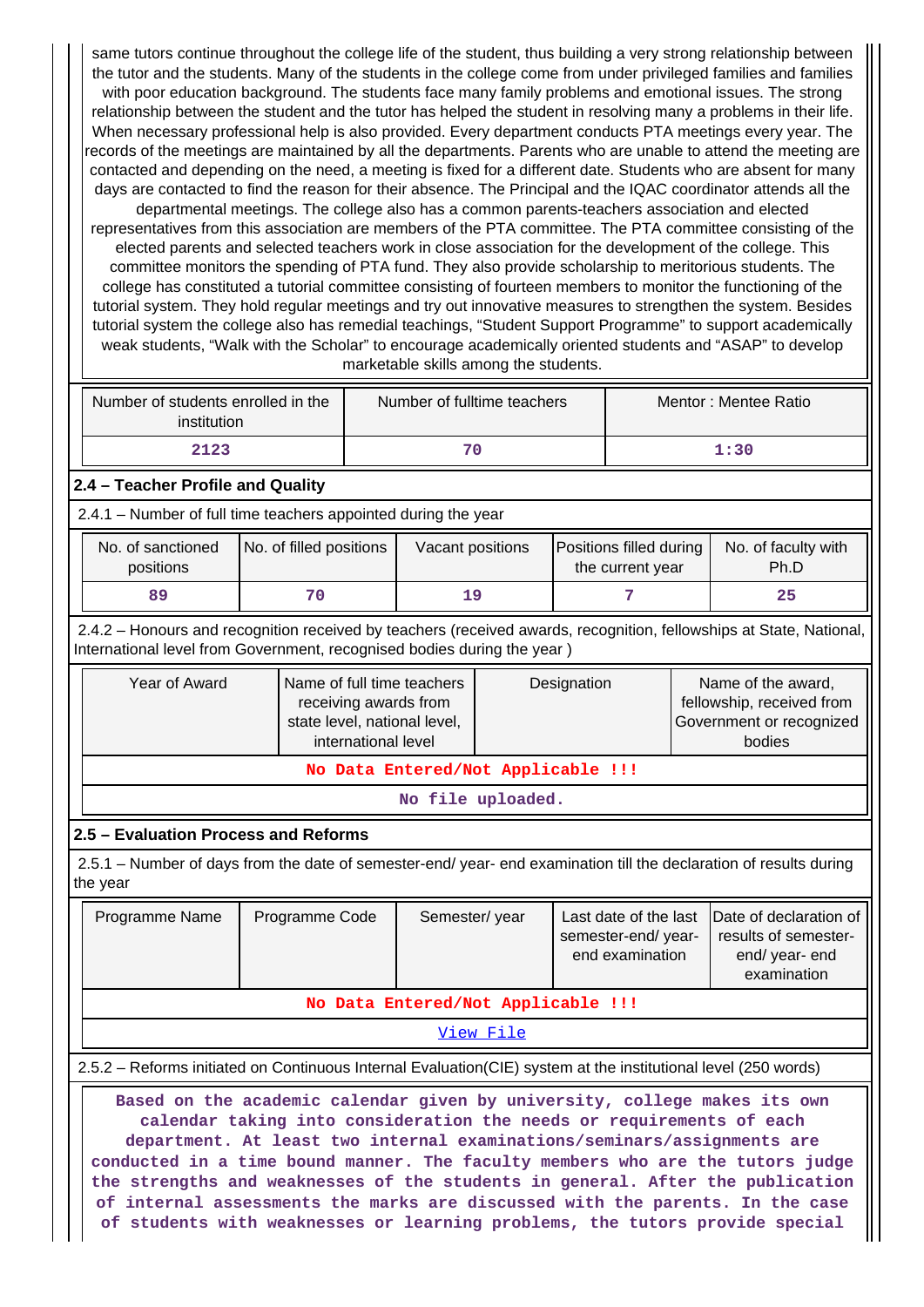**attention and give personal guidance and direction in tutorial sessions. The students are given flexible space for academic growth. The students with sufficient potential are identified by the tutors in the first year itself and they are provided ample opportunities to excel and attain greater heights in the forthcoming years of their graduation. Saturday is kept for student enrichment programmes such as NCC, NSS, WWS, ASAP, SSP. Departments also conduct special classes as and when required. The parents are also brought into the process by hosting class PTA meetings where the students are also given the opportunity to participate in the discussions. At the end of the meeting, the parents and their wards meet their respective tutors and a feasible strategy is designed for overcoming learning problems. Generally, the students who come from families with poor educational, financial, sociological background find it difficult to cope up with the academic schedule of the college. Such students are usually monitored, mentored and cared for in multiple ways. They are provided scholarships and sent for student support programmes and co-curricular activities to enable them to identify their own problems and come out into the main stream of academic transactions. Going by the tutorial records maintained in the departments, it could be ascertained that more than 80 of the students with various weaknesses and learning problems get empowered to take up the academic exercises in the college without being sidelined from the stream of competent students. Co-curricular activities are conducted by the department clubs and associations. After the month of September, the college begins hosting various co-curricular activities under the banners of department clubs, associations and college supported events. Students with competent skills and capacity or hard work get internalized and assimilated into the academic exercise in a productive and result oriented manner. Almost all the departments**

**have been bringing out results far ahead of the university average.**

 2.5.3 – Academic calendar prepared and adhered for conduct of Examination and other related matters (250 words)

 **College makes its own calendar,based on the academic calendar given by university and taking into consideration the needs or requirements of each department. The college faculty puts in their best efforts to conduct classes and all other required classroom activities like seminars, tests, assignments . There will be an elaborate College Council meeting that chalks out an overall plan to execute the university academic calendar in the best way possible. The college also gives importance for multifarious activities for the all round development of the students. Special NCC/NSS camps are held in December during vacation and moreover, from October onward the college continually and vibrantly hosts various programmes under the auspices of the College Union, the Student Clubs, Student Associations, the IQAC, the Fine Arts Club,the Film Club, Nature Club and the Tourism Club. In September, the college election will be held as per the university prescribed schedule for the formation of College Union and department associations. This will be followed by the nomination of the Staff Adviser, Fine Arts Adviser and Staff Editor. The mechanism of internal assessment followed by the college is in every way transparent, robust, flexible and liberal. Tests are conducted at least twice or more times in classrooms so that all students are brought within the fold of internal assessment even if the students are constrained to take leave for reasons physical or otherwise. Assignments and seminar topics are allotted by taking into considerations the strengths and weaknesses of students in order to bring out the best in them. However, brilliant students are always placed head and shoulders above the average students. Every department addresses issues, complaints, grievances related to internal assessment by a mechanism which involves a cell comprised of the head of the department and two senior faculty members. The process of internal assessment begins in the middle of the odd and even semesters and it goes on until the university examinations begin in the months of October/November and March/April. The college conducts common**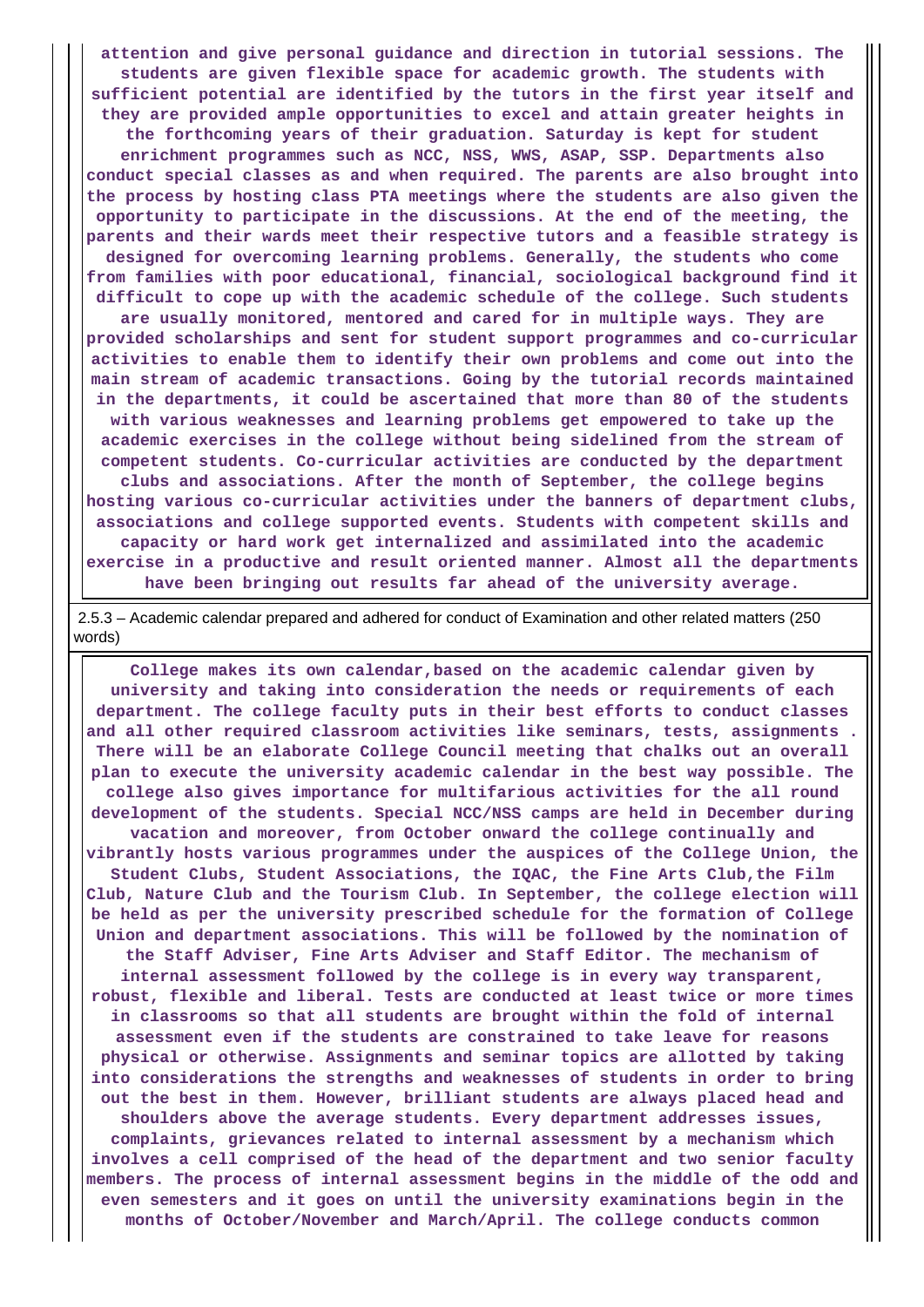## **internal/model examination for all common courses in English, Malayalam, Hindi for the first and second year UG students. This way the students are put in a position to assess themselves with regard to their strength and weaknesses.**

#### **2.6 – Student Performance and Learning Outcomes**

 2.6.1 – Program outcomes, program specific outcomes and course outcomes for all programs offered by the institution are stated and displayed in website of the institution (to provide the weblink)

<http://www.sncollegekannur.ac.in/snadmin/aqar/programme-outcomes.pdf>

2.6.2 – Pass percentage of students

| Programme<br>Code | Programme<br>Name | Programme<br>Specialization | Number of<br>students<br>appeared in the<br>final year<br>examination | Number of<br>students passed<br>in final year<br>examination | Pass Percentage |
|-------------------|-------------------|-----------------------------|-----------------------------------------------------------------------|--------------------------------------------------------------|-----------------|
|                   |                   |                             |                                                                       |                                                              |                 |

#### [View File](https://assessmentonline.naac.gov.in/public/Postacc/Pass_percentage/3073_Pass_percentage_1580213718.xlsx)

### **2.7 – Student Satisfaction Survey**

 2.7.1 – Student Satisfaction Survey (SSS) on overall institutional performance (Institution may design the questionnaire) (results and details be provided as weblink)

> [http://www.sncollegekannur.ac.in/snadmin/aqar/student-satisfaction](http://www.sncollegekannur.ac.in/snadmin/aqar/student-satisfaction-survey.pdf)[survey.pdf](http://www.sncollegekannur.ac.in/snadmin/aqar/student-satisfaction-survey.pdf)

## **CRITERION III – RESEARCH, INNOVATIONS AND EXTENSION**

#### **3.1 – Resource Mobilization for Research**

3.1.1 – Research funds sanctioned and received from various agencies, industry and other organisations

| Nature of the Project                                                                      | Duration | Name of the funding<br>agency   | Total grant<br>sanctioned | Amount received<br>during the year |
|--------------------------------------------------------------------------------------------|----------|---------------------------------|---------------------------|------------------------------------|
| Major Projects                                                                             | 1095     | KSCSTE-Kerala<br>Govt.          | 24.57                     | 10                                 |
| Major Projects                                                                             | 365      | Indian<br>Histroric<br>Research | 5                         | 2.5                                |
| Minor Projects                                                                             | 730      | <b>UGC</b>                      | 4.9                       | 3.75                               |
| <b>Students</b><br>Research<br>Projects (Other<br>than compulsory<br>by the<br>University) | 1460     | KSCSTE-Kerala<br>Govt.          | 0.37                      | $\mathbf 0$                        |
| <b>Students</b><br>Research<br>Projects (Other<br>than compulsory<br>by the<br>University) | 365      | KSCSTE-Kerala<br>Govt.          | 0.27                      | $\mathbf 0$                        |
| <b>Students</b><br>Research<br>Projects (Other<br>than compulsory<br>by the                | 365      | KSCSTE-Kerala<br>Govt.          | 0.08                      | 0.08                               |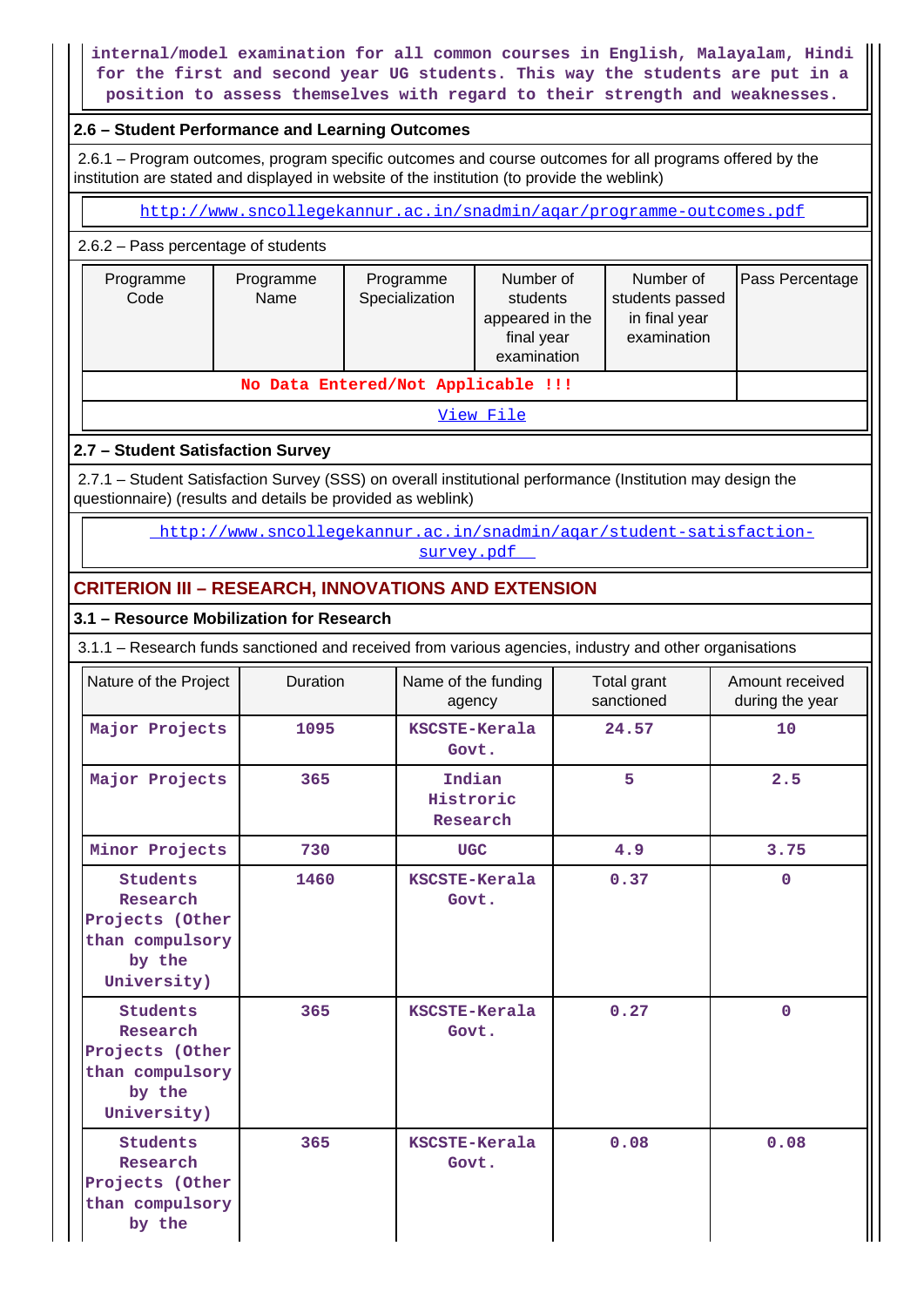| University)                                                                                                                              |                                                                                                                                                            |                        |                       |                |                         |               |                                   |  |  |  |  |  |
|------------------------------------------------------------------------------------------------------------------------------------------|------------------------------------------------------------------------------------------------------------------------------------------------------------|------------------------|-----------------------|----------------|-------------------------|---------------|-----------------------------------|--|--|--|--|--|
| <b>Students</b><br>Research<br>Projects (Other<br>than compulsory<br>by the<br>University)                                               | 365                                                                                                                                                        | KSCSTE-Kerala<br>Govt. |                       |                | 0.08                    |               | 0.08                              |  |  |  |  |  |
|                                                                                                                                          |                                                                                                                                                            |                        | No file uploaded.     |                |                         |               |                                   |  |  |  |  |  |
| 3.2 - Innovation Ecosystem                                                                                                               |                                                                                                                                                            |                        |                       |                |                         |               |                                   |  |  |  |  |  |
| 3.2.1 - Workshops/Seminars Conducted on Intellectual Property Rights (IPR) and Industry-Academia Innovative<br>practices during the year |                                                                                                                                                            |                        |                       |                |                         |               |                                   |  |  |  |  |  |
| Title of workshop/seminar                                                                                                                |                                                                                                                                                            | Name of the Dept.      |                       |                |                         |               | Date                              |  |  |  |  |  |
|                                                                                                                                          | No Data Entered/Not Applicable !!!                                                                                                                         |                        |                       |                |                         |               |                                   |  |  |  |  |  |
| 3.2.2 - Awards for Innovation won by Institution/Teachers/Research scholars/Students during the year                                     |                                                                                                                                                            |                        |                       |                |                         |               |                                   |  |  |  |  |  |
| Title of the innovation                                                                                                                  | Name of Awardee                                                                                                                                            | Awarding Agency        |                       |                | Date of award           |               | Category                          |  |  |  |  |  |
|                                                                                                                                          | No Data Entered/Not Applicable !!!                                                                                                                         |                        |                       |                |                         |               |                                   |  |  |  |  |  |
| No file uploaded.                                                                                                                        |                                                                                                                                                            |                        |                       |                |                         |               |                                   |  |  |  |  |  |
|                                                                                                                                          | 3.2.3 – No. of Incubation centre created, start-ups incubated on campus during the year                                                                    |                        |                       |                |                         |               |                                   |  |  |  |  |  |
| Incubation<br>Center                                                                                                                     | Sponsered By<br>Name                                                                                                                                       |                        |                       |                | Nature of Start-<br>up  |               | Date of<br>Commencement           |  |  |  |  |  |
|                                                                                                                                          | No Data Entered/Not Applicable !!!                                                                                                                         |                        |                       |                |                         |               |                                   |  |  |  |  |  |
|                                                                                                                                          |                                                                                                                                                            |                        | No file uploaded.     |                |                         |               |                                   |  |  |  |  |  |
| 3.3 - Research Publications and Awards                                                                                                   |                                                                                                                                                            |                        |                       |                |                         |               |                                   |  |  |  |  |  |
| 3.3.1 - Incentive to the teachers who receive recognition/awards                                                                         |                                                                                                                                                            |                        |                       |                |                         |               |                                   |  |  |  |  |  |
| <b>State</b>                                                                                                                             |                                                                                                                                                            | National               |                       |                |                         | International |                                   |  |  |  |  |  |
|                                                                                                                                          | No Data Entered/Not Applicable !!!                                                                                                                         |                        |                       |                |                         |               |                                   |  |  |  |  |  |
| 3.3.2 - Ph. Ds awarded during the year (applicable for PG College, Research Center)                                                      |                                                                                                                                                            |                        |                       |                |                         |               |                                   |  |  |  |  |  |
|                                                                                                                                          | Name of the Department                                                                                                                                     |                        |                       |                | Number of PhD's Awarded |               |                                   |  |  |  |  |  |
|                                                                                                                                          | Department of Zoology                                                                                                                                      |                        |                       |                | $\overline{\mathbf{2}}$ |               |                                   |  |  |  |  |  |
|                                                                                                                                          | Department of Chemistry                                                                                                                                    |                        |                       |                | 1                       |               |                                   |  |  |  |  |  |
| 3.3.3 - Research Publications in the Journals notified on UGC website during the year                                                    |                                                                                                                                                            |                        |                       |                |                         |               |                                   |  |  |  |  |  |
| <b>Type</b>                                                                                                                              | Department                                                                                                                                                 |                        | Number of Publication |                |                         |               | Average Impact Factor (if<br>any) |  |  |  |  |  |
| International                                                                                                                            | Zoology                                                                                                                                                    |                        |                       | 6              |                         |               | 1.5                               |  |  |  |  |  |
| International                                                                                                                            | Chemistry                                                                                                                                                  |                        |                       | 7              |                         |               | 3.5                               |  |  |  |  |  |
| International                                                                                                                            | Physics                                                                                                                                                    |                        |                       | $\overline{a}$ |                         |               | 1.5                               |  |  |  |  |  |
| International                                                                                                                            | Botany                                                                                                                                                     |                        |                       | 3              |                         |               | 1.1                               |  |  |  |  |  |
| International                                                                                                                            | Economics                                                                                                                                                  |                        |                       | 1              |                         |               | $\mathbf 0$                       |  |  |  |  |  |
|                                                                                                                                          |                                                                                                                                                            |                        | No file uploaded.     |                |                         |               |                                   |  |  |  |  |  |
|                                                                                                                                          | 3.3.4 - Books and Chapters in edited Volumes / Books published, and papers in National/International Conference<br>Proceedings per Teacher during the year |                        |                       |                |                         |               |                                   |  |  |  |  |  |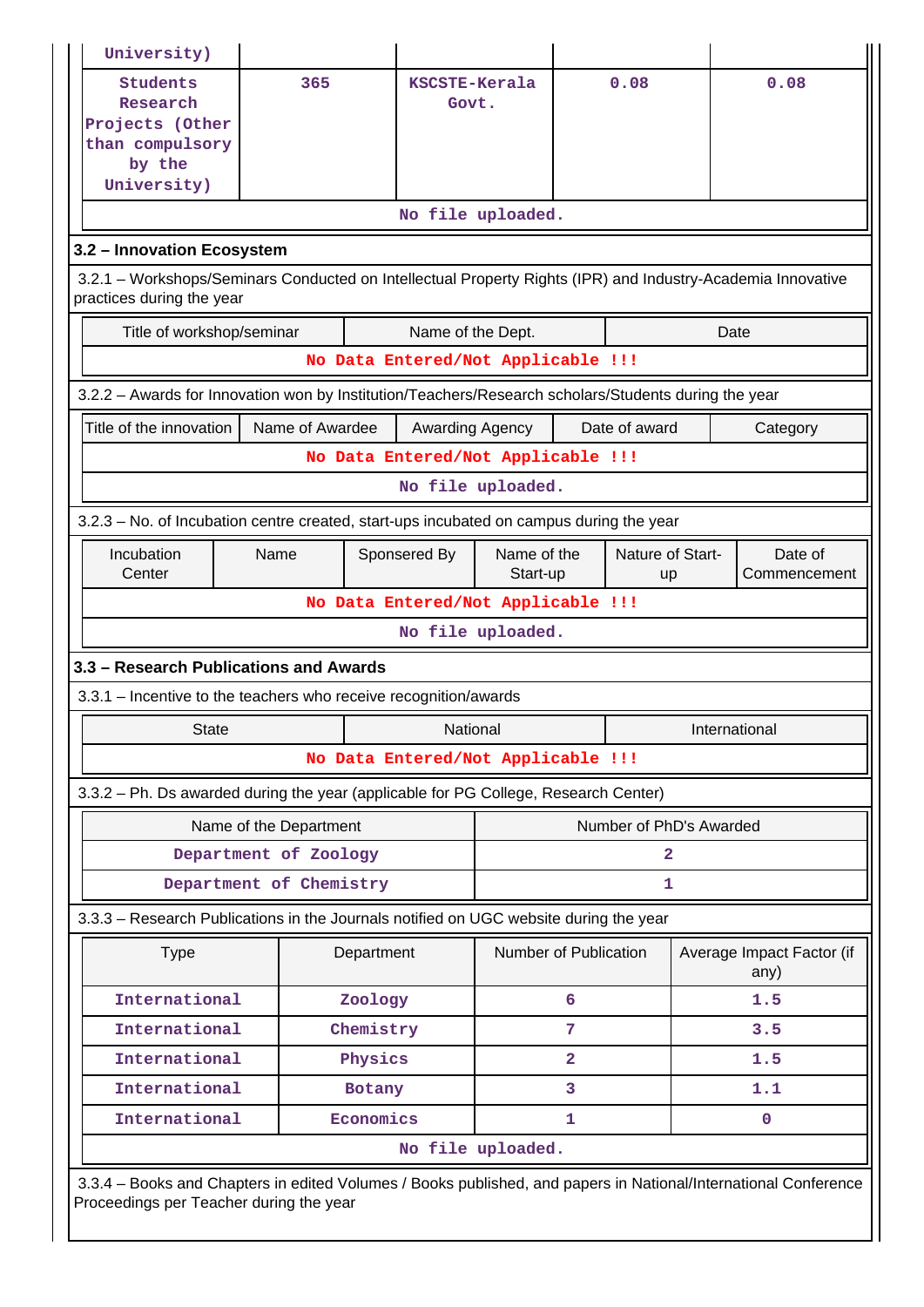|                                                                                                                                                                                     | Department        |                                                                                                                    |      | Number of Publication |                       |                                                                               |                                                      |  |  |  |
|-------------------------------------------------------------------------------------------------------------------------------------------------------------------------------------|-------------------|--------------------------------------------------------------------------------------------------------------------|------|-----------------------|-----------------------|-------------------------------------------------------------------------------|------------------------------------------------------|--|--|--|
|                                                                                                                                                                                     | Economics         |                                                                                                                    |      | 1                     |                       |                                                                               |                                                      |  |  |  |
|                                                                                                                                                                                     | Chemistry         |                                                                                                                    |      |                       |                       | $\mathbf{1}$                                                                  |                                                      |  |  |  |
|                                                                                                                                                                                     | Physics           |                                                                                                                    |      | 4                     |                       |                                                                               |                                                      |  |  |  |
|                                                                                                                                                                                     |                   |                                                                                                                    |      | No file uploaded.     |                       |                                                                               |                                                      |  |  |  |
| Web of Science or PubMed/ Indian Citation Index                                                                                                                                     |                   | 3.3.5 - Bibliometrics of the publications during the last Academic year based on average citation index in Scopus/ |      |                       |                       |                                                                               |                                                      |  |  |  |
| Title of the<br>Paper                                                                                                                                                               | Name of<br>Author | Year of<br>Title of journal<br>publication                                                                         |      |                       | <b>Citation Index</b> | Institutional<br>affiliation as<br>mentioned in<br>the publication            | Number of<br>citations<br>excluding self<br>citation |  |  |  |
| Titania<br>nanotubes<br>dispersed<br>graphitic<br>carbon<br>nitride<br>nanosheets<br>as<br>efficient<br>electrode<br>materials<br>for superc<br>apacitors                           | <b>Jithesh K</b>  | Journal of<br>Materials<br>Science:<br>Materials<br>in Electro<br>nics                                             | 2018 |                       | $\overline{4}$        | Sree<br>Narayana<br>College<br>Kannur,<br>Calicut Un<br>iversity,<br>Kerala   | 3                                                    |  |  |  |
| One-pot<br>synthesis<br>of gC 3 N<br>$4/MnO$ 2<br>and gC 3 N<br>$4/$ SnO 2<br>hybrid nan<br>ocomposite<br>s for supe<br>rcapacitor<br>applicatio<br>ns                              | <b>Jithesh K</b>  | Sustainabl<br>e Energy<br>Fuels                                                                                    | 2018 |                       | 16                    | Sree<br>Narayana<br>College Ka<br>nnur, Calic<br>ut Univers<br>ity,<br>Kerala | 14                                                   |  |  |  |
| Multifunct<br>ional<br>nanohybrid<br>material<br>from<br>discarded<br>razor<br>blades as<br>cost-<br>effective<br>supercapac<br>itor<br>electrodes<br>and oil-<br>spill<br>cleaners | Jithesh K         | Applied<br>Surface<br>Science                                                                                      | 2019 |                       | $\overline{a}$        | Sree<br>Narayana<br>College Ka<br>nnur, Calic<br>ut Univers<br>ity,<br>Kerala | $\overline{2}$                                       |  |  |  |
| cds                                                                                                                                                                                 | <b>Jithesh K</b>  | Nano-Struc                                                                                                         | 2018 |                       | 18                    | Sree                                                                          | 16                                                   |  |  |  |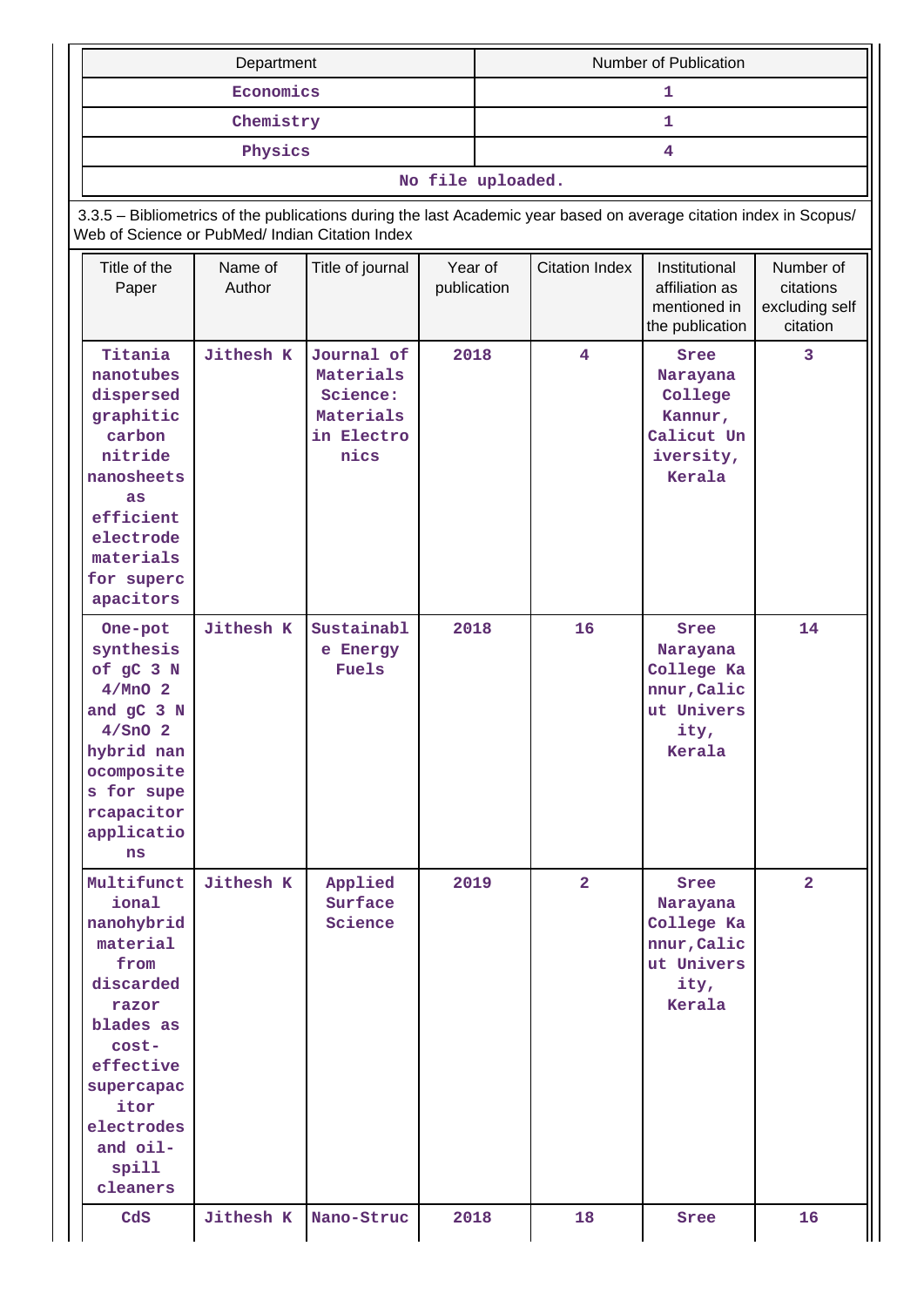| sensitized<br>TiO2 nano<br>heterostru<br>ctures as<br>sunlight<br>driven pho<br>tocatalyst                                                                                                                                                                                             |                          | tures Nano-<br>Objects                                                                                                                  |      |                | Narayana<br>College Ka<br>nnur, Calic<br>ut Univers<br>ity,<br>Kerala         |              |
|----------------------------------------------------------------------------------------------------------------------------------------------------------------------------------------------------------------------------------------------------------------------------------------|--------------------------|-----------------------------------------------------------------------------------------------------------------------------------------|------|----------------|-------------------------------------------------------------------------------|--------------|
| Developmen<br>$t$ of $2D$<br>nano heter<br>ostructure<br>s based on<br>g-C3N4 and<br>flower<br>shaped<br>MoS2 as<br>electrode<br>in<br>symmetric<br>supercapac<br>itor<br>device                                                                                                       | Jithesh K                | Nano-Struc<br>tures Nano-<br>Objects                                                                                                    | 2019 | $\mathbf{1}$   | Sree<br>Narayana<br>College Ka<br>nnur, Calic<br>ut Univers<br>ity,<br>Kerala | $\mathbf{1}$ |
| Ti3<br>Induced<br>Brown TiO2<br><b>Nanotubes</b><br>for High P<br>erformance<br>Sodium-Ion<br>Hybrid<br>Capacitors                                                                                                                                                                     | <b>Jithesh K</b>         | ACS Sustai<br>nable<br>Chemistry<br>Engineerin<br>g                                                                                     | 2018 | 23             | Sree<br>Narayana<br>College Ka<br>nnur, Calic<br>ut Univers<br>ity,<br>Kerala | 21           |
| STUDIES ON<br>THE EFFECT<br>OF DRYING<br><b>AND</b><br><b>REFLOODING</b><br>ON THE<br><b>SEDIMENT</b><br><b>AND SOIL</b><br><b>NUTRIENT</b><br><b>DYNAMICS</b><br>OF KATTAMP<br><b>ALLY</b><br><b>WETLAND</b><br>ECOSYSTEM,<br><b>KANNUR</b><br>DISTRICT,<br><b>KERALA</b><br>, INDIA. | Dr.<br>Prasanth.<br>K. P | <b>INTERNATIO</b><br><b>NAL</b><br><b>JOURNAL OF</b><br><b>RESEARCH</b><br><b>AND</b><br><b>ANALYTICAL</b><br><b>REVIEWS</b><br>(IJRAR) | 2019 | $\mathbf 0$    | Sree<br>Narayana<br>College<br>Kannur                                         | $\mathbf 0$  |
| Seasonal<br>Variation<br>in the<br>Occurrence<br>of<br>Parasitic<br>Isopods                                                                                                                                                                                                            | Kappalli<br>Sudha        | Turkish<br>Journal of<br>Fisheries<br>and<br>Aquatic<br>Sciences.                                                                       | 2018 | $\overline{7}$ | Sree<br>Narayana<br>College<br>Kannur                                         | 5            |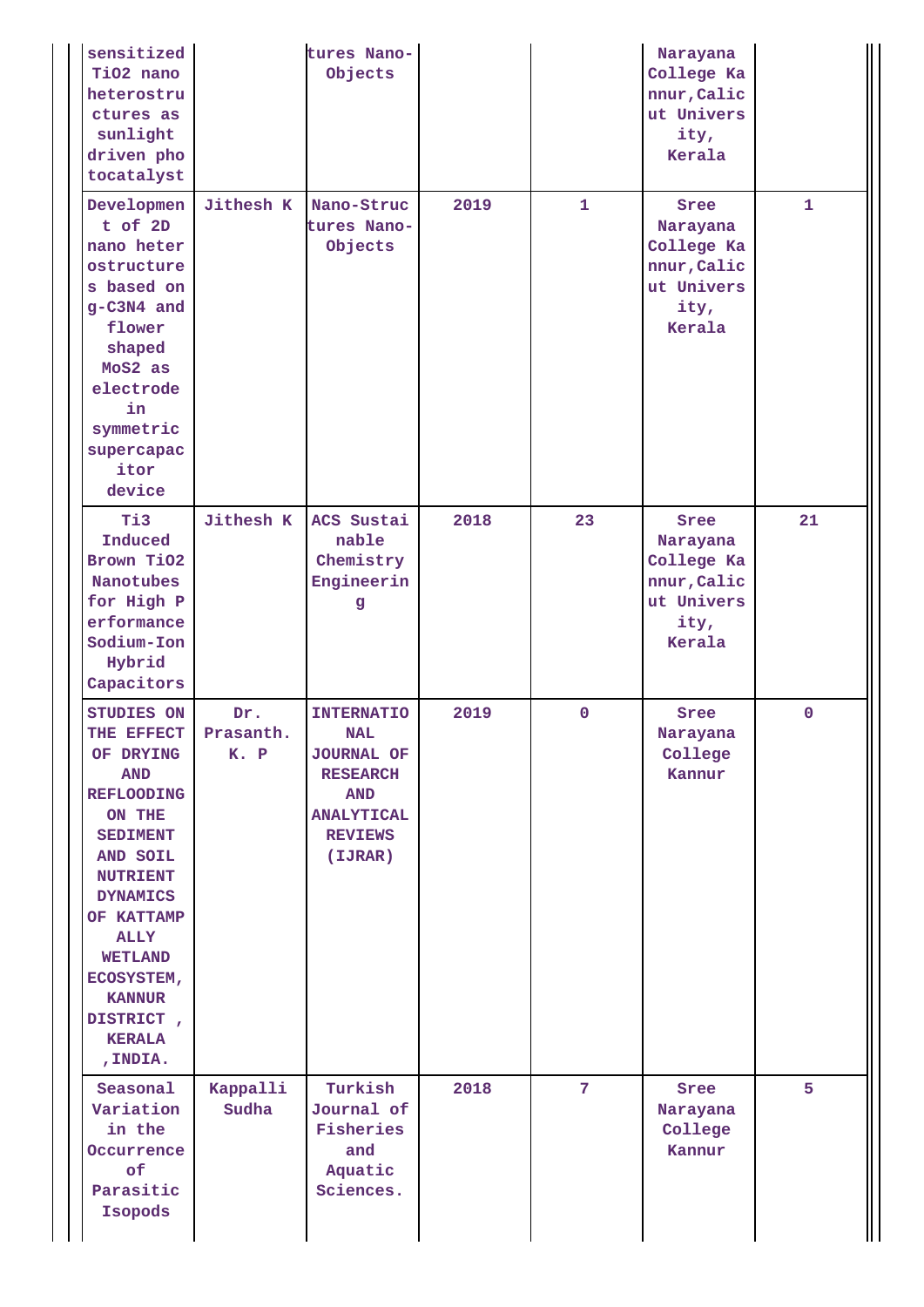| and<br>Copepods (<br>Crustacea)<br>Infecting<br>the<br>Clupeidaen<br>Fishes of<br>Malabar<br>Coast,<br>India.                                                                                                                                                                 |                   |                                                                                                      |                        |             |                                                      |                                                                    |
|-------------------------------------------------------------------------------------------------------------------------------------------------------------------------------------------------------------------------------------------------------------------------------|-------------------|------------------------------------------------------------------------------------------------------|------------------------|-------------|------------------------------------------------------|--------------------------------------------------------------------|
| Clupeid<br>fish hosts<br>a<br>Peniculus<br>sp. (Penne<br>llidae, Si<br>phonostoma<br>toida, Cop<br>epoda)-Fir<br>st report<br>on new<br>host and<br>season<br>dependent<br>prevalence                                                                                         | Kappalli<br>Sudha | Acta Ocean<br>ologicaSin<br>ica                                                                      | 2019                   | $\mathbf 0$ | Sree<br>Narayana<br>College<br>Kannur                | $\mathbf 0$                                                        |
| Norileca<br>indica (Cr)<br>ustacea:<br>Isopoda, C<br>ymothoidae<br>) Infect R<br>astrellige<br>r<br>kanagurta<br>Along the<br>Malabar<br>Coast of<br>India -<br>Seasonal<br>Variation<br>in the<br>Prevalence<br>and<br>Aspects of<br>Host-<br>parasite I<br>nteraction<br>s. | Kappalli<br>Sudha | Zoological<br>Studies.                                                                               | 2019                   | $\mathbf 0$ | Sree<br>Narayana<br>College<br>Kannur                | $\mathbf 0$                                                        |
|                                                                                                                                                                                                                                                                               |                   |                                                                                                      | View File              |             |                                                      |                                                                    |
|                                                                                                                                                                                                                                                                               |                   | 3.3.6 - h-Index of the Institutional Publications during the year. (based on Scopus/ Web of science) |                        |             |                                                      |                                                                    |
| Title of the<br>Paper                                                                                                                                                                                                                                                         | Name of<br>Author | Title of journal                                                                                     | Year of<br>publication | h-index     | Number of<br>citations<br>excluding self<br>citation | Institutional<br>affiliation as<br>mentioned in<br>the publication |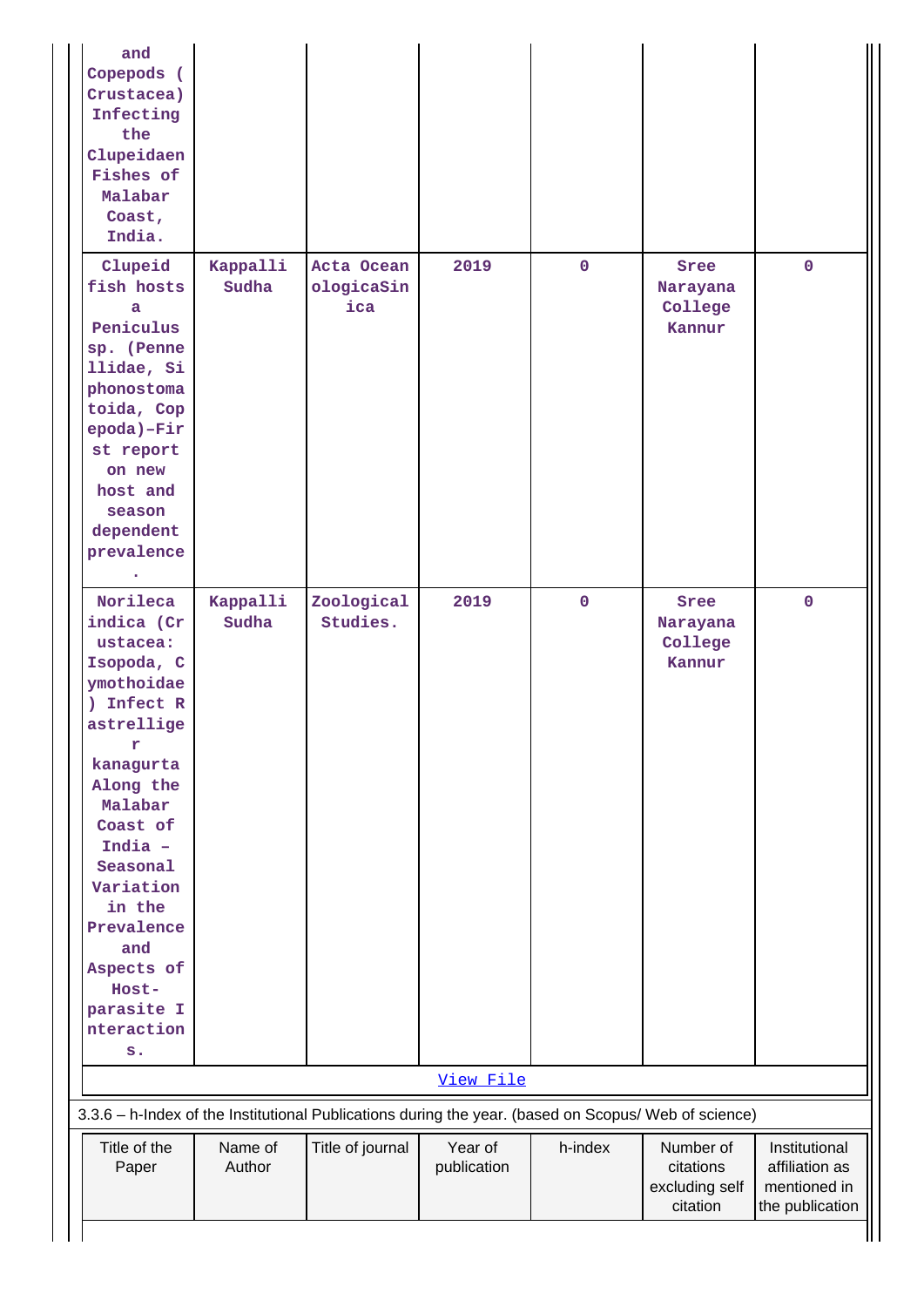|                                                                                                                                                                                                                    | No Data Entered/Not Applicable !!!              |                                                      |                |                                                          |                                        |                                                          |  |
|--------------------------------------------------------------------------------------------------------------------------------------------------------------------------------------------------------------------|-------------------------------------------------|------------------------------------------------------|----------------|----------------------------------------------------------|----------------------------------------|----------------------------------------------------------|--|
|                                                                                                                                                                                                                    |                                                 |                                                      | View File      |                                                          |                                        |                                                          |  |
| 3.3.7 - Faculty participation in Seminars/Conferences and Symposia during the year:                                                                                                                                |                                                 |                                                      |                |                                                          |                                        |                                                          |  |
| Number of Faculty                                                                                                                                                                                                  | International                                   | National                                             |                | <b>State</b>                                             |                                        | Local                                                    |  |
| Attended/Semina<br>rs/Workshops                                                                                                                                                                                    | 6                                               | 25                                                   |                | 0                                                        |                                        | $\mathbf 0$                                              |  |
| Presented<br>papers                                                                                                                                                                                                | 17                                              | 28                                                   |                | $\mathbf 0$                                              |                                        | $\mathbf 0$                                              |  |
| Resource<br>persons                                                                                                                                                                                                | 1                                               | 4                                                    |                | $\mathbf 0$                                              |                                        | $\mathbf 0$                                              |  |
|                                                                                                                                                                                                                    |                                                 | No file uploaded.                                    |                |                                                          |                                        |                                                          |  |
| 3.4 - Extension Activities                                                                                                                                                                                         |                                                 |                                                      |                |                                                          |                                        |                                                          |  |
| 3.4.1 - Number of extension and outreach programmes conducted in collaboration with industry, community and<br>Non- Government Organisations through NSS/NCC/Red cross/Youth Red Cross (YRC) etc., during the year |                                                 |                                                      |                |                                                          |                                        |                                                          |  |
| Title of the activities                                                                                                                                                                                            | Organising unit/agency/<br>collaborating agency |                                                      |                | Number of teachers<br>participated in such<br>activities |                                        | Number of students<br>participated in such<br>activities |  |
| Urjakiran-Energy<br>Conservation<br>Activity                                                                                                                                                                       |                                                 | <b>Energy Management</b><br>Cell, Govt. of<br>Kerala |                | 4                                                        |                                        | 110                                                      |  |
| Sasthrajalakam                                                                                                                                                                                                     | Samagra Shiksha<br>Abhiyan, Govt. of<br>Kerala  |                                                      |                | 3                                                        | 100                                    |                                                          |  |
| <b>ENCON Club-Energy</b><br>Conservation                                                                                                                                                                           | Bharat Petroleum<br>Corporation                 |                                                      |                | 4                                                        |                                        | 80                                                       |  |
| Ashwamedham-NSS                                                                                                                                                                                                    |                                                 | NSS/Health Dept.,<br>Govt of Kerala                  |                | 2                                                        |                                        | 100                                                      |  |
| waste management-<br><b>NSS</b>                                                                                                                                                                                    | NSS/Kannur<br>Corporation                       |                                                      |                | $\overline{a}$                                           | 100                                    |                                                          |  |
| blood donation<br>camps                                                                                                                                                                                            | NSS/District Blood<br><b>Bank</b>               |                                                      | $\overline{a}$ |                                                          |                                        | 150                                                      |  |
| swatchatha pakhwada                                                                                                                                                                                                | <b>NCC</b>                                      |                                                      |                | 1                                                        |                                        | 100                                                      |  |
| ANO-Conference                                                                                                                                                                                                     | <b>NCC</b>                                      |                                                      |                | 1                                                        |                                        | 100                                                      |  |
| YOGA DAY                                                                                                                                                                                                           | <b>NCC</b>                                      |                                                      |                | 1                                                        |                                        | 100                                                      |  |
|                                                                                                                                                                                                                    |                                                 | No file uploaded.                                    |                |                                                          |                                        |                                                          |  |
| 3.4.2 - Awards and recognition received for extension activities from Government and other recognized bodies<br>during the year                                                                                    |                                                 |                                                      |                |                                                          |                                        |                                                          |  |
| Name of the activity                                                                                                                                                                                               | Award/Recognition                               |                                                      |                | <b>Awarding Bodies</b>                                   | Number of students<br><b>Benefited</b> |                                                          |  |
|                                                                                                                                                                                                                    | No Data Entered/Not Applicable !!!              |                                                      |                |                                                          |                                        |                                                          |  |
|                                                                                                                                                                                                                    |                                                 | No file uploaded.                                    |                |                                                          |                                        |                                                          |  |
| 3.4.3 - Students participating in extension activities with Government Organisations, Non-Government<br>Organisations and programmes such as Swachh Bharat, Aids Awareness, Gender Issue, etc. during the year     |                                                 |                                                      |                |                                                          |                                        |                                                          |  |
| Name of the scheme                                                                                                                                                                                                 | Organising unit/Agen<br>cy/collaborating        | Name of the activity                                 |                | Number of teachers<br>participated in such               |                                        | Number of students<br>participated in such               |  |

 $\mathbf l$ 

п

 $\mathbf{I}$ 

Ш.

 $\parallel$ 

 $\prod$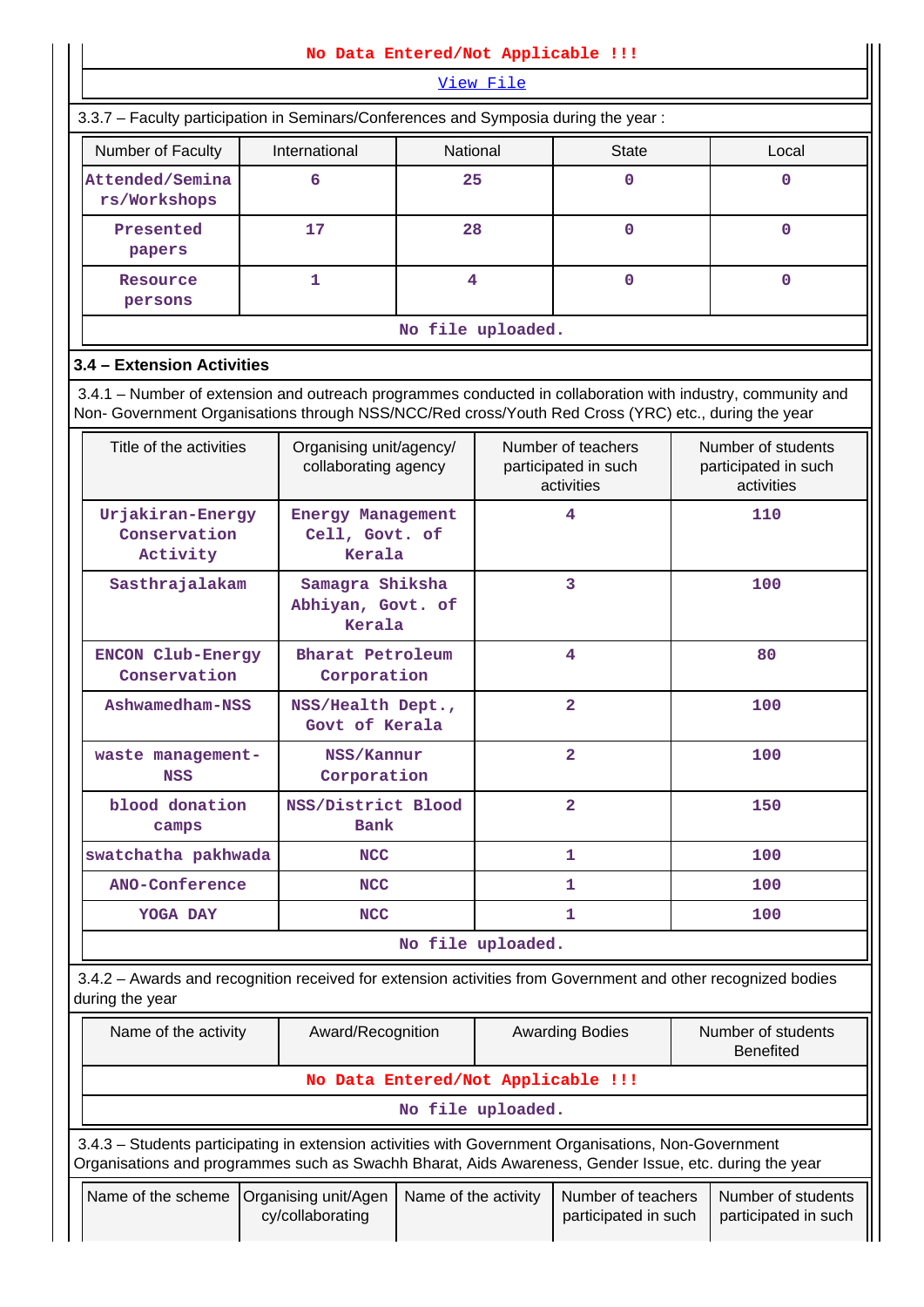|                                                                                                                                                          | agency                                           |             |                                                                                                   |                             |  |                         | activites               |  |
|----------------------------------------------------------------------------------------------------------------------------------------------------------|--------------------------------------------------|-------------|---------------------------------------------------------------------------------------------------|-----------------------------|--|-------------------------|-------------------------|--|
| Urjakiran                                                                                                                                                | Energy<br>Management<br>Cell, Govt. of<br>Kerala |             | Energy<br>Management                                                                              |                             |  | $\overline{\mathbf{4}}$ | 110                     |  |
| Sasthrajalakam                                                                                                                                           | Samagra Shiksha<br>Abhiyan, Govt.<br>of Kerala   |             | Scientific<br>Temper                                                                              |                             |  | 3                       | 100                     |  |
| ENCON Club-<br>Energy<br>Conservation                                                                                                                    | <b>Bharat</b><br>Petroleum<br>Corporation        |             | Energy<br>Management                                                                              |                             |  | 4                       | 80                      |  |
| Ashwamedham-                                                                                                                                             | NSS/Health<br>Dept., Govt of<br>Kerala           |             | Leprosy survey                                                                                    |                             |  | $\overline{2}$          | 100                     |  |
| waste<br>management                                                                                                                                      | NSS/Kannur<br>Corporation                        |             | survey of<br>Houses                                                                               |                             |  | $\overline{2}$          | 100                     |  |
| blood donation<br>camps                                                                                                                                  | NSS/District<br><b>Blood Bank</b>                |             | donation of<br><b>Blood</b>                                                                       |                             |  | $\overline{2}$          | 150                     |  |
| cancer<br>awareness                                                                                                                                      | NSS/malabar<br>cancer care<br>society            |             | awareness rally                                                                                   |                             |  | $\overline{2}$          | 175                     |  |
| white cane Day                                                                                                                                           | NSS/kerala<br>federation of<br>Blind             |             | awareness rally                                                                                   |                             |  | $\overline{2}$          | 150                     |  |
| Flood Relief                                                                                                                                             | NSS/CMDRF                                        |             | relief<br>materilas and<br>money                                                                  |                             |  | $\overline{2}$          | 200                     |  |
|                                                                                                                                                          |                                                  |             |                                                                                                   | No file uploaded.           |  |                         |                         |  |
| 3.5 - Collaborations                                                                                                                                     |                                                  |             |                                                                                                   |                             |  |                         |                         |  |
| 3.5.1 – Number of Collaborative activities for research, faculty exchange, student exchange during the year                                              |                                                  |             |                                                                                                   |                             |  |                         |                         |  |
| Nature of activity                                                                                                                                       |                                                  | Participant |                                                                                                   | Source of financial support |  |                         | Duration                |  |
|                                                                                                                                                          |                                                  |             | No Data Entered/Not Applicable !!!                                                                |                             |  |                         |                         |  |
|                                                                                                                                                          |                                                  |             |                                                                                                   | No file uploaded.           |  |                         |                         |  |
| 3.5.2 - Linkages with institutions/industries for internship, on-the- job training, project work, sharing of research<br>facilities etc. during the year |                                                  |             |                                                                                                   |                             |  |                         |                         |  |
| Nature of linkage                                                                                                                                        | Title of the<br>linkage                          |             | Name of the<br>partnering<br>institution/<br>industry<br>/research lab<br>with contact<br>details | <b>Duration From</b>        |  | <b>Duration To</b>      | Participant             |  |
| Sharing of<br>Research<br>Facilities                                                                                                                     | Faculty<br>Development<br>Programm               |             | Calicut<br>University,<br>Kerala                                                                  | 01/01/2018                  |  | 08/06/2019              | $\mathbf{1}$            |  |
| Project work                                                                                                                                             | PG Project                                       |             | Central<br>University<br>Kerala                                                                   | 21/12/2018                  |  | 28/02/2019              | $\overline{a}$          |  |
| Project work                                                                                                                                             | PG Project                                       |             | Cochin                                                                                            | 21/12/2018                  |  | 28/02/2019              | $\overline{\mathbf{2}}$ |  |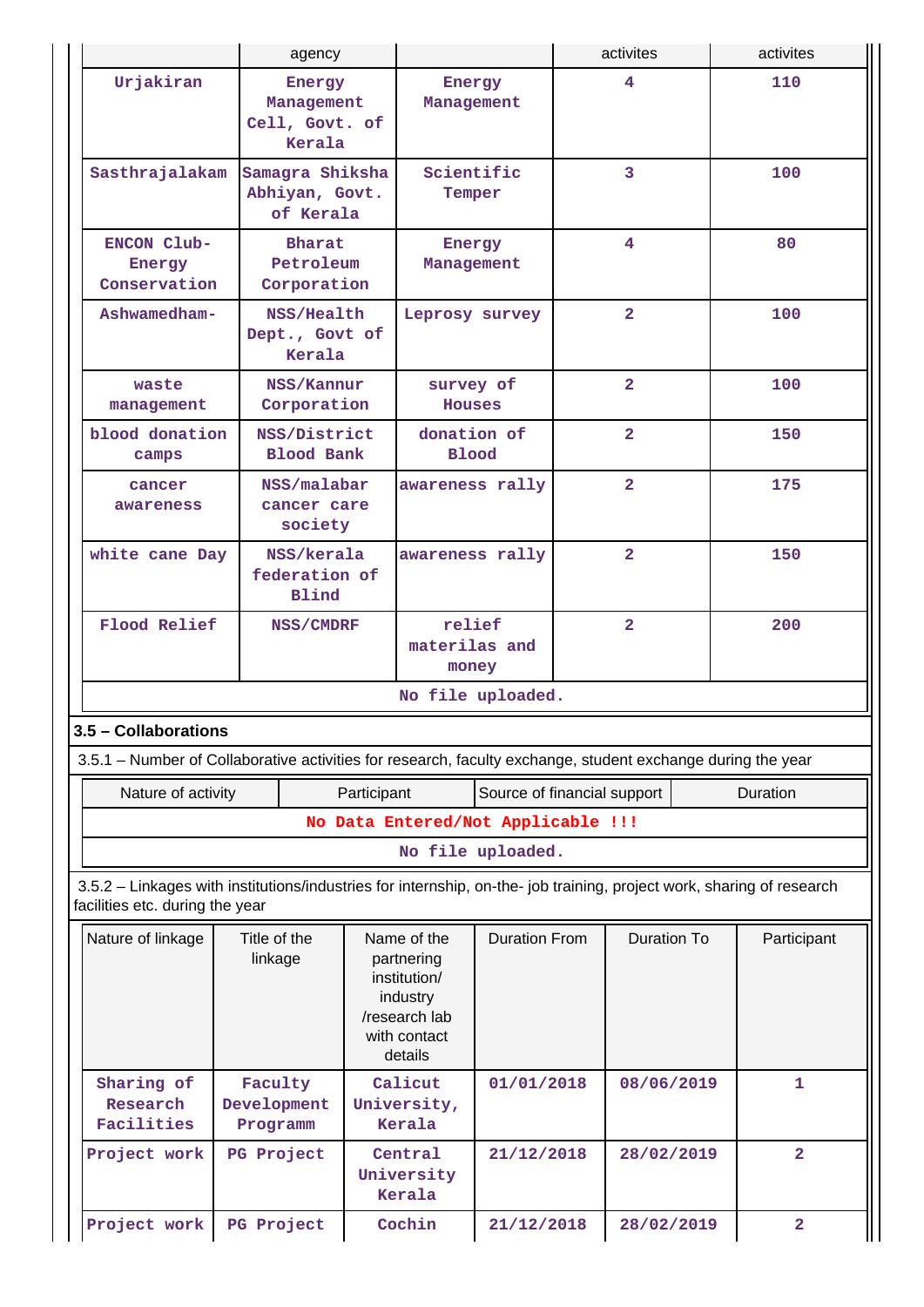|                                                                                                                                                       |               | University<br>of Science<br>and<br>Technology,<br>Kerala |                                                |                                |     |                                                           |
|-------------------------------------------------------------------------------------------------------------------------------------------------------|---------------|----------------------------------------------------------|------------------------------------------------|--------------------------------|-----|-----------------------------------------------------------|
| Project work Project work                                                                                                                             |               | MG<br>University,<br>Kerala                              | 21/12/2018                                     | 28/02/2019                     |     | $\overline{a}$                                            |
|                                                                                                                                                       |               |                                                          | No file uploaded.                              |                                |     |                                                           |
| 3.5.3 - MoUs signed with institutions of national, international importance, other universities, industries, corporate<br>houses etc. during the year |               |                                                          |                                                |                                |     |                                                           |
| Organisation                                                                                                                                          |               | Date of MoU signed                                       | Purpose/Activities                             |                                |     | Number of<br>students/teachers<br>participated under MoUs |
| IISC Bangalore-Nano<br>division                                                                                                                       |               | 15/05/2018                                               | Research<br>Collaboration                      |                                |     | 1                                                         |
| Open Space<br>Foundation Chennai                                                                                                                      |               | 27/07/2018                                               | Academic<br>Collaboration                      |                                |     | 110                                                       |
| Dpt. Physics, Nehru<br>College Kanhangad,<br>Kerala                                                                                                   |               | 14/09/2018                                               | Academic and<br>Research<br>Collaboration      |                                | 110 |                                                           |
| Dpt. Physics, PRNSS<br>College, Mattannur,<br>Kerala                                                                                                  |               | 14/09/2018                                               | Academic and<br>Research<br>Collaboration      |                                | 110 |                                                           |
| SN Trusts Higher<br>Secondary School<br>Thottada                                                                                                      | 01/06/2018    |                                                          | Academic and<br>Research<br>Collaboration      |                                |     | 110                                                       |
| Sree Narayana<br>College of Advanced<br>studies, Kannur                                                                                               |               | 01/06/2018                                               | Academic and<br>Research<br>Collaboration      |                                |     | 110                                                       |
|                                                                                                                                                       |               |                                                          | No file uploaded.                              |                                |     |                                                           |
| <b>CRITERION IV - INFRASTRUCTURE AND LEARNING RESOURCES</b>                                                                                           |               |                                                          |                                                |                                |     |                                                           |
| 4.1 - Physical Facilities                                                                                                                             |               |                                                          |                                                |                                |     |                                                           |
| 4.1.1 - Budget allocation, excluding salary for infrastructure augmentation during the year                                                           |               |                                                          |                                                |                                |     |                                                           |
| Budget allocated for infrastructure augmentation                                                                                                      |               |                                                          | Budget utilized for infrastructure development |                                |     |                                                           |
| 64.81                                                                                                                                                 |               |                                                          |                                                | 64.81                          |     |                                                           |
| 4.1.2 - Details of augmentation in infrastructure facilities during the year                                                                          |               |                                                          |                                                |                                |     |                                                           |
| <b>Facilities</b>                                                                                                                                     |               |                                                          |                                                | <b>Existing or Newly Added</b> |     |                                                           |
|                                                                                                                                                       | Campus Area   |                                                          |                                                | Existing                       |     |                                                           |
|                                                                                                                                                       | Class rooms   |                                                          |                                                | Existing                       |     |                                                           |
|                                                                                                                                                       | Seminar Halls |                                                          |                                                | Existing                       |     |                                                           |
| Value of the equipment purchased<br>during the year (rs. in lakhs)                                                                                    |               |                                                          |                                                | Newly Added                    |     |                                                           |
|                                                                                                                                                       | Others        |                                                          |                                                | Newly Added                    |     |                                                           |
|                                                                                                                                                       |               |                                                          | View File                                      |                                |     |                                                           |
|                                                                                                                                                       |               |                                                          |                                                |                                |     |                                                           |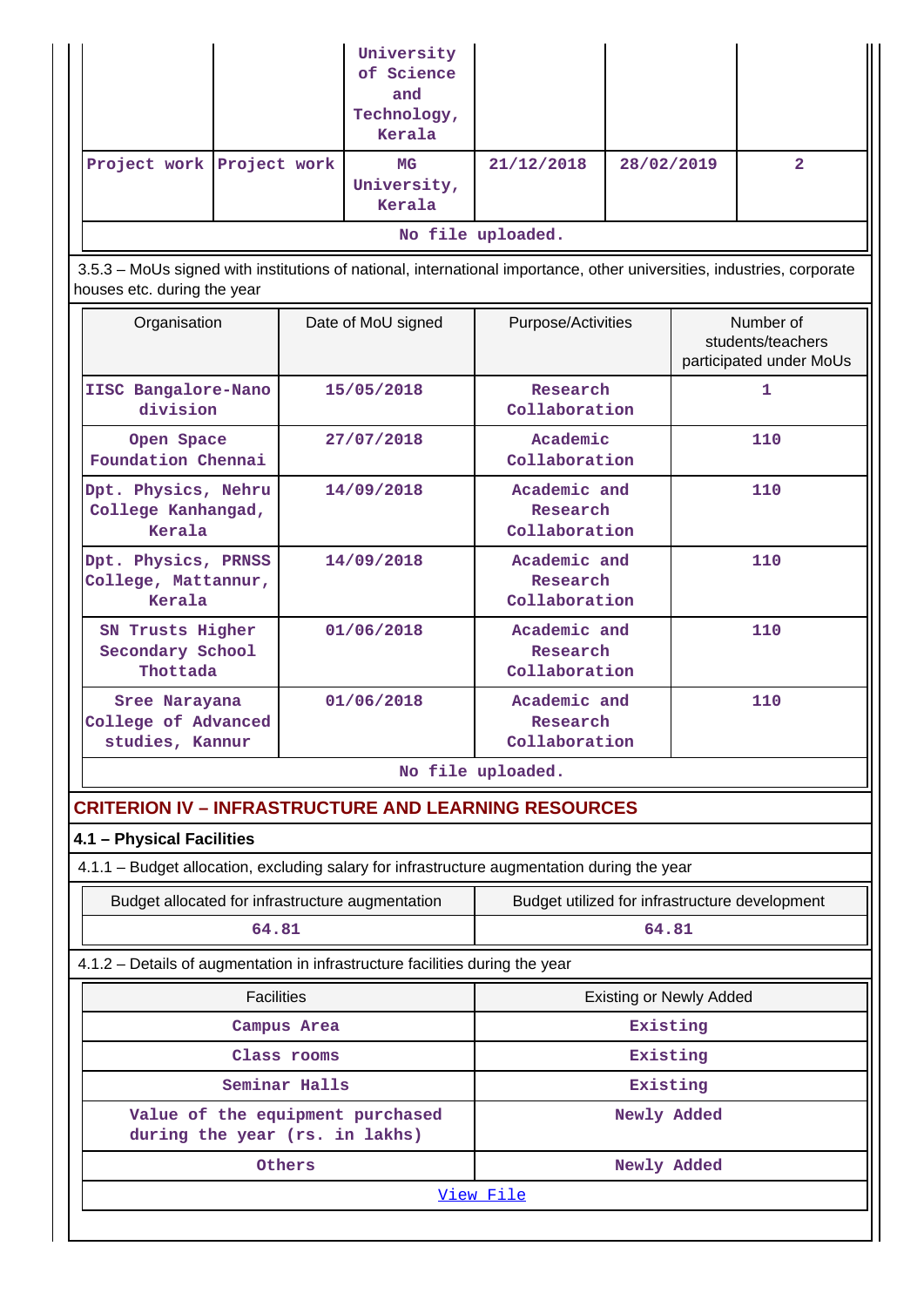| 4.2 - Library as a Learning Resource     |                                           |                 |                                                                                                                                                                                                                |                            |                     |                                                     |                    |                                                                |               |  |  |
|------------------------------------------|-------------------------------------------|-----------------|----------------------------------------------------------------------------------------------------------------------------------------------------------------------------------------------------------------|----------------------------|---------------------|-----------------------------------------------------|--------------------|----------------------------------------------------------------|---------------|--|--|
|                                          |                                           |                 | 4.2.1 - Library is automated {Integrated Library Management System (ILMS)}                                                                                                                                     |                            |                     |                                                     |                    |                                                                |               |  |  |
|                                          | Name of the ILMS<br>software              |                 | Nature of automation (fully<br>or patially)                                                                                                                                                                    |                            |                     | Version                                             |                    | Year of automation                                             |               |  |  |
|                                          | Grandha Soft                              |                 | Fully                                                                                                                                                                                                          |                            |                     | <b>Upgraded Version</b>                             |                    | 2011                                                           |               |  |  |
|                                          | 4.2.2 - Library Services                  |                 |                                                                                                                                                                                                                |                            |                     |                                                     |                    |                                                                |               |  |  |
| Library<br>Service Type                  |                                           | Existing        |                                                                                                                                                                                                                |                            | Newly Added         |                                                     |                    | Total                                                          |               |  |  |
| Text Books                               |                                           | 48415           |                                                                                                                                                                                                                | 4100000<br>498             |                     | 170000                                              | 48913              |                                                                | 4270000       |  |  |
| Journals                                 |                                           | 10              | 9200                                                                                                                                                                                                           |                            | 38                  | 39255                                               | 48                 |                                                                | 48455         |  |  |
|                                          |                                           |                 |                                                                                                                                                                                                                |                            | View File           |                                                     |                    |                                                                |               |  |  |
| (Learning Management System (LMS) etc    |                                           |                 | 4.2.3 - E-content developed by teachers such as: e-PG- Pathshala, CEC (under e-PG- Pathshala CEC (Under<br>Graduate) SWAYAM other MOOCs platform NPTEL/NMEICT/any other Government initiatives & institutional |                            |                     |                                                     |                    |                                                                |               |  |  |
|                                          | Name of the Teacher                       |                 | Name of the Module                                                                                                                                                                                             |                            |                     | Platform on which module<br>is developed            |                    | Date of launching e-<br>content                                |               |  |  |
|                                          |                                           |                 | No Data Entered/Not Applicable !!!                                                                                                                                                                             |                            |                     |                                                     |                    |                                                                |               |  |  |
|                                          |                                           |                 |                                                                                                                                                                                                                |                            | No file uploaded.   |                                                     |                    |                                                                |               |  |  |
| 4.3 - IT Infrastructure                  |                                           |                 |                                                                                                                                                                                                                |                            |                     |                                                     |                    |                                                                |               |  |  |
| 4.3.1 - Technology Upgradation (overall) |                                           |                 |                                                                                                                                                                                                                |                            |                     |                                                     |                    |                                                                |               |  |  |
| <b>Type</b>                              | <b>Total Co</b><br>mputers                | Computer<br>Lab | Internet                                                                                                                                                                                                       | <b>Browsing</b><br>centers | Computer<br>Centers | Office                                              | Departme<br>nts    | Available<br><b>Bandwidt</b><br>h (MBPS/<br>GBPS)              | <b>Others</b> |  |  |
| Existin<br>9                             | 150                                       | 4               | 100                                                                                                                                                                                                            | $\overline{a}$             | $\overline{a}$      | 1                                                   | 14                 | 10                                                             | 0             |  |  |
| Added                                    | $\mathbf 0$                               | $\mathbf{O}$    | $\mathbf{O}$                                                                                                                                                                                                   | $\mathbf{O}$               | $\mathbf{0}$        | $\mathbf 0$                                         | $\mathbf{O}$       | $\mathbf 0$                                                    | 0             |  |  |
| Total                                    | 150                                       | 4               | 100                                                                                                                                                                                                            | 2                          | $\overline{a}$      | 1                                                   | 14                 | 10                                                             | 0             |  |  |
|                                          |                                           |                 | 4.3.2 - Bandwidth available of internet connection in the Institution (Leased line)                                                                                                                            |                            |                     |                                                     |                    |                                                                |               |  |  |
|                                          |                                           |                 |                                                                                                                                                                                                                |                            | 10 MBPS/ GBPS       |                                                     |                    |                                                                |               |  |  |
|                                          | 4.3.3 - Facility for e-content            |                 |                                                                                                                                                                                                                |                            |                     |                                                     |                    |                                                                |               |  |  |
|                                          |                                           |                 | Name of the e-content development facility                                                                                                                                                                     |                            |                     | Provide the link of the videos and media centre and | recording facility |                                                                |               |  |  |
|                                          |                                           |                 | No Data Entered/Not Applicable !!!                                                                                                                                                                             |                            |                     |                                                     |                    |                                                                |               |  |  |
|                                          |                                           |                 | 4.4 - Maintenance of Campus Infrastructure                                                                                                                                                                     |                            |                     |                                                     |                    |                                                                |               |  |  |
| component, during the year               |                                           |                 | 4.4.1 - Expenditure incurred on maintenance of physical facilities and academic support facilities, excluding salary                                                                                           |                            |                     |                                                     |                    |                                                                |               |  |  |
|                                          | Assigned Budget on<br>academic facilities |                 | Expenditure incurred on<br>maintenance of academic<br>facilities                                                                                                                                               |                            |                     | Assigned budget on<br>physical facilities           |                    | Expenditure incurredon<br>maintenance of physical<br>facilites |               |  |  |
|                                          |                                           |                 |                                                                                                                                                                                                                |                            |                     |                                                     |                    |                                                                |               |  |  |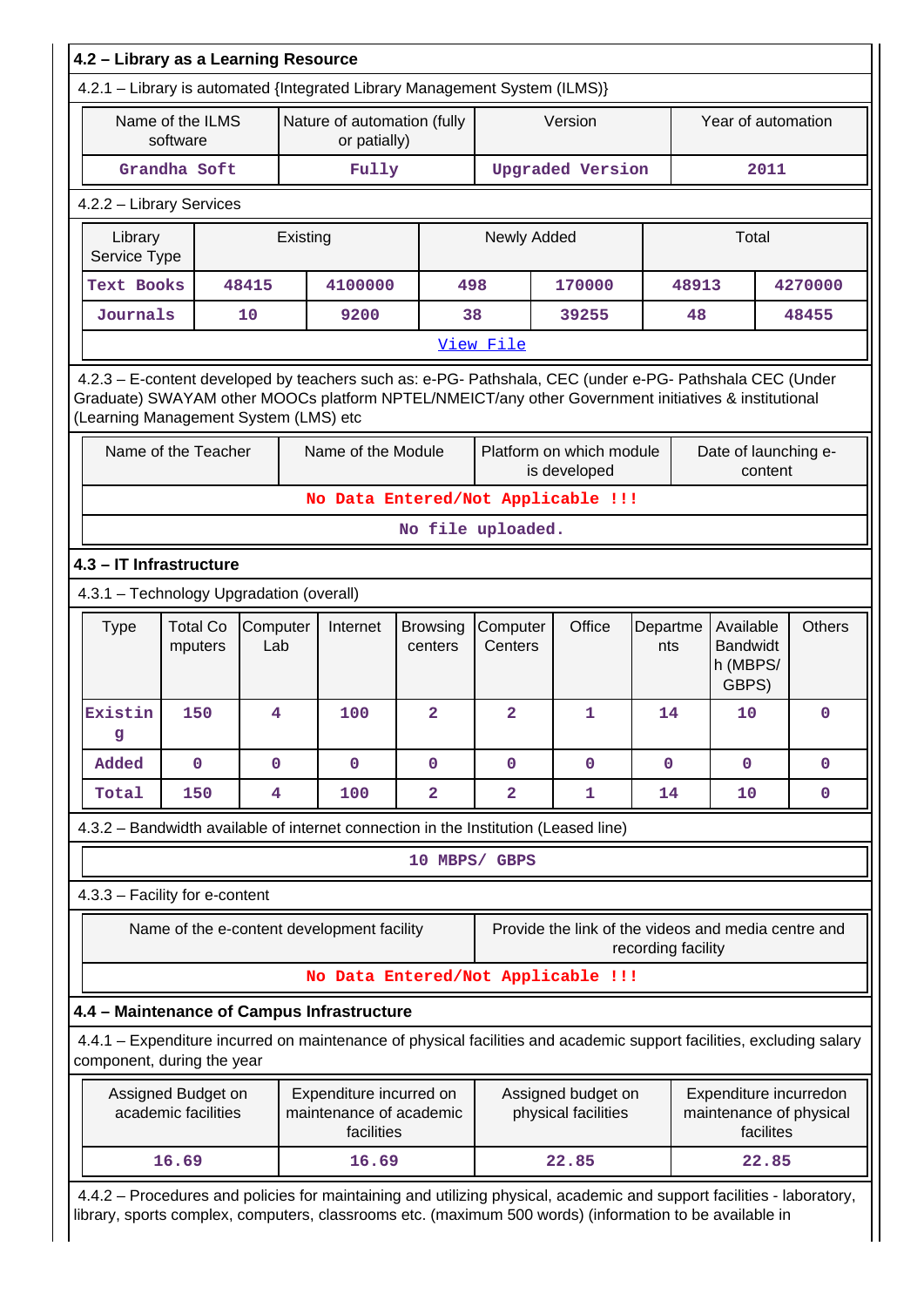institutional Website, provide link)

 **In the college, there is a system of decentralized management upkeep and maintenance. Institution has a planning board and buildings and infrastructure committee to take care the maintenance and development of infrastructural facilities of the college. Library is looked after by a library committee comprised of Principal and senior faculty members drawn from Arts, Science and Commerce Departments. Whenever the funds are released from PD accounts, UGC funds, management funds or PTA funds, the College Council is convened and particulars regarding fund allocation are conveyed to all Heads of Departments and Council members. Library funds are allocated by considering the status of the departments, namely research, post graduate and under graduate departments. Heads of Departments are intimated by the Librarian about the requirement of journals and in response the Heads of Departments put up request for journals and books annually. The purchase and maintenance of lab equipments is done by the purchase committee with the approval of planning board. The regular accounts are maintained by the Head Accountant under the supervision of Superintendent and Principal. Sports complex is decentralized, utilized and maintained by physical education department with the support from Management and PTA. The maintenance of computers is done with support from PTA, Management and UGC. Annual maintenance contract with the suppliers ensures the proper maintenance of the computers. Director Boards are constituted for the proper functioning of the Cooperative Stores and Staff credit Bank of the college.**

<https://www.sncollegekannur.ac.in/snadmin/aqar/infrastructure-maintenance-procedure.pdf>

## **CRITERION V – STUDENT SUPPORT AND PROGRESSION**

#### **5.1 – Student Support**

| 5.1.1 - Scholarships and Financial Support                                                                                                                                                                      |                                         |  |                                                                      |                                                                                                                                             |  |  |                               |  |  |  |  |
|-----------------------------------------------------------------------------------------------------------------------------------------------------------------------------------------------------------------|-----------------------------------------|--|----------------------------------------------------------------------|---------------------------------------------------------------------------------------------------------------------------------------------|--|--|-------------------------------|--|--|--|--|
|                                                                                                                                                                                                                 |                                         |  | Name/Title of the scheme                                             | Number of students                                                                                                                          |  |  | Amount in Rupees              |  |  |  |  |
|                                                                                                                                                                                                                 | Financial Support<br>from institution   |  | <b>SCHOLARSHIPS AND</b><br><b>ENDOWMENTS</b>                         | 98                                                                                                                                          |  |  | 275800                        |  |  |  |  |
|                                                                                                                                                                                                                 | Financial Support<br>from Other Sources |  |                                                                      |                                                                                                                                             |  |  |                               |  |  |  |  |
| a) National                                                                                                                                                                                                     |                                         |  | <b>SCHOLARSHIPS</b><br><b>FREESHIPS</b>                              | 1619                                                                                                                                        |  |  | 1595500                       |  |  |  |  |
| b) International                                                                                                                                                                                                |                                         |  | <b>NIL</b>                                                           | $\mathbf 0$                                                                                                                                 |  |  | $\mathbf 0$                   |  |  |  |  |
|                                                                                                                                                                                                                 |                                         |  |                                                                      | View File                                                                                                                                   |  |  |                               |  |  |  |  |
| 5.1.2 - Number of capability enhancement and development schemes such as Soft skill development, Remedial<br>coaching, Language lab, Bridge courses, Yoga, Meditation, Personal Counselling and Mentoring etc., |                                         |  |                                                                      |                                                                                                                                             |  |  |                               |  |  |  |  |
| Name of the capability<br>enhancement scheme                                                                                                                                                                    |                                         |  | Date of implemetation                                                | Number of students<br>enrolled                                                                                                              |  |  | Agencies involved             |  |  |  |  |
|                                                                                                                                                                                                                 |                                         |  |                                                                      | No Data Entered/Not Applicable !!!                                                                                                          |  |  |                               |  |  |  |  |
|                                                                                                                                                                                                                 |                                         |  |                                                                      | View File                                                                                                                                   |  |  |                               |  |  |  |  |
| institution during the year                                                                                                                                                                                     |                                         |  |                                                                      | 5.1.3 – Students benefited by guidance for competitive examinations and career counselling offered by the                                   |  |  |                               |  |  |  |  |
| Year                                                                                                                                                                                                            | Name of the<br>scheme                   |  | Number of<br>benefited<br>students for<br>competitive<br>examination | Number of<br>Number of<br>benefited<br>students who<br>have passedin<br>students by<br>the comp. exam<br>career<br>counseling<br>activities |  |  | Number of<br>studentsp placed |  |  |  |  |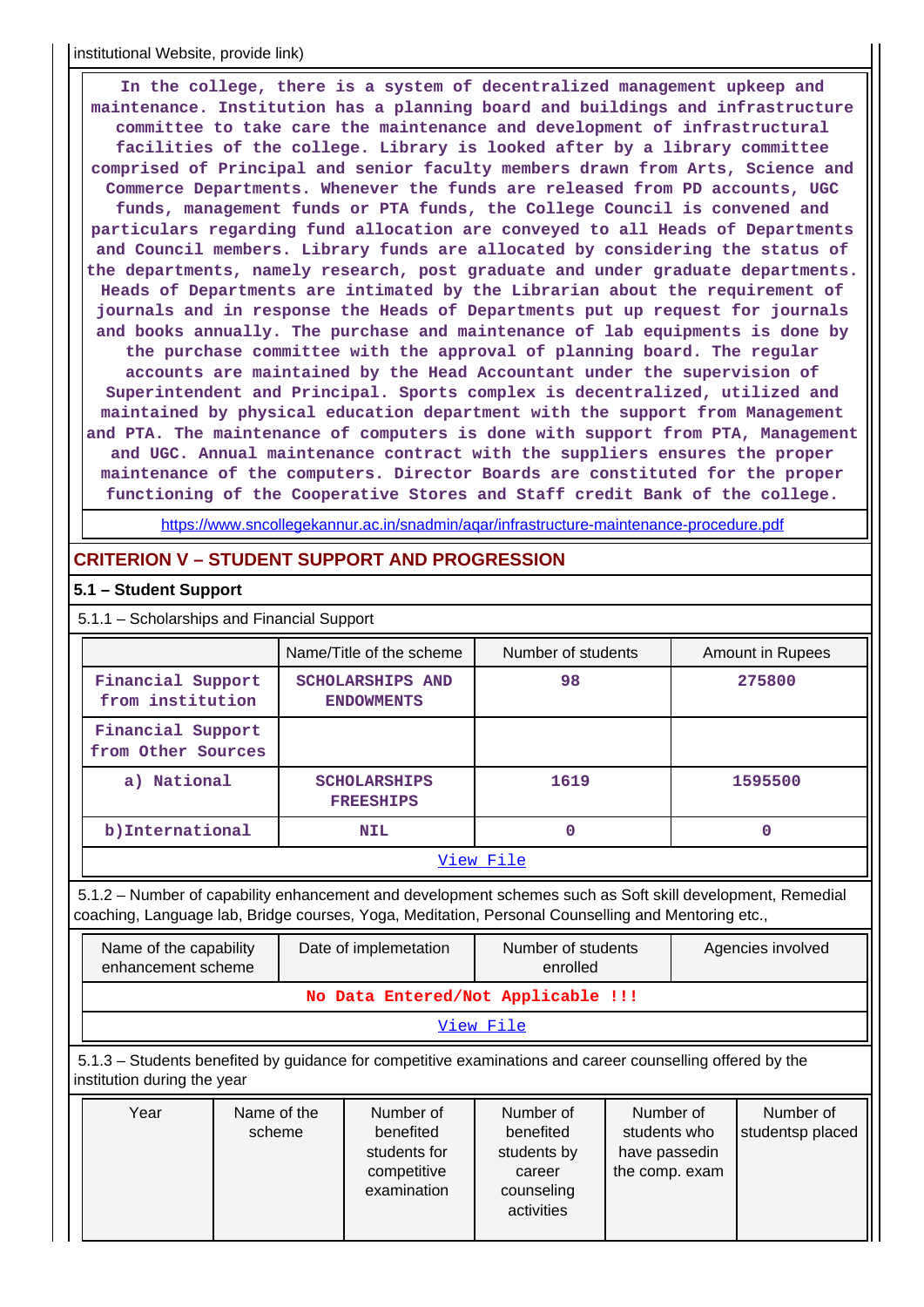| 2018                                                                                                                                                                                   | NET COACHING<br>IN ENGLISH                                           | 20                             | 20                                 | $\mathbf{1}$                                   | $\mathbf 0$                         |  |  |  |
|----------------------------------------------------------------------------------------------------------------------------------------------------------------------------------------|----------------------------------------------------------------------|--------------------------------|------------------------------------|------------------------------------------------|-------------------------------------|--|--|--|
| 2018                                                                                                                                                                                   | <b>CIVIL</b><br><b>SERVICE</b><br><b>FOUNDATION</b><br><b>COURSE</b> | 25                             | 25                                 | $\mathbf 0$                                    | $\mathbf 0$                         |  |  |  |
| 2018                                                                                                                                                                                   | <b>JAM ENTRANCE</b><br><b>COACHING-</b><br><b>CHEMISTRY</b>          | 20                             | $\mathbf 0$                        | $\overline{2}$                                 | $\mathbf 0$                         |  |  |  |
| 2018                                                                                                                                                                                   | NET COACHING<br>IN COMMERCE                                          | 20                             | $\mathbf 0$                        | 8                                              | $\mathbf 0$                         |  |  |  |
| 2019                                                                                                                                                                                   | NET COACHING<br>IN ZOOLOGY                                           | 12                             | $\mathbf 0$                        | 4                                              | $\mathbf 0$                         |  |  |  |
|                                                                                                                                                                                        |                                                                      |                                | No file uploaded.                  |                                                |                                     |  |  |  |
| 5.1.4 – Institutional mechanism for transparency, timely redressal of student grievances, Prevention of sexual<br>harassment and ragging cases during the year                         |                                                                      |                                |                                    |                                                |                                     |  |  |  |
| Total grievances received                                                                                                                                                              |                                                                      | Number of grievances redressed |                                    | Avg. number of days for grievance<br>redressal |                                     |  |  |  |
| 0                                                                                                                                                                                      |                                                                      | 0                              |                                    | 0                                              |                                     |  |  |  |
| 5.2 - Student Progression                                                                                                                                                              |                                                                      |                                |                                    |                                                |                                     |  |  |  |
| 5.2.1 - Details of campus placement during the year                                                                                                                                    |                                                                      |                                |                                    |                                                |                                     |  |  |  |
|                                                                                                                                                                                        | On campus                                                            |                                | Off campus                         |                                                |                                     |  |  |  |
| Nameof<br>organizations<br>visited                                                                                                                                                     | Number of<br>students<br>participated                                | Number of<br>stduents placed   | Nameof<br>organizations<br>visited | Number of<br>students<br>participated          | Number of<br>stduents placed        |  |  |  |
| <b>EMPLOYABILIT</b><br>Y CENTRE,<br><b>KANNUR</b>                                                                                                                                      | 100                                                                  | 10                             | <b>VARIOUS</b>                     | 40                                             | $\overline{\mathbf{2}}$             |  |  |  |
|                                                                                                                                                                                        |                                                                      |                                | No file uploaded.                  |                                                |                                     |  |  |  |
| 5.2.2 - Student progression to higher education in percentage during the year                                                                                                          |                                                                      |                                |                                    |                                                |                                     |  |  |  |
| Year                                                                                                                                                                                   | Number of<br>students<br>enrolling into<br>higher education          | Programme<br>graduated from    | Depratment<br>graduated from       | Name of<br>institution joined                  | Name of<br>programme<br>admitted to |  |  |  |
| 2019                                                                                                                                                                                   | 211                                                                  | UG TO PG                       | <b>VARIOUS</b>                     | <b>VARIOUS</b>                                 | <b>VARIOUS</b>                      |  |  |  |
|                                                                                                                                                                                        |                                                                      |                                | View File                          |                                                |                                     |  |  |  |
| 5.2.3 - Students qualifying in state/ national/ international level examinations during the year<br>(eg:NET/SET/SLET/GATE/GMAT/CAT/GRE/TOFEL/Civil Services/State Government Services) |                                                                      |                                |                                    |                                                |                                     |  |  |  |
|                                                                                                                                                                                        | Items                                                                |                                |                                    | Number of students selected/ qualifying        |                                     |  |  |  |
|                                                                                                                                                                                        | NET                                                                  |                                |                                    | 13                                             |                                     |  |  |  |
|                                                                                                                                                                                        | 1                                                                    |                                |                                    |                                                |                                     |  |  |  |
|                                                                                                                                                                                        |                                                                      |                                | View File                          |                                                |                                     |  |  |  |
| 5.2.4 – Sports and cultural activities / competitions organised at the institution level during the year                                                                               |                                                                      |                                |                                    |                                                |                                     |  |  |  |
| Activity                                                                                                                                                                               |                                                                      | Level                          |                                    | Number of Participants                         |                                     |  |  |  |
|                                                                                                                                                                                        | No Data Entered/Not Applicable !!!                                   |                                |                                    |                                                |                                     |  |  |  |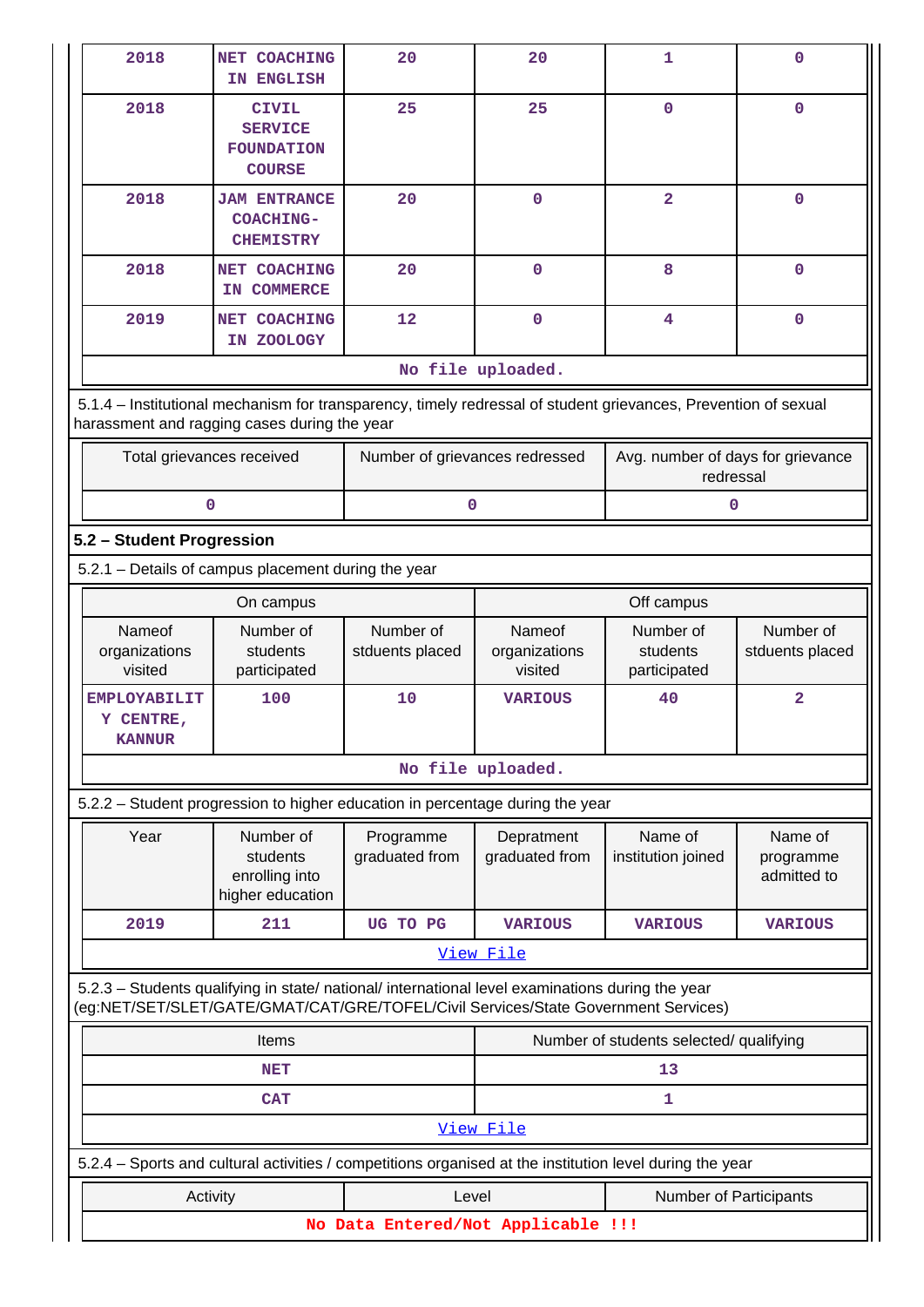| View File                                                                                                                                                                      |                            |                           |                                          |                                     |                      |                        |  |  |  |  |
|--------------------------------------------------------------------------------------------------------------------------------------------------------------------------------|----------------------------|---------------------------|------------------------------------------|-------------------------------------|----------------------|------------------------|--|--|--|--|
| 5.3 - Student Participation and Activities                                                                                                                                     |                            |                           |                                          |                                     |                      |                        |  |  |  |  |
| 5.3.1 – Number of awards/medals for outstanding performance in sports/cultural activities at national/international<br>level (award for a team event should be counted as one) |                            |                           |                                          |                                     |                      |                        |  |  |  |  |
| Year                                                                                                                                                                           | Name of the<br>award/medal | National/<br>Internaional | Number of<br>awards for<br><b>Sports</b> | Number of<br>awards for<br>Cultural | Student ID<br>number | Name of the<br>student |  |  |  |  |
| No Data Entered/Not Applicable !!!                                                                                                                                             |                            |                           |                                          |                                     |                      |                        |  |  |  |  |
| View File                                                                                                                                                                      |                            |                           |                                          |                                     |                      |                        |  |  |  |  |

 5.3.2 – Activity of Student Council & representation of students on academic & administrative bodies/committees of the institution (maximum 500 words)

 **Every academic year, immediately after the U G /PG admission is over, the general election for the formation of the student union is held in the month of September or October. This election takes place in the college as per the general orders issued by Kannur University. Each year one department is delegated the responsibility of the conduct of the election as per Lyndoh Committee recommendations issued by the Government of India. In all, there are 9 major seats: Chairman, Vice Chairman, General Secretary, Joint Secretary, Two Councillors to the University Union, Fine Arts Secretary, Student Editor of the College Magazine, General Captain (Sports and Games), and Association Secretaries of all twelve departments, representatives of I DC, II D C, III DC and PG students. All the student activities, cultural, co curricular and sports and games are directly or indirectly organised and executed under the leadership of the college union that functions with three staff advisors: Staff Advisor(General), Fine Arts Advisor and Staff Editor. All student activities held on the campus are pre planned in the presence of the college Principal, who is the ex officio president of the College Union. The major activities of the College Union are the conduct of the Union Inauguration, which marks the formal beginning of all activities of all the 12 department level Associations. The College Union conducts the annual Fine Arts Fest for both stage and off stage items and it is from this Fest that the cream of the college talent is discovered and selected to represent the college at the Kannur University Intercollegiate Union Arts Fest which is held at a central location outside the college campus decided upon by the University Union. Another major activity of the College Union is the consolidation of the best creative works of the students and publication of the same in the annually released college magazine. Besides these the College Union hosts government sponsored or University sponsored special programmes with special invitees and guests for women empowerment of cultural enrichment. All the 12 Associations host at least three department events under the leadership of the Association Secretaries. All these proactively controlled and monitored by the elected student representatives with support and guidance from the respective departmental faculty members. All sports and games related activities are coordinated by the General Captain with ample support from the faculty of Physical Education. There are student nominees in the Anti Ragging Committee, Anti Ragging Squad, Discipline Committee (special invitees) and Anti Women Harassment Cell.**

#### **5.4 – Alumni Engagement**

5.4.1 – Whether the institution has registered Alumni Association?

 **Yes**

 **The college has three registered alumni associations having 950 enrolled alumni. ( SN Alumni, SN mates and Physics alumni). Apart from these 3 alumni , all departments have separate alumni associations. The college alumni regularly**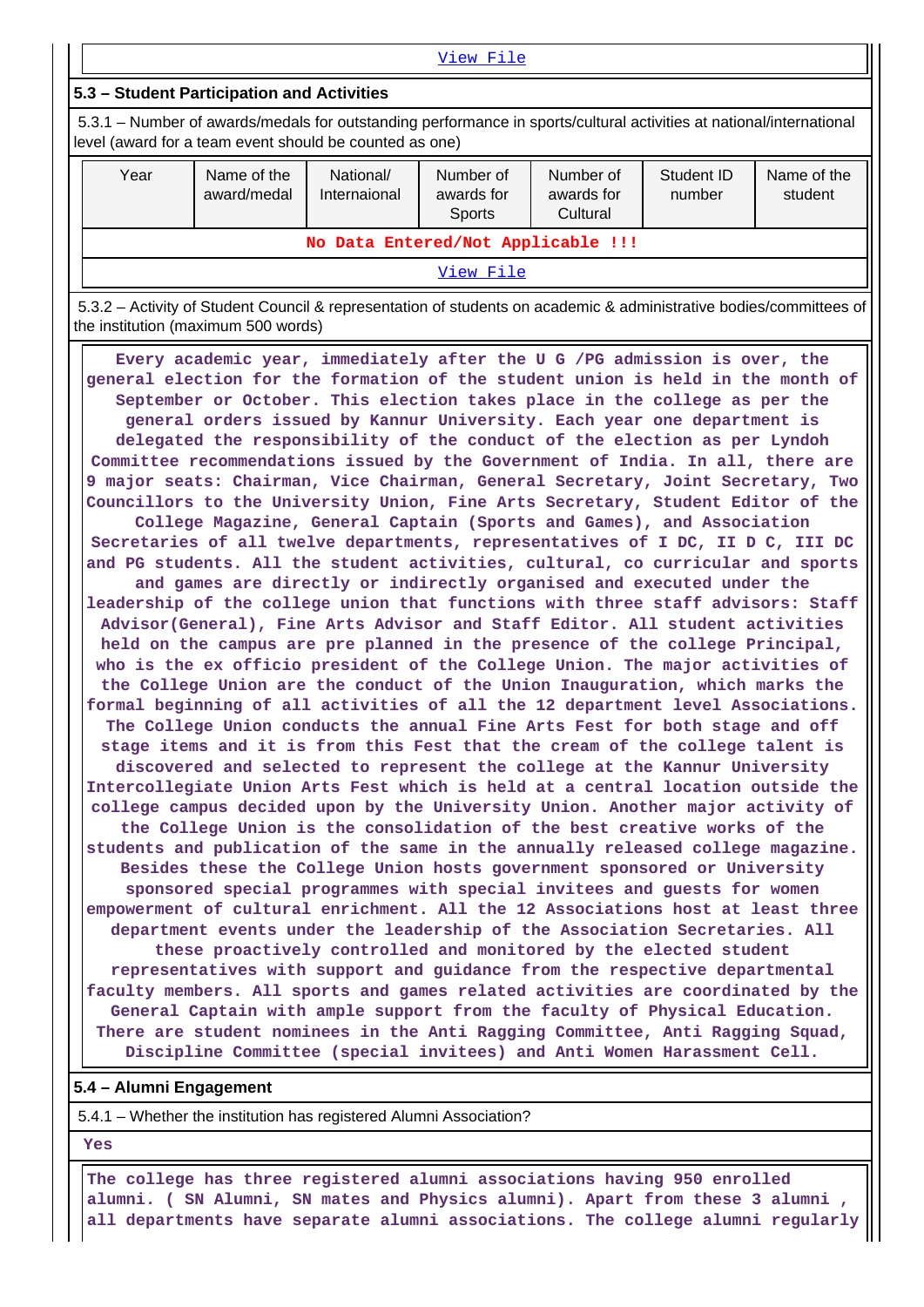**conduct several programmes inside and outside the campus. These include seminar series, campus cleaning programmes etc. The SN Alumni also provide endowments for the best performing students in academics, arts and sports. The alumni also offers financial support to economically backward students. Many of the alumni used to visit campus deliver lectures in the area of their expertise. The alumni associated with various departments interact with the faculty of the department and provide accessories as per the requirements of the department. The alumni positioned in different research institutes provides facilities for research work for students and teachers of the department.**

5.4.2 – No. of enrolled Alumni:

**950**

5.4.3 – Alumni contribution during the year (in Rupees) :

**150000**

5.4.4 – Meetings/activities organized by Alumni Association :

 **Regular activities are conducted by the alumni associations. The college alumni SN Alumni conducted annual alumni meet on 26 January 2019. In this meet several cultural programmes were conducted The college alumni offers scholarships for best students and also for economically backward students.The college alumni association has conducted 3 seminars during this period. Programmes conducted 1. Guruvandanam - honouring retired teachers in connection with Teachers Day 2. Dt. level painting competition - connection with 150 years of Gandhiji 3. Ifthar sangamam- promoting communal harmony 4. Seminar presentation by luminary alumni.- Babu joseph, Beena giridharan, Leena 5. Musical evening 6. Unveiling of photos of SN college founder fathers 7. Annual family get together 8. Contribution of cupboard to college library 9. Fifty thousand Rs/ Scholarships to students 10. Memento to outstanding sports person and artists**

## **CRITERION VI – GOVERNANCE, LEADERSHIP AND MANAGEMENT**

#### **6.1 – Institutional Vision and Leadership**

 6.1.1 – Mention two practices of decentralization and participative management during the last year (maximum 500 words)

 **The College has a hierarchy of micro-level management for the planning and execution of academic and non-academic programmes. From the Convenor of the Regional Development Council (RDC), who is in charge of the overall management of the college, to the student union everybody is involved in the decentralized system of the college. This ensures participative and collaborative management that has been functioning in a very effective manner for many years. The RDC does not interfere in the day-to-day functioning of the college. The staff council is the supreme decision making body. It is ably supported by the IQAC, Research Promotion Cell, PTA and the Students Union. An Academic Development Committee comprising of the research guides, heads of departments and academically brilliant student representatives from each department meets on a regular basis under the aegis of IQAC to give consent and monitor the innovative academic programmes, seminars, workshops and all value added training modules. The various committees and clubs for all the co-curricular and extracurricular activities report to the IQAC about the achievements in various fields.**

6.1.2 – Does the institution have a Management Information System (MIS)?

**No. 2. In the case of the case of the case of the case of the case of the case of the case of the case of the case of the case of the case of the case of the case of the case of the case of the case of the case of the cas** 

**6.2 – Strategy Development and Deployment**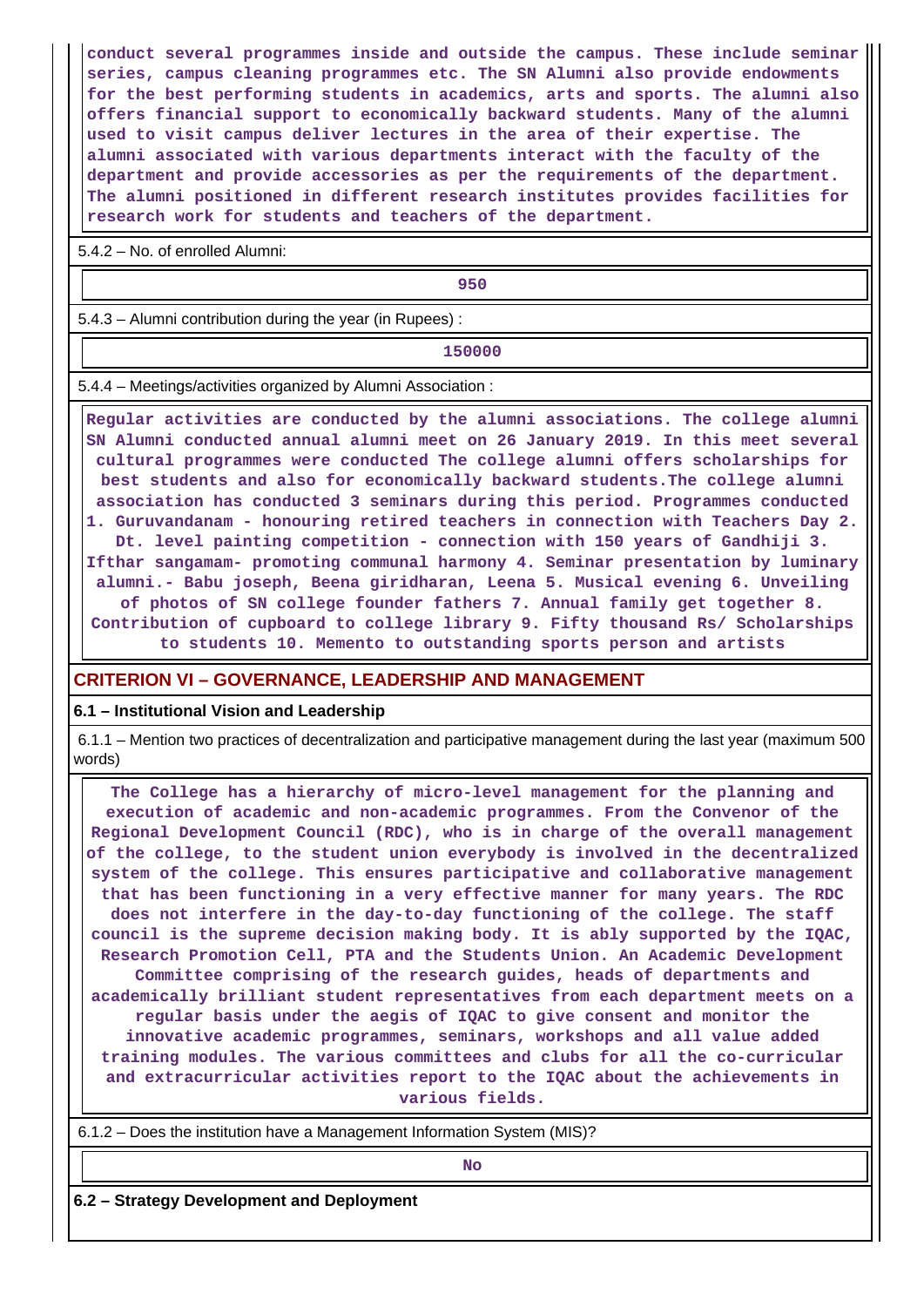|                                                               | 6.2.1 – Quality improvement strategies adopted by the institution for each of the following (with in 100 words each):                                                                                                                                                                                                                                                                                                                                                                                         |
|---------------------------------------------------------------|---------------------------------------------------------------------------------------------------------------------------------------------------------------------------------------------------------------------------------------------------------------------------------------------------------------------------------------------------------------------------------------------------------------------------------------------------------------------------------------------------------------|
| <b>Strategy Type</b>                                          | <b>Details</b>                                                                                                                                                                                                                                                                                                                                                                                                                                                                                                |
| Teaching and Learning                                         | All the departments conduct frequent<br>class level examinations that give<br>confidence to the students in general.<br>Class seminars are frequently conducted<br>and assignments are given to all<br>students on a regular basis. Most of<br>the teachers use ICT oriented methods<br>in teaching. Many departments use<br>online educational platforms like<br>MOOCs, LMS etc for effective teaching.                                                                                                      |
| Examination and Evaluation                                    | Model /Internal exams are conducted by<br>all the departments by following<br>university question paper pattern. The<br>papers are valued and returned to the<br>students. Assignments are given to<br>students through Google Classroom.                                                                                                                                                                                                                                                                     |
| Research and Development                                      | A Research Promotion Cell (RPC)<br>functions in the college. The cell<br>promotes research related programmes<br>like seminars presentations and<br>publication of research articles in<br>both science and humanities. Experts<br>from various prestigious research<br>institutes are invited to the college<br>to interact with students and teachers.<br>Opportunities are provided to students<br>and teachers for visiting research<br>institutes                                                        |
| Library, ICT and Physical<br>Infrastructure / Instrumentation | The library books are purchased<br>commonly as per department requirements<br>supervised by the Library Committee<br>that is functioning in the college.<br>Library is fully automated with WEB<br>OPAC. INFLIBNET and NTPL study<br>materials of 4 Tb are available in the<br>library. A new computer lab with sixty<br>computers has been set up on the second<br>floor of the Jubilee building that<br>houses both the general library and the<br>reading room.                                            |
| Human Resource Management                                     | The institution has a mechanism to<br>monitor and streamline the educational<br>programmes offered by the college,<br>student performances, teaching<br>innovations and teachers'<br>responsibilities. Although, the process<br>has not been fully digitised with a<br>comprehensive software in place, a<br>large part of the database is stored in<br>computers using popular softwares. For<br>extracurricular, co-curricular<br>activities, programmes of various clubs<br>and forums, there is a teacher |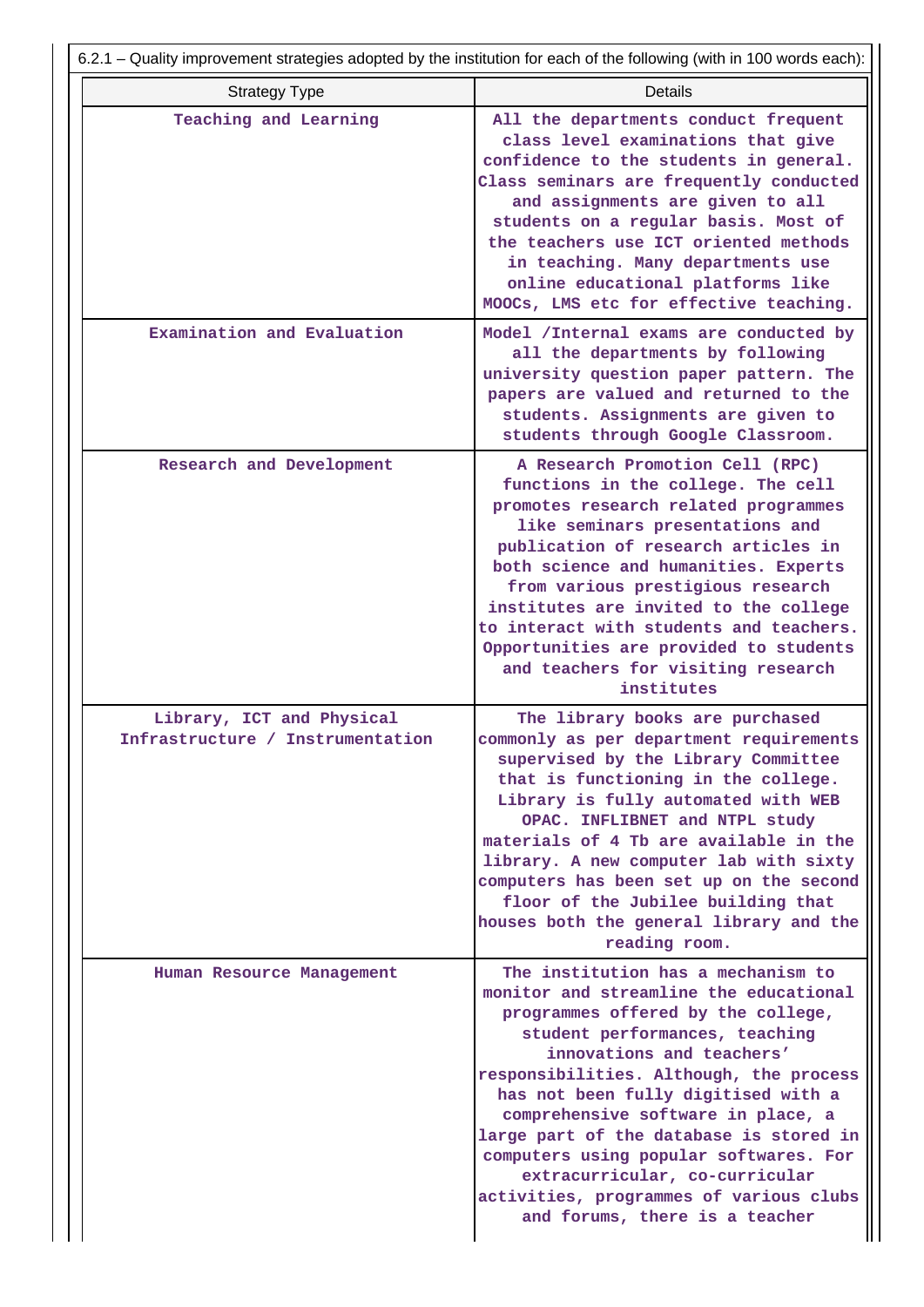|                                      | coordinator or a group of teachers<br>under one teacher-convenor. Frequent<br>meetings of the responsible teachers<br>under the leadership of IQAC<br>coordinator enable the institute to<br>generate quick and efficient insights<br>into resource redistribution and<br>management.                                                                                         |
|--------------------------------------|-------------------------------------------------------------------------------------------------------------------------------------------------------------------------------------------------------------------------------------------------------------------------------------------------------------------------------------------------------------------------------|
| Industry Interaction / Collaboration | Short-term Industry Internship is<br>conducted for the final semester<br>undergraduate Management students and<br>final semester post graduate students<br>of Chemistry                                                                                                                                                                                                       |
| Admission of Students                | Admission to UG and PG programme are<br>done through Single Window System of<br>Kannur University. All admission is<br>made by meticulously following the<br>government and university regulations<br>regarding all categories of candidates:<br>General/OBC- Thiyya /SC /ST /Physically<br>Challenged.                                                                       |
| Curriculum Development               | The various Boards of Studies of Kannur<br>University comprise of a large number<br>of teachers from this college. Almost<br>all departments have one or more<br>faculty member each serving as Member<br>of BoS of the University. Hence<br>teachers of SN College are instrumental<br>in the updation and restructuring of<br>the existing syllabus of Kannur<br>University |

6.2.2 – Implementation of e-governance in areas of operations:

| E-governace area              | Details                                                                                                                                                                                                                                                                                                            |
|-------------------------------|--------------------------------------------------------------------------------------------------------------------------------------------------------------------------------------------------------------------------------------------------------------------------------------------------------------------|
| Planning and Development      | Planning and Development initial<br>activities are done through continuous<br>meetings between the various<br>stakeholders. Every activity is<br>manually as well as digitally kept for<br>future reference. Hence it is<br>computerised and this can be retrieved<br>and synthesised for any future<br>activtity. |
| Administration                | Every section of the Administration is<br>currently computerised and has access<br>to internet 24 X 7. Majority of the<br>work is done using various softwares.<br>In a couple of years the Administrative<br>wing would be completely digitised and<br>automated.                                                 |
| Finance and Accounts          | Computerisation is almost complete vis-<br>a-vis Finance and Account. Manual<br>records are also available currently.                                                                                                                                                                                              |
| Student Admission and Support | A Single Window Online Admission system<br>is in force in the university for the                                                                                                                                                                                                                                   |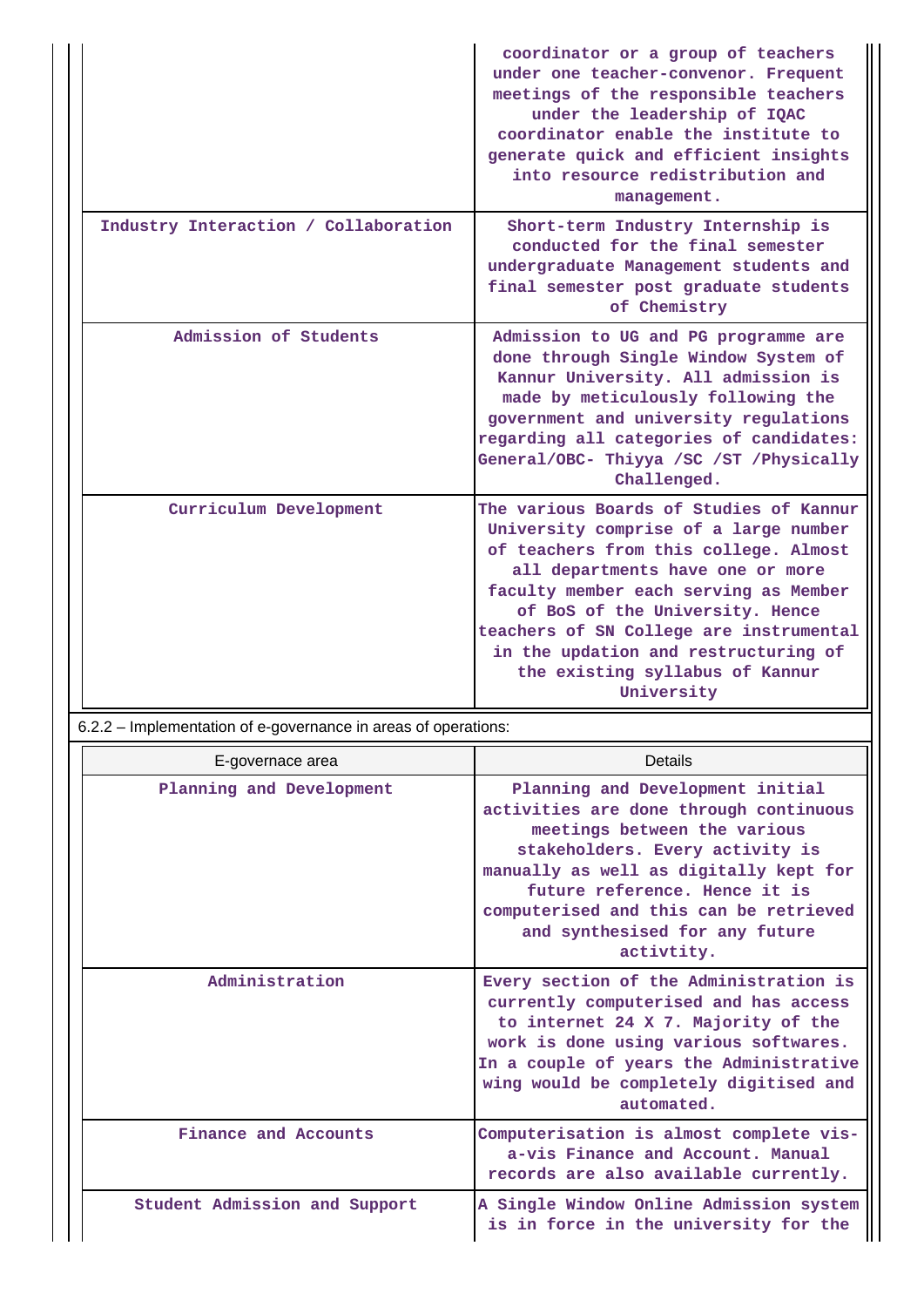|             | past three years. Hence all admission<br>work is completely digitised. As for<br>support with regard to scholarship,<br>freeship, reservation, concession<br>various online modes are being used.                                                                                                                         |
|-------------|---------------------------------------------------------------------------------------------------------------------------------------------------------------------------------------------------------------------------------------------------------------------------------------------------------------------------|
| Examination | Registration for the semester exams are<br>done via University website. The<br>results are also available online.<br>Hence E-governance is in full force vis-<br>a-vis examinations. As for assignment<br>works to facilitate internal<br>evaluation, a few departments are using<br>softwares like the Google Classroom. |

## **6.3 – Faculty Empowerment Strategies**

 6.3.1 – Teachers provided with financial support to attend conferences / workshops and towards membership fee of professional bodies during the year

| Year              | Name of Teacher | Name of conference/<br>workshop attended<br>for which financial<br>support provided | Name of the<br>professional body for<br>which membership<br>fee is provided | Amount of support |  |  |  |  |
|-------------------|-----------------|-------------------------------------------------------------------------------------|-----------------------------------------------------------------------------|-------------------|--|--|--|--|
| 2018              | Sathish C. P    | Curiousu Summer<br>Course                                                           | University of<br>Twente,                                                    | 75000             |  |  |  |  |
| No file uploaded. |                 |                                                                                     |                                                                             |                   |  |  |  |  |

 6.3.2 – Number of professional development / administrative training programmes organized by the College for teaching and non teaching staff during the year

| Year | Title of the<br>professional<br>development<br>programme<br>organised for<br>teaching staff | Title of the<br>administrative<br>training<br>programme<br>organised for<br>non-teaching<br>staff | From date  | To Date    | Number of<br>participants<br>(Teaching<br>staff) | Number of<br>participants<br>(non-teaching<br>staff) |  |  |  |
|------|---------------------------------------------------------------------------------------------|---------------------------------------------------------------------------------------------------|------------|------------|--------------------------------------------------|------------------------------------------------------|--|--|--|
| 2018 | Orientatio<br>n<br>Programme<br>for<br>Teachers                                             |                                                                                                   | 27/01/2018 | 27/01/2018 | 10                                               | $\overline{2}$                                       |  |  |  |
|      | No file uploaded.                                                                           |                                                                                                   |            |            |                                                  |                                                      |  |  |  |

 6.3.3 – No. of teachers attending professional development programmes, viz., Orientation Programme, Refresher Course, Short Term Course, Faculty Development Programmes during the year

| Title of the<br>professional<br>development<br>programme   | Number of teachers<br>who attended | From Date  | To date    | <b>Duration</b> |
|------------------------------------------------------------|------------------------------------|------------|------------|-----------------|
| Winter School                                              | 1                                  | 08/11/2018 | 21/11/2018 | 21              |
| Refresher<br>course on<br>humanities and<br>Social Science | $\overline{2}$                     | 07/07/2019 | 11/07/2019 | 5               |
| Workshop                                                   | 4                                  | 01/02/2018 | 02/02/2019 | 2               |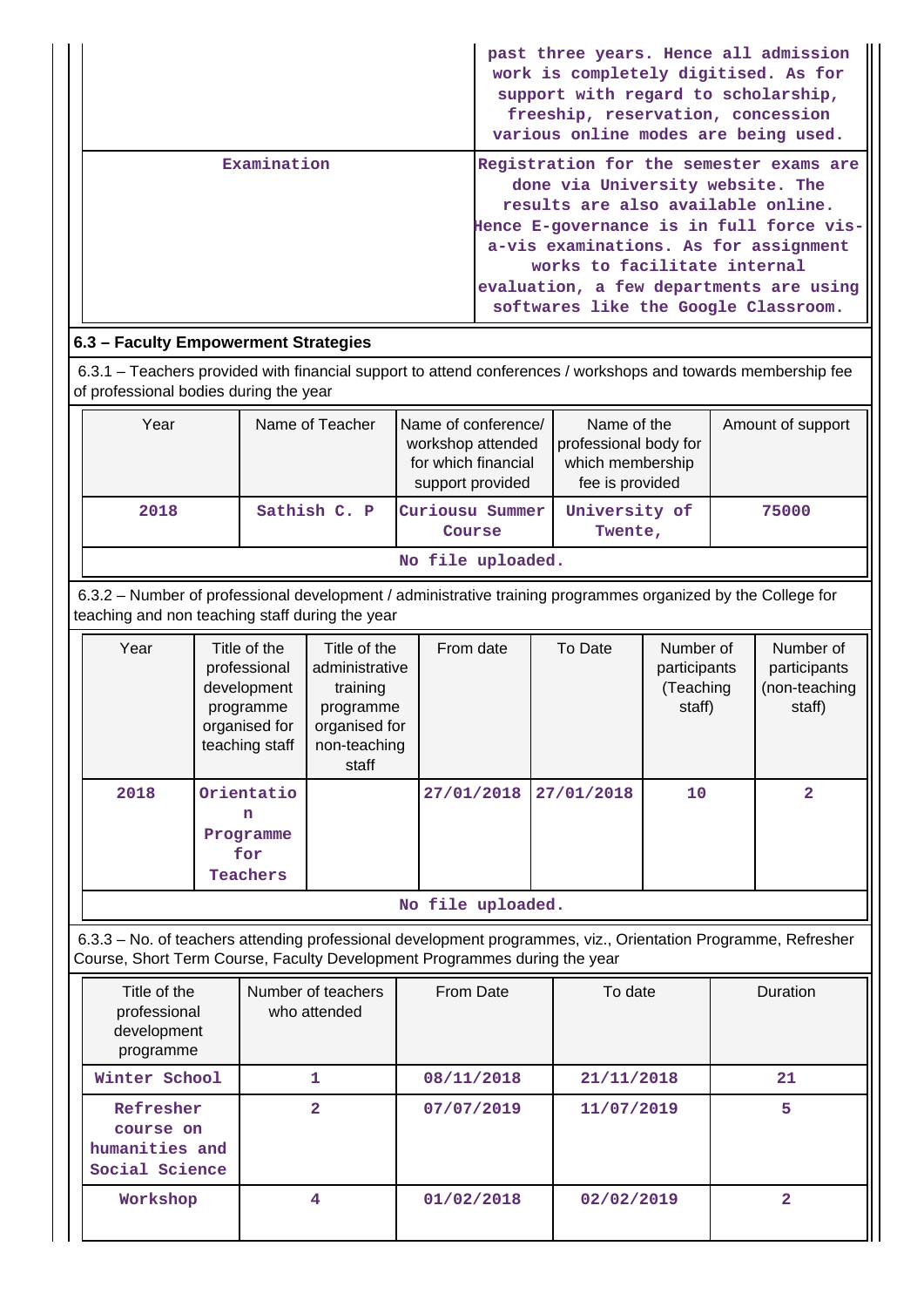| <b>FDP</b>                                                                                                                                                                                                                                                                                                                                                                                                                                                                                                                                                                                                                                                                                                                                                                                                                    | 1            |                                                                                                                        | 01/06/2018                            | 31/05/2019  |              |  | 365               |
|-------------------------------------------------------------------------------------------------------------------------------------------------------------------------------------------------------------------------------------------------------------------------------------------------------------------------------------------------------------------------------------------------------------------------------------------------------------------------------------------------------------------------------------------------------------------------------------------------------------------------------------------------------------------------------------------------------------------------------------------------------------------------------------------------------------------------------|--------------|------------------------------------------------------------------------------------------------------------------------|---------------------------------------|-------------|--------------|--|-------------------|
| FDP                                                                                                                                                                                                                                                                                                                                                                                                                                                                                                                                                                                                                                                                                                                                                                                                                           | 1            |                                                                                                                        | 01/06/2018                            |             | 31/05/2019   |  | 365               |
| Short term<br>course                                                                                                                                                                                                                                                                                                                                                                                                                                                                                                                                                                                                                                                                                                                                                                                                          | 1            |                                                                                                                        | 12/12/2018                            |             | 18/12/2018   |  | $\overline{7}$    |
| Short Term<br>Course                                                                                                                                                                                                                                                                                                                                                                                                                                                                                                                                                                                                                                                                                                                                                                                                          | 3            |                                                                                                                        | 10/10/2018                            |             | 16/10/2018   |  | $7\phantom{.0}$   |
| Refresher<br>Course                                                                                                                                                                                                                                                                                                                                                                                                                                                                                                                                                                                                                                                                                                                                                                                                           | 1            |                                                                                                                        | 23/11/2018                            |             | 13/12/2018   |  | 21                |
| Short Term<br>Course                                                                                                                                                                                                                                                                                                                                                                                                                                                                                                                                                                                                                                                                                                                                                                                                          | 1            |                                                                                                                        | 29/10/2018                            |             | 03/11/2018   |  | 6                 |
| Orientation<br>Programme                                                                                                                                                                                                                                                                                                                                                                                                                                                                                                                                                                                                                                                                                                                                                                                                      | $\mathbf{1}$ |                                                                                                                        | 21/01/2018                            |             | 20/02/2018   |  | 31                |
|                                                                                                                                                                                                                                                                                                                                                                                                                                                                                                                                                                                                                                                                                                                                                                                                                               |              |                                                                                                                        | <u>View File</u>                      |             |              |  |                   |
| 6.3.4 - Faculty and Staff recruitment (no. for permanent recruitment):                                                                                                                                                                                                                                                                                                                                                                                                                                                                                                                                                                                                                                                                                                                                                        |              |                                                                                                                        |                                       |             |              |  |                   |
|                                                                                                                                                                                                                                                                                                                                                                                                                                                                                                                                                                                                                                                                                                                                                                                                                               | Teaching     |                                                                                                                        |                                       |             | Non-teaching |  |                   |
| Permanent                                                                                                                                                                                                                                                                                                                                                                                                                                                                                                                                                                                                                                                                                                                                                                                                                     |              | <b>Full Time</b>                                                                                                       |                                       | Permanent   |              |  | <b>Full Time</b>  |
| 6                                                                                                                                                                                                                                                                                                                                                                                                                                                                                                                                                                                                                                                                                                                                                                                                                             |              | 27                                                                                                                     |                                       | $\mathbf 0$ |              |  | $\mathbf 0$       |
| 6.3.5 - Welfare schemes for                                                                                                                                                                                                                                                                                                                                                                                                                                                                                                                                                                                                                                                                                                                                                                                                   |              |                                                                                                                        |                                       |             |              |  |                   |
| Teaching                                                                                                                                                                                                                                                                                                                                                                                                                                                                                                                                                                                                                                                                                                                                                                                                                      |              |                                                                                                                        | Non-teaching                          |             |              |  | <b>Students</b>   |
| Sree Narayana College                                                                                                                                                                                                                                                                                                                                                                                                                                                                                                                                                                                                                                                                                                                                                                                                         |              |                                                                                                                        | Sree Narayana College                 |             |              |  | College Students  |
| Staff cooperative                                                                                                                                                                                                                                                                                                                                                                                                                                                                                                                                                                                                                                                                                                                                                                                                             |              |                                                                                                                        | Staff cooperative<br>society, College |             |              |  | Cooperative store |
| society, College<br>Cooperative store                                                                                                                                                                                                                                                                                                                                                                                                                                                                                                                                                                                                                                                                                                                                                                                         |              |                                                                                                                        | Cooperative store                     |             |              |  |                   |
| 6.4 - Financial Management and Resource Mobilization                                                                                                                                                                                                                                                                                                                                                                                                                                                                                                                                                                                                                                                                                                                                                                          |              |                                                                                                                        |                                       |             |              |  |                   |
| 6.4.1 - Institution conducts internal and external financial audits regularly (with in 100 words each)                                                                                                                                                                                                                                                                                                                                                                                                                                                                                                                                                                                                                                                                                                                        |              |                                                                                                                        |                                       |             |              |  |                   |
|                                                                                                                                                                                                                                                                                                                                                                                                                                                                                                                                                                                                                                                                                                                                                                                                                               |              |                                                                                                                        |                                       |             |              |  |                   |
| Every year Auditor Generals (AGs) audit is conducted in the college. Scrutiny<br>and verification of the utilisation details of the UGC funds, verification of<br>increment and all such income and money received from the governent are<br>thoroughly inspected. Deputy Director of Collegiate Education, Calicut conducts<br>audit from time to time. Dy DCE conducts audit on the pension benefits of the<br>retiring and retired teachers. They also scrupulously verify the service books<br>of the teaching faculty, their attendance, salary acquittance, cash receipt<br>voucher and cash book. The College Management, SN Trusts, Kollam is the one<br>internal audit conducting agency. They check and conduct audit on all the funds<br>dispersed by the management. Womens hostel account and all the day to day |              | the service books of the teaching faculties, salary fixation, teachers<br>expense for running the college are audited. |                                       |             |              |  |                   |
| 6.4.2 - Funds / Grants received from management, non-government bodies, individuals, philanthropies during the<br>year(not covered in Criterion III)                                                                                                                                                                                                                                                                                                                                                                                                                                                                                                                                                                                                                                                                          |              |                                                                                                                        |                                       |             |              |  |                   |
| Name of the non government<br>funding agencies /individuals                                                                                                                                                                                                                                                                                                                                                                                                                                                                                                                                                                                                                                                                                                                                                                   |              |                                                                                                                        | Funds/ Grnats received in Rs.         |             |              |  | Purpose           |
|                                                                                                                                                                                                                                                                                                                                                                                                                                                                                                                                                                                                                                                                                                                                                                                                                               |              | No Data Entered/Not Applicable !!!                                                                                     |                                       |             |              |  |                   |
|                                                                                                                                                                                                                                                                                                                                                                                                                                                                                                                                                                                                                                                                                                                                                                                                                               |              |                                                                                                                        | View File                             |             |              |  |                   |
| 6.4.3 - Total corpus fund generated                                                                                                                                                                                                                                                                                                                                                                                                                                                                                                                                                                                                                                                                                                                                                                                           |              |                                                                                                                        |                                       |             |              |  |                   |
| 3000000                                                                                                                                                                                                                                                                                                                                                                                                                                                                                                                                                                                                                                                                                                                                                                                                                       |              |                                                                                                                        |                                       |             |              |  |                   |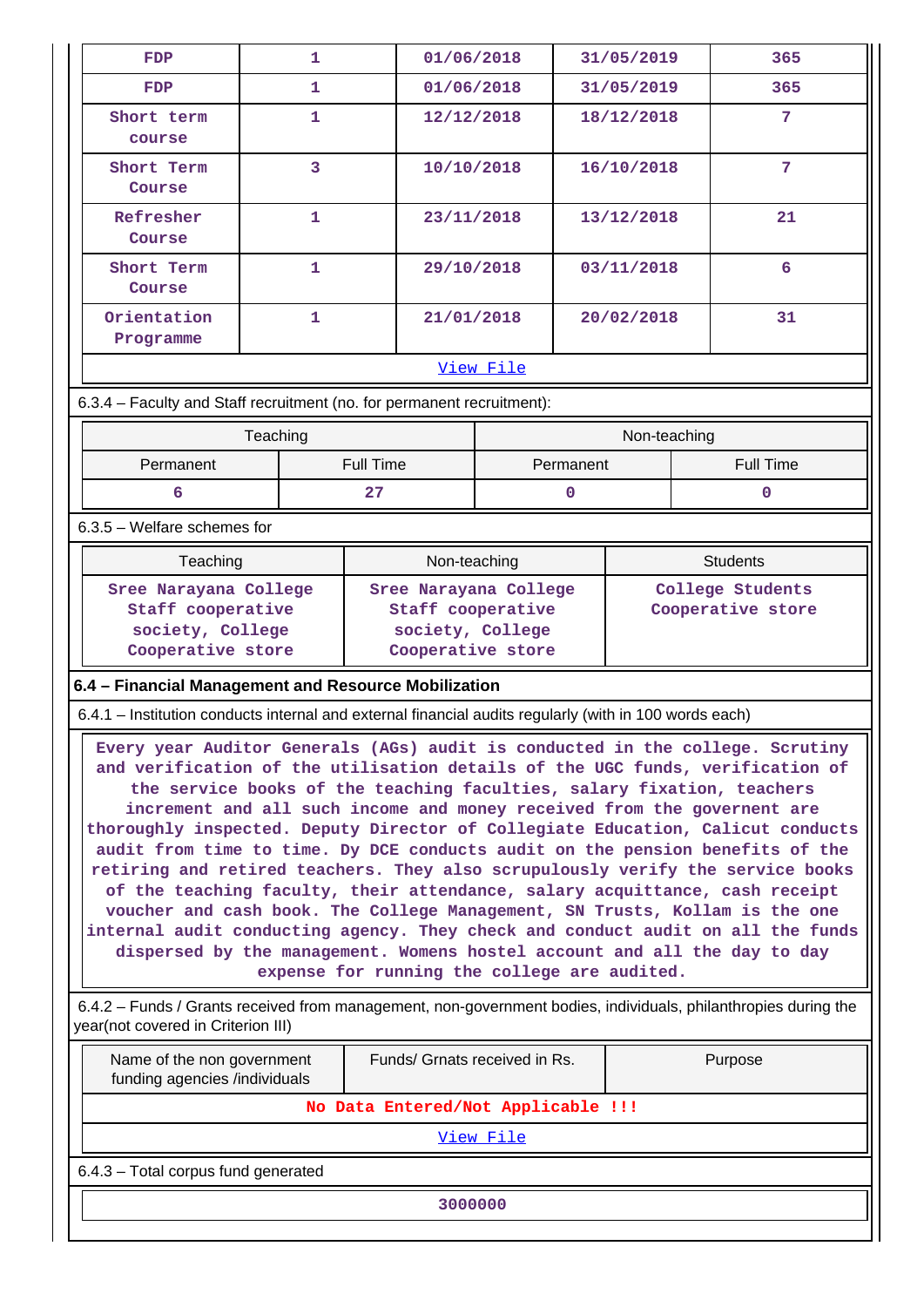| 6.5 - Internal Quality Assurance System                                                                                                                                                                                                                                                                                                                                                                                                                                                                                                                                                                                                                                                                              |                                        |                            |                                                                                                                                         |  |                        |                           |  |
|----------------------------------------------------------------------------------------------------------------------------------------------------------------------------------------------------------------------------------------------------------------------------------------------------------------------------------------------------------------------------------------------------------------------------------------------------------------------------------------------------------------------------------------------------------------------------------------------------------------------------------------------------------------------------------------------------------------------|----------------------------------------|----------------------------|-----------------------------------------------------------------------------------------------------------------------------------------|--|------------------------|---------------------------|--|
| 6.5.1 – Whether Academic and Administrative Audit (AAA) has been done?                                                                                                                                                                                                                                                                                                                                                                                                                                                                                                                                                                                                                                               |                                        |                            |                                                                                                                                         |  |                        |                           |  |
| <b>Audit Type</b>                                                                                                                                                                                                                                                                                                                                                                                                                                                                                                                                                                                                                                                                                                    |                                        | External                   |                                                                                                                                         |  | Internal               |                           |  |
|                                                                                                                                                                                                                                                                                                                                                                                                                                                                                                                                                                                                                                                                                                                      | Yes/No                                 |                            | Agency                                                                                                                                  |  | Yes/No                 | Authority                 |  |
| Academic                                                                                                                                                                                                                                                                                                                                                                                                                                                                                                                                                                                                                                                                                                             | <b>No</b>                              |                            |                                                                                                                                         |  | Yes                    |                           |  |
| Administrative                                                                                                                                                                                                                                                                                                                                                                                                                                                                                                                                                                                                                                                                                                       | Yes                                    |                            | Auditor<br>Generals Audit                                                                                                               |  | Yes                    | Management                |  |
| 6.5.2 - Activities and support from the Parent - Teacher Association (at least three)                                                                                                                                                                                                                                                                                                                                                                                                                                                                                                                                                                                                                                |                                        |                            |                                                                                                                                         |  |                        |                           |  |
| Significant contribution for the completion of the UGC funded indoor stadium.<br>Scholarships for the meritorious student (also underprivileged) from each<br>department. Help to augment the infrastructural facilities of the college such<br>as rest rooms, renovation of the seminar hall etc. Financially support to<br>conduct seminars and other academic activities. Interfere in college<br>administration for maintaining discipline in the campus. Supported financially<br>for sports and cultural activities. Provided financial support for the<br>remuneration to supplementary staff (sanitation staff, computer assistant etc.<br>6.5.3 – Development programmes for support staff (at least three) |                                        |                            |                                                                                                                                         |  |                        |                           |  |
|                                                                                                                                                                                                                                                                                                                                                                                                                                                                                                                                                                                                                                                                                                                      |                                        |                            |                                                                                                                                         |  |                        |                           |  |
| Kerala State Higher Education Council-two day training Training programs held                                                                                                                                                                                                                                                                                                                                                                                                                                                                                                                                                                                                                                        |                                        |                            | for familiarizing the software like SPARK, E-grants, Gain PF, BIMS, etc.<br>Orientation class about Service rules and regulations.      |  |                        |                           |  |
| 6.5.4 – Post Accreditation initiative(s) (mention at least three)                                                                                                                                                                                                                                                                                                                                                                                                                                                                                                                                                                                                                                                    |                                        |                            |                                                                                                                                         |  |                        |                           |  |
| Completion of the new indoor stadium, Water Harvesting Project funded by Govt.                                                                                                                                                                                                                                                                                                                                                                                                                                                                                                                                                                                                                                       |                                        |                            | of Kerala. Certificate courses of IIT Mumbai offered to students. Energy<br>Conservation programs like Urgakiran, Solar Ambassador etc. |  |                        |                           |  |
| 6.5.5 - Internal Quality Assurance System Details                                                                                                                                                                                                                                                                                                                                                                                                                                                                                                                                                                                                                                                                    |                                        |                            |                                                                                                                                         |  |                        |                           |  |
|                                                                                                                                                                                                                                                                                                                                                                                                                                                                                                                                                                                                                                                                                                                      | a) Submission of Data for AISHE portal |                            |                                                                                                                                         |  | Yes                    |                           |  |
|                                                                                                                                                                                                                                                                                                                                                                                                                                                                                                                                                                                                                                                                                                                      | b) Participation in NIRF               |                            |                                                                                                                                         |  | Yes                    |                           |  |
|                                                                                                                                                                                                                                                                                                                                                                                                                                                                                                                                                                                                                                                                                                                      | c)ISO certification                    |                            |                                                                                                                                         |  | No                     |                           |  |
|                                                                                                                                                                                                                                                                                                                                                                                                                                                                                                                                                                                                                                                                                                                      | d)NBA or any other quality audit       |                            |                                                                                                                                         |  | No                     |                           |  |
| 6.5.6 - Number of Quality Initiatives undertaken during the year                                                                                                                                                                                                                                                                                                                                                                                                                                                                                                                                                                                                                                                     |                                        |                            |                                                                                                                                         |  |                        |                           |  |
| Year                                                                                                                                                                                                                                                                                                                                                                                                                                                                                                                                                                                                                                                                                                                 | Name of quality<br>initiative by IQAC  | Date of<br>conducting IQAC | <b>Duration From</b>                                                                                                                    |  | <b>Duration To</b>     | Number of<br>participants |  |
|                                                                                                                                                                                                                                                                                                                                                                                                                                                                                                                                                                                                                                                                                                                      |                                        |                            | No Data Entered/Not Applicable !!!                                                                                                      |  |                        |                           |  |
|                                                                                                                                                                                                                                                                                                                                                                                                                                                                                                                                                                                                                                                                                                                      |                                        |                            | View File                                                                                                                               |  |                        |                           |  |
| <b>CRITERION VII - INSTITUTIONAL VALUES AND BEST PRACTICES</b>                                                                                                                                                                                                                                                                                                                                                                                                                                                                                                                                                                                                                                                       |                                        |                            |                                                                                                                                         |  |                        |                           |  |
| 7.1 - Institutional Values and Social Responsibilities                                                                                                                                                                                                                                                                                                                                                                                                                                                                                                                                                                                                                                                               |                                        |                            |                                                                                                                                         |  |                        |                           |  |
| 7.1.1 – Gender Equity (Number of gender equity promotion programmes organized by the institution during the<br>year)                                                                                                                                                                                                                                                                                                                                                                                                                                                                                                                                                                                                 |                                        |                            |                                                                                                                                         |  |                        |                           |  |
| Title of the<br>programme                                                                                                                                                                                                                                                                                                                                                                                                                                                                                                                                                                                                                                                                                            | Period from                            |                            | Period To                                                                                                                               |  | Number of Participants |                           |  |
|                                                                                                                                                                                                                                                                                                                                                                                                                                                                                                                                                                                                                                                                                                                      |                                        |                            |                                                                                                                                         |  | Female                 | Male                      |  |
| Street Play on<br>Gender Equity                                                                                                                                                                                                                                                                                                                                                                                                                                                                                                                                                                                                                                                                                      | 04/10/2018                             |                            | 04/10/2018                                                                                                                              |  | 83                     | 13                        |  |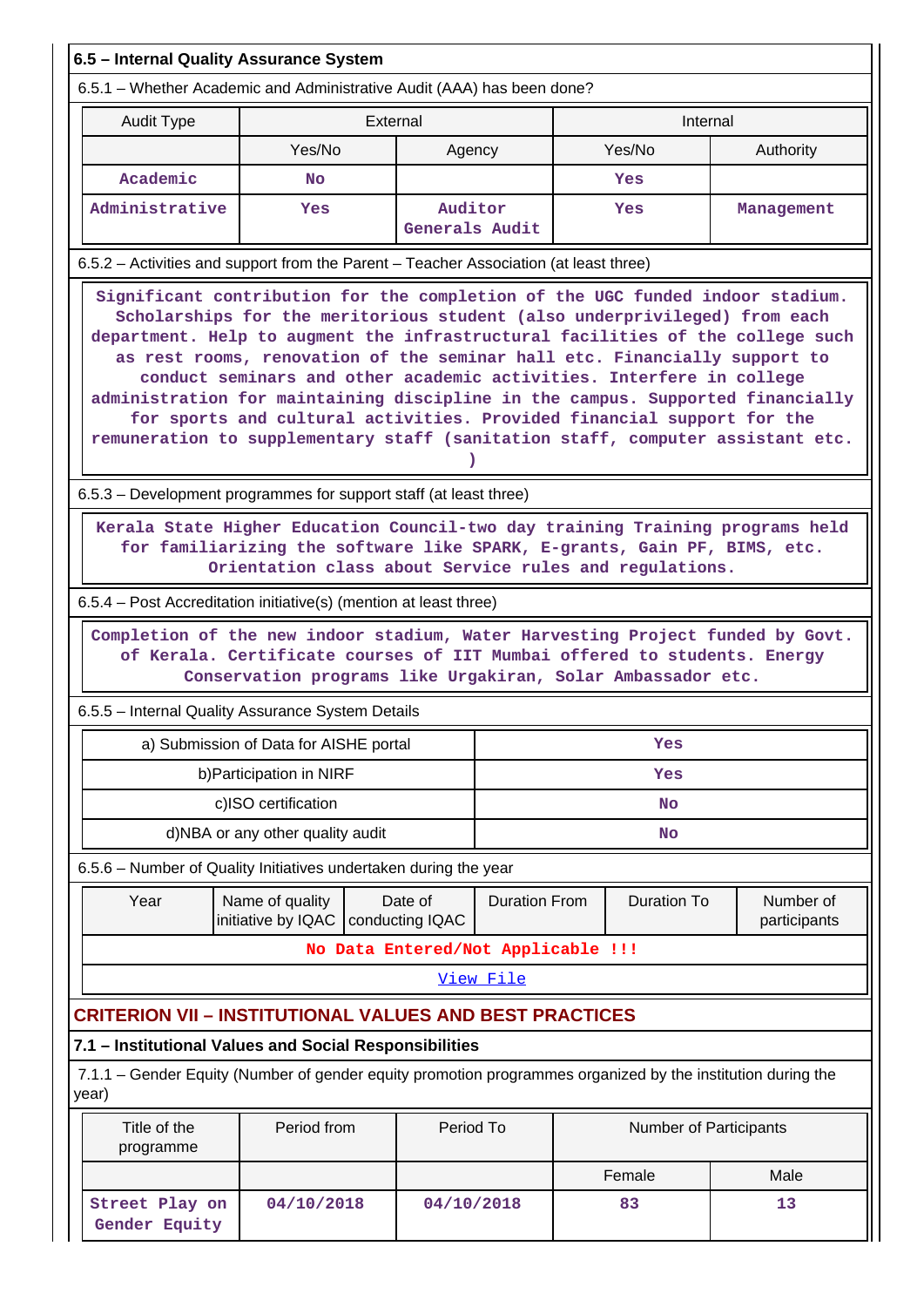| Talk on<br>"Balance for<br>Better" by Adv.<br>Sujatha Varma                                                                                                                                                                                            |                                                                                               | 12/03/2019                                                                                        |        | 12/03/2019     |                 | 78                                                                                                                                      |                                            |                                               | $\mathbf 0$                                         |
|--------------------------------------------------------------------------------------------------------------------------------------------------------------------------------------------------------------------------------------------------------|-----------------------------------------------------------------------------------------------|---------------------------------------------------------------------------------------------------|--------|----------------|-----------------|-----------------------------------------------------------------------------------------------------------------------------------------|--------------------------------------------|-----------------------------------------------|-----------------------------------------------------|
| <b>Awareness Class</b><br>on Cyber<br>Security by<br>Kerala Women's<br>Commission                                                                                                                                                                      |                                                                                               | 26/02/2019                                                                                        |        | 26/02/2019     |                 | 99                                                                                                                                      |                                            |                                               | 0                                                   |
| Poster Workshop<br>& Awareness<br>Seminar on<br>Women<br>Empowerment                                                                                                                                                                                   |                                                                                               | 30/01/2019                                                                                        |        | 30/01/2019     |                 | 55                                                                                                                                      |                                            |                                               | 15                                                  |
| Women's Day<br>Celebration                                                                                                                                                                                                                             |                                                                                               | 08/03/2019                                                                                        |        | 08/03/2019     |                 |                                                                                                                                         | 260                                        |                                               | 20                                                  |
| 7.1.2 - Environmental Consciousness and Sustainability/Alternate Energy initiatives such as:                                                                                                                                                           |                                                                                               |                                                                                                   |        |                |                 |                                                                                                                                         |                                            |                                               |                                                     |
| Percentage of power requirement of the University met by the renewable energy sources<br>Of the 45200 KWH of energy required annually, 375 KWH(0.83) is met by solar<br>energy. 91 percent of annual lighting power required is met through LED bulbs. |                                                                                               |                                                                                                   |        |                |                 |                                                                                                                                         |                                            |                                               |                                                     |
|                                                                                                                                                                                                                                                        |                                                                                               |                                                                                                   |        |                |                 |                                                                                                                                         |                                            |                                               |                                                     |
| 7.1.3 - Differently abled (Divyangjan) friendliness                                                                                                                                                                                                    |                                                                                               |                                                                                                   |        |                |                 |                                                                                                                                         |                                            |                                               |                                                     |
|                                                                                                                                                                                                                                                        | Item facilities                                                                               |                                                                                                   | Yes/No |                |                 | Number of beneficiaries                                                                                                                 |                                            |                                               |                                                     |
|                                                                                                                                                                                                                                                        | Ramp/Rails                                                                                    |                                                                                                   | Yes    |                |                 | 25                                                                                                                                      |                                            |                                               |                                                     |
|                                                                                                                                                                                                                                                        | <b>Rest Rooms</b>                                                                             |                                                                                                   |        |                | Yes             |                                                                                                                                         |                                            | 22                                            |                                                     |
| Scribes for examination                                                                                                                                                                                                                                |                                                                                               |                                                                                                   | Yes    |                |                 |                                                                                                                                         | 14                                         |                                               |                                                     |
| 7.1.4 - Inclusion and Situatedness                                                                                                                                                                                                                     |                                                                                               |                                                                                                   |        |                |                 |                                                                                                                                         |                                            |                                               |                                                     |
| Year                                                                                                                                                                                                                                                   | Number of I<br>initiatives to<br>address<br>locational<br>advantages<br>and disadva<br>ntages | Number of<br>initiatives<br>taken to<br>engage with<br>and<br>contribute to<br>local<br>community |        | Date           | <b>Duration</b> | Name of<br>initiative                                                                                                                   |                                            | <b>Issues</b><br>addressed                    | Number of<br>participating<br>students<br>and staff |
| 2018                                                                                                                                                                                                                                                   | $\mathbf{1}$                                                                                  | 1.                                                                                                |        | 12/08/201<br>8 | $\mathbf{1}$    | Distribut<br>ion of<br>essential<br>commoditi<br>es worth<br>around<br>Rs. 50000<br>and cash<br>of Rs.<br>80,000 to<br>flood<br>victims |                                            | Immediate<br>relief to<br>flood<br>victims    | 200                                                 |
| 2018                                                                                                                                                                                                                                                   | $\mathbf{1}$                                                                                  | 1                                                                                                 |        | 07/12/201<br>8 | 7               |                                                                                                                                         | Completed<br>Aswamedha<br>m project<br>for | Survey of<br>leprosy<br>patients<br>in Kannur | 24                                                  |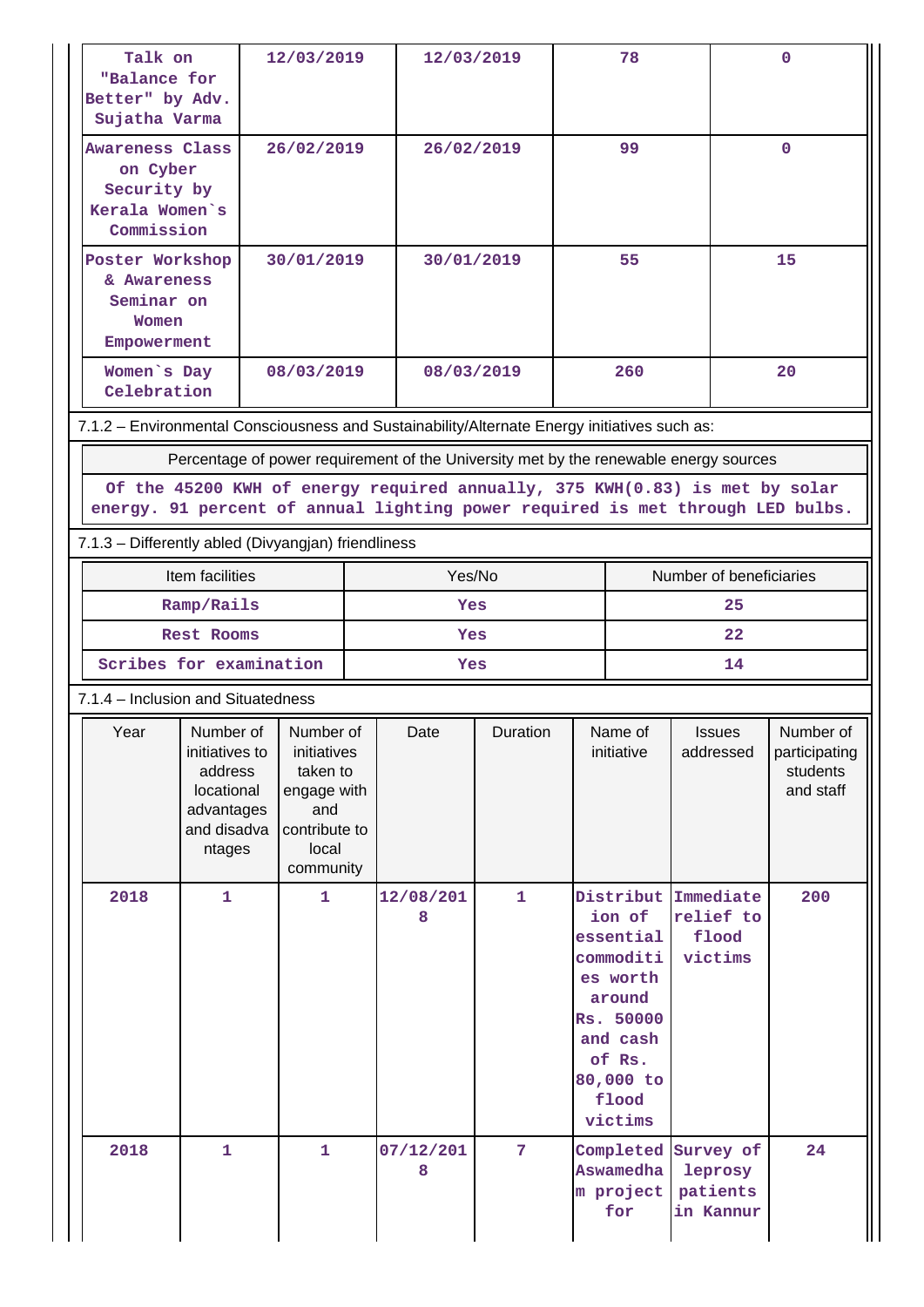|  |                                                                                                   |              |              |                     |              | <b>Health De</b><br>partment                        | and<br>Wayanad<br>District        |      |  |  |
|--|---------------------------------------------------------------------------------------------------|--------------|--------------|---------------------|--------------|-----------------------------------------------------|-----------------------------------|------|--|--|
|  | 2018                                                                                              | $\mathbf{1}$ | $\mathbf{1}$ | 26/11/201<br>8      | 4            | Survey<br>for                                       | of Kerala<br>Survey on<br>organic | 132  |  |  |
|  |                                                                                                   |              |              |                     |              | Kannur Co<br>rporation                              | waste man<br>agement              |      |  |  |
|  |                                                                                                   |              |              |                     |              |                                                     | specially<br>food                 |      |  |  |
|  |                                                                                                   |              |              |                     |              |                                                     | waste in                          |      |  |  |
|  |                                                                                                   |              |              |                     |              |                                                     | five<br>wards                     |      |  |  |
|  | 2018                                                                                              | $\mathbf{1}$ | $\mathbf{1}$ | 23/12/201<br>8      | $\mathbf{1}$ | Awareness<br>campaign                               | Socio-<br>economic                | 132  |  |  |
|  |                                                                                                   |              |              |                     |              | on                                                  | survey on                         |      |  |  |
|  |                                                                                                   |              |              |                     |              | substance<br>abuse for                              | substance<br>abuse                |      |  |  |
|  |                                                                                                   |              |              |                     |              | the                                                 | amongst                           |      |  |  |
|  |                                                                                                   |              |              |                     |              | tribals<br>of                                       | tribals<br>of                     |      |  |  |
|  |                                                                                                   |              |              |                     |              | Tholpatty                                           | Tholpatty                         |      |  |  |
|  |                                                                                                   |              |              |                     |              |                                                     | (Wayanad<br>district)             |      |  |  |
|  |                                                                                                   |              |              |                     |              |                                                     | along                             |      |  |  |
|  |                                                                                                   |              |              |                     |              |                                                     | with an<br>awareness              |      |  |  |
|  |                                                                                                   |              |              |                     |              |                                                     | campaign                          |      |  |  |
|  | 2018                                                                                              | $\mathbf{1}$ | $\mathbf{1}$ | 11/09/201<br>8      | $\mathbf{1}$ | The<br>college                                      | Presented<br>it to the            | 2000 |  |  |
|  |                                                                                                   |              |              |                     |              | students                                            | collector                         |      |  |  |
|  |                                                                                                   |              |              |                     |              | of<br>various d                                     |                                   |      |  |  |
|  |                                                                                                   |              |              |                     |              | epartment                                           |                                   |      |  |  |
|  |                                                                                                   |              |              |                     |              | collected<br>a sum of                               |                                   |      |  |  |
|  |                                                                                                   |              |              |                     |              | Rs.175,57                                           |                                   |      |  |  |
|  |                                                                                                   |              |              |                     |              | 0 for<br>fund                                       |                                   |      |  |  |
|  |                                                                                                   |              |              |                     |              | relief                                              |                                   |      |  |  |
|  | No file uploaded.                                                                                 |              |              |                     |              |                                                     |                                   |      |  |  |
|  | 7.1.5 - Human Values and Professional Ethics Code of conduct (handbooks) for various stakeholders |              |              |                     |              |                                                     |                                   |      |  |  |
|  | <b>Title</b>                                                                                      |              |              | Date of publication |              | Follow up(max 100 words)                            |                                   |      |  |  |
|  | College Handbook                                                                                  |              |              | 01/08/2018          |              | A handy guide for the<br>students which             |                                   |      |  |  |
|  |                                                                                                   |              |              |                     |              | communicate the vision<br>and mission of the        |                                   |      |  |  |
|  |                                                                                                   |              |              |                     |              | college. It imparts                                 |                                   |      |  |  |
|  |                                                                                                   |              |              |                     |              | ethical values and moral<br>wisdom enshrined in the |                                   |      |  |  |
|  |                                                                                                   |              |              |                     |              | life and message of Sree                            |                                   |      |  |  |
|  | Narayana Guru.                                                                                    |              |              |                     |              |                                                     |                                   |      |  |  |
|  | 7.1.6 - Activities conducted for promotion of universal Values and Ethics                         |              |              |                     |              |                                                     |                                   |      |  |  |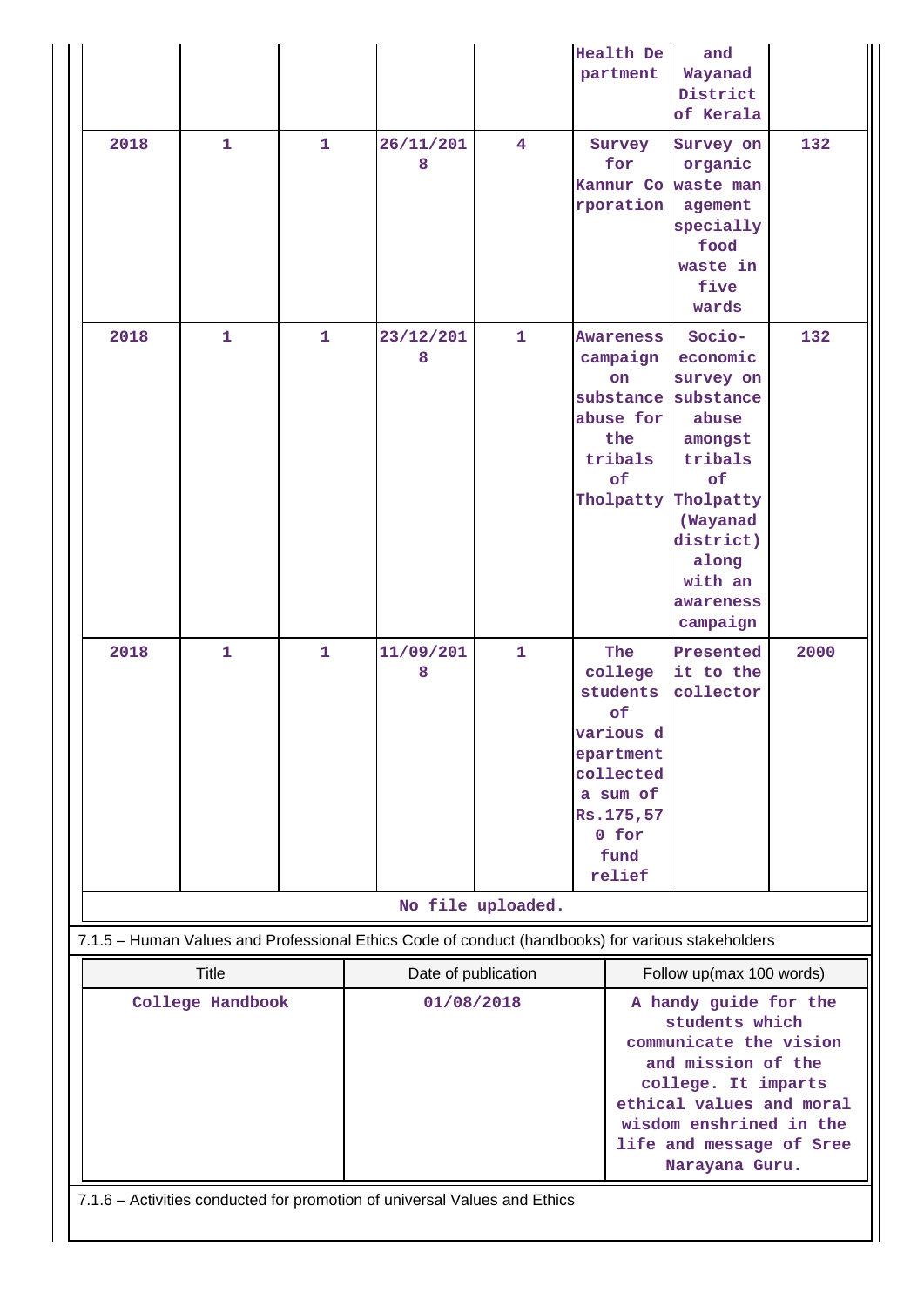| Activity                                                                                                              | <b>Duration From</b> | <b>Duration To</b> | Number of participants |  |  |  |
|-----------------------------------------------------------------------------------------------------------------------|----------------------|--------------------|------------------------|--|--|--|
| Morning Prayer                                                                                                        | 01/06/2018           | 29/03/2019         | 2000                   |  |  |  |
| Anti-ragging<br>Seminar                                                                                               | 07/02/2019           | 07/02/2019         | 80                     |  |  |  |
| <b>Blood Donation Camp</b>                                                                                            | 14/06/2018           | 14/06/2018         | 54                     |  |  |  |
| <b>Blood Donation Camp</b>                                                                                            | 23/11/2018           | 23/11/2018         | 57                     |  |  |  |
| Planting of<br>Friendship Trees                                                                                       | 05/06/2018           | 05/06/2018         | 24                     |  |  |  |
| Raising funds for<br><b>Blind Society</b>                                                                             | 25/06/2018           | 25/06/2018         | 130                    |  |  |  |
| Observed Nagasaki<br>Day                                                                                              | 09/08/2018           | 09/08/2018         | 100                    |  |  |  |
| Observed Human<br>Rights Day                                                                                          | 10/12/2018           | 10/12/2018         | 30                     |  |  |  |
| Distributed<br>Emergency Lamps to<br>Old Age Home                                                                     | 27/02/2019           | 27/02/2019         | 30                     |  |  |  |
| Conducted<br>Orientation<br>Programme on<br><b>Maintenance</b><br>Welfare of Parents,<br>Senior Citizen's<br>Act 2007 | 12/03/2019           | 12/03/2019         | 75                     |  |  |  |
|                                                                                                                       | No file uploaded.    |                    |                        |  |  |  |

7.1.7 – Initiatives taken by the institution to make the campus eco-friendly (at least five)

 **1. As a symbol of growing friendship, friends are encouraged to plant a tree together in their first year of college and together nurture it for three years of their college life. 2. Students are encouraged to minimise the use of plastic and separate waste baskets were assigned for plastic waste collection. 3. Celebrated the National Bird Watching Day 4. Planted different types of vegetables and tubers in a totally organic manner 5. Solar powered fly-trap, an environment friendly practice to trap insects in the kitchen garden was adopted. 6. A workshop for making paper bags was organized for the students. 7. Protection of existing trees 8. Space was allocated for providing water for the birds.**

#### **7.2 – Best Practices**

7.2.1 – Describe at least two institutional best practices

 **1. 'Urja Kiran' is an energy conservation and awareness programme where people of three panchayats of Kannur District were given awareness classes on energy conservation and were also taught to manufacture LED bulbs. 2. Disaster Management: Students collected money and commodities worth around rupees one lakh thirty thousand and handed it over directly to the victims at Ambayathode U.P. school. 3. Organic farming was taken up by NSS students and vegetables were sold to the staff and students. A record 253 kilos of tapioca were cultivated in the campus along with banana, tomatoes, chilly, cabbage, Amaranthus, okra and cauliflower. 4. Around Rs. 80,000 were collected to assist two students and a parent of a student in their medical treatment. NSS students sold home cooked food items for two days under a project called "Koottu" (together) to collect Rs.20000. 5. The hospitals In Kannur district has to just**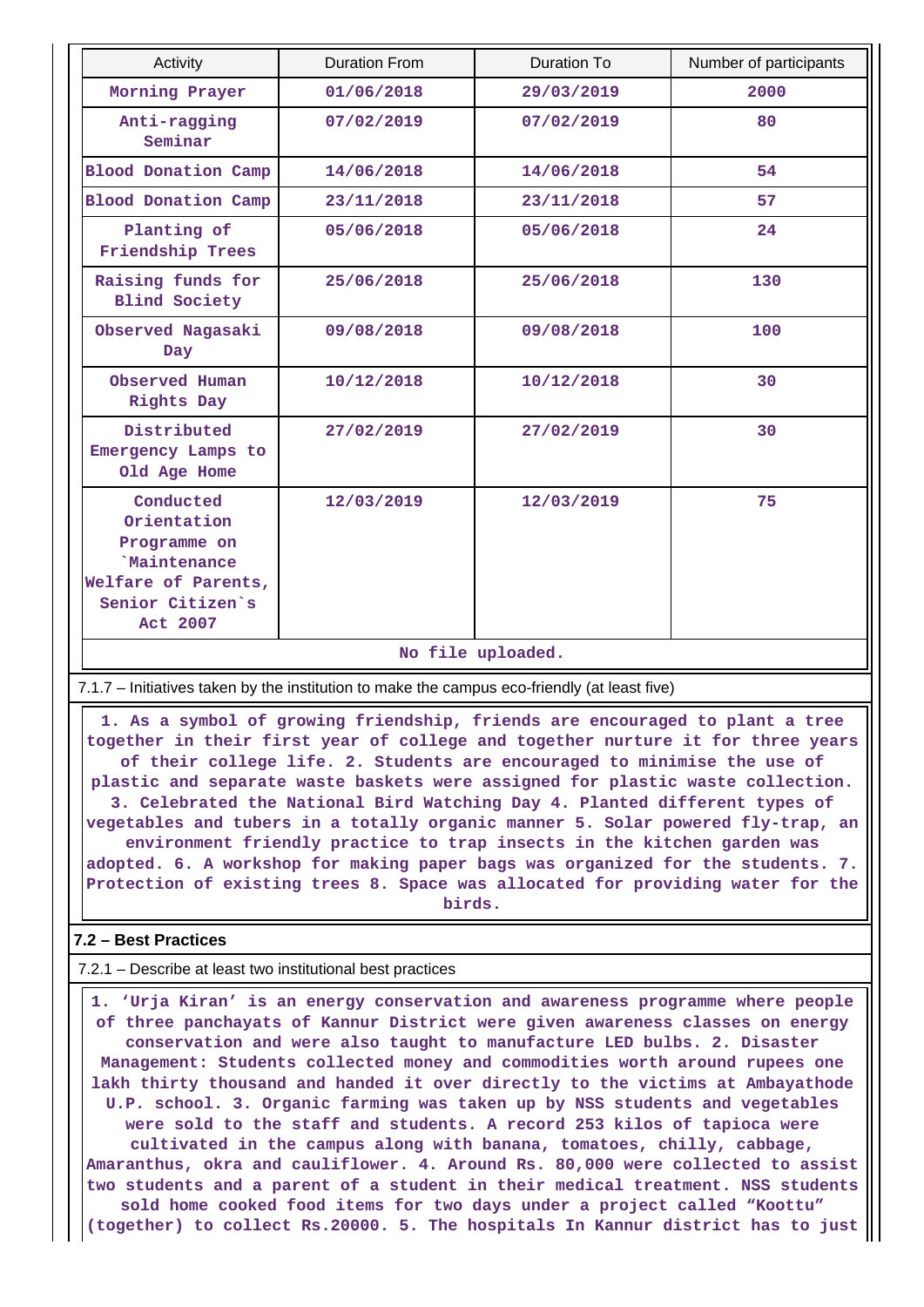**make a phone call and the student with the required blood group is immediately sent to the blood collecting center. 6. Women of Samajvady colony (a slum area near the college) were given an awareness class on menstrual hygiene. 7. A kite fest was organised in association with "Helping Hand Organisation" for the**

**physically challenged and the aged. 8. White cane day was celebrated in association with Lion`s Club. 9. Cancer Awareness Rally was organized. 10. The staff of the college donated Rs. 4,11,341 as the first installment to the chief Minister`s Relief fund.**

 Upload details of two best practices successfully implemented by the institution as per NAAC format in your institution website, provide the link

<https://www.sncollegekannur.ac.in/snadmin/aqar/two-best-practices.pdf>

#### **7.3 – Institutional Distinctiveness**

 7.3.1 – Provide the details of the performance of the institution in one area distinctive to its vision, priority and thrust in not more than 500 words

 **The college was instituted to provide education for the backward communities of Kannur district based on the values propagated by the Guru in whose name this college has been named. Majority of the students and staff belong to the socalled Backward community. The vision of the college "Enlightenment Through Education: Strengthen through Organization" is based on Guru`s teachings of `One God, One Religion, One Caste for Human beings'. True to the vision, the students are encouraged not only to be good in academics, but also to be useful members of the society. This is reflected in the activities undertaken by the students. Irrespective of any differences, the students are ready to assist whenever the necessity arises. This is seen innumerable times when students who can ill afford open their purse to contribute to somebody who is less fortunate than them. There have been umpteen such opportunities for the students to effectively demonstrate their humane commitment to the society. Educating the heart along with the young mind is a tradition of this college. This heartening feature continues even after the students leave the college, as exemplified by the unstinting generosity and support extended by our alumni to many generations of students. Many department alumni have instituted scholarships to**

**help deserving students. They also contribute academically and intellectually by arranging invited talk and lecture series. The Management of the college has a reputation for imparting education for the poor and the marginalised strata of the society. A large number of students from poor and backward communities find their redemption in this college. The college has 13 UG departments, 6 PG department and 4 research centers with 17 research guides. Recognizing that all**

**round education is the necessity of the hour, the college gives equal importance to academic, sports and cultural activities. The physical education department is considered to be one among the best in the state. The college has**

**been the undisputed champion for the last 18 years in all round sports activities. The college participates in and organizes tournaments and sports meet to promote physical well-being and sportsmanship. NSS and NCC units of the college are vibrant and responds to need of the hour. Thus, the institution is unique in that it aims at the holistic development of the individual. All steps are taken for the enrichment and extension of student learning. There is a strong emphasis on student needs and aspirations at all levels, psychological, emotional, physical and educational. The institution upholds collective activity as evinced through the staff club. The various clubs constituted ensure environmental protection, literary activities, innovative science projects, cost effective and hassle-free energy consumption, gender equity, parity, and inclusive for the physically challenged and equal opportunities for all. It is an avowed policy of the institution to teach the students to abjure violence. Conflict resolution is achieved in a civilized manner. Democratic values are not only taught but also is practiced in the smooth functioning of**